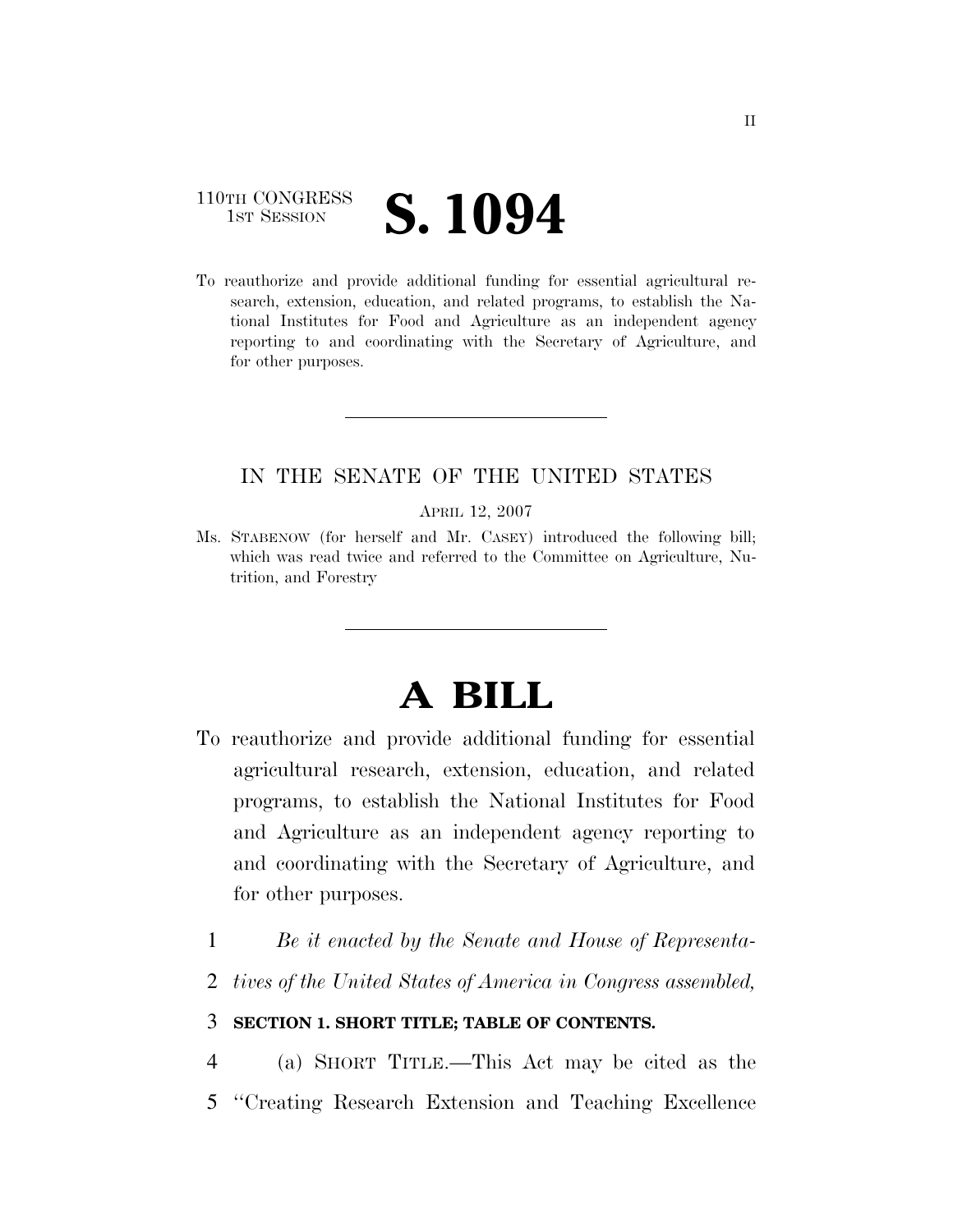- 1 for the 21st Century Act of 2007'' or the ''CREATE-21
- 2 Act of 2007''.
- 3 (b) TABLE OF CONTENTS.—The table of contents of
- 4 this Act is as follows:
	- Sec. 1. Short title; table of contents.
	- Sec. 2. Purposes.
	- Sec. 3. Definitions.

#### TITLE I—NATIONAL INSTITUTES FOR FOOD AND AGRICULTURE

- Sec. 101. Establishment of National Institutes for Food and Agriculture.
- Sec. 102. Offices; administration.
- Sec. 103. Organization of National Institutes for Food and Agriculture.
- Sec. 104. Funding.
- Sec. 105. Enhanced funding.
- Sec. 106. Single budget submission.
- Sec. 107. Capacity building grants for ASCARR Institutions.

### TITLE II—MODIFICATIONS

- Sec. 201. Repeal of National Agricultural Research, Extension, Education, and Economics Advisory Board.
- Sec. 202. Repeal plan of work requirements.
- Sec. 203. Indirect costs.

#### TITLE III—EXTENSIONS

#### Subtitle A—National Agricultural Research, Extension, and Teaching Policy Act of 1977

- Sec. 301. Grants and fellowships for food and agricultural sciences education.
- Sec. 302. Grants for research on production and marketing of alcohols and industrial hydrocarbons from agricultural commodities and forest products.
- Sec. 303. Policy research centers.
- Sec. 304. Human nutrition intervention and health promotion research program.
- Sec. 305. Pilot research program to combine medical and agricultural research.
- Sec. 306. Nutrition education program.
- Sec. 307. Continuing animal health and disease research programs.
- Sec. 308. Appropriations for research on national or regional problems.
- Sec. 309. Grants to upgrade agricultural and food sciences facilities at 1890 land-grant colleges, including Tuskegee University.
- Sec. 310. National research and training virtual centers.
- Sec. 311. Matching funds requirement for research and extension activities of 1890 Institutions.
- Sec. 312. Hispanic-serving institutions.
- Sec. 313. Competitive grants for international agricultural science and education programs.
- Sec. 314. Research equipment grants.
- Sec. 315. University research.
- Sec. 316. Extension Service.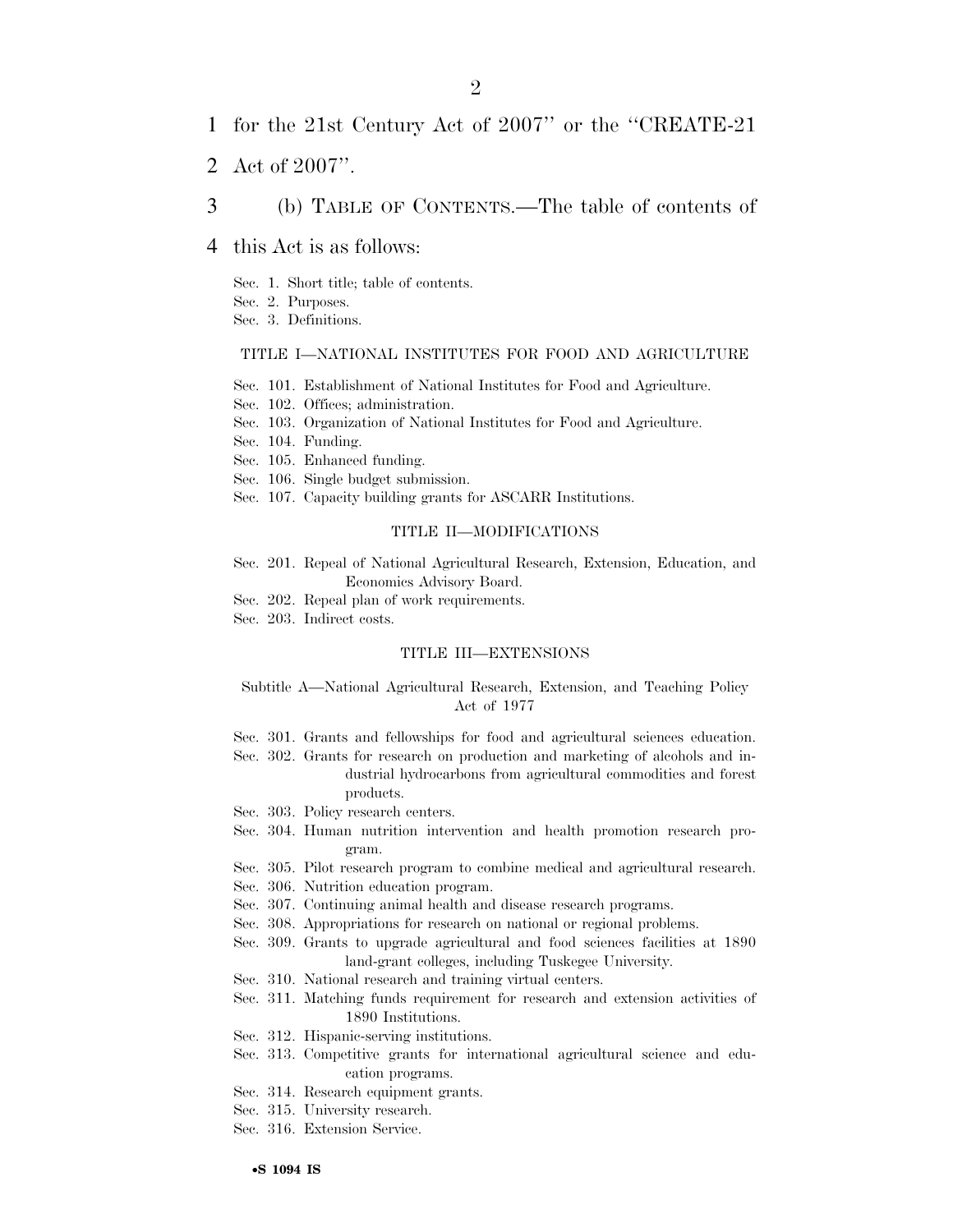- Sec. 317. Supplemental and alternative crops.
- Sec. 318. Aquaculture research facilities.
- Sec. 319. Rangeland research.
- Sec. 320. Special authorization for biosecurity planning and response.
- Sec. 321. Resident instruction and distance education grants program for insular area institutions of higher education.

Subtitle B—Food, Agriculture, Conservation, and Trade Act of 1990

- Sec. 331. National genetics resources program.
- Sec. 332. High-priority research and extension initiatives.
- Sec. 333. Nutrient management research and extension initiative.
- Sec. 334. Organic agriculture research and extension initiative.
- Sec. 335. Agricultural telecommunications program.
- Sec. 336. Assistive technology program for farmers with disabilities.
- Sec. 337. National Rural Information Center Clearinghouse.
- Subtitle C—Agricultural Research, Extension, and Education Reform Act of 1998
- Sec. 341. Partnerships for high-value agricultural product quality research.
- Sec. 342. Precision agriculture.
- Sec. 343. Biobased products.
- Sec. 344. Thomas Jefferson Initiative for crop diversification.
- Sec. 345. Integrated research, education, and extension competitive grants program.
- Sec. 346. Support for research regarding diseases of wheat, triticale, and barley caused by Fusarium graminearum or by Tilletia indica.
- Sec. 347. Bovine Johne's disease control program.
- Sec. 348. Grants for youth organizations.
- Sec. 349. Agricultural biotechnology research and development for developing countries.
- Sec. 350. Office of Pest Management Policy.

#### Subtitle D—Other Laws

- Sec. 371. Critical Agricultural Materials Act.
- Sec. 372. Equity in Educational Land-Grant Status Act of 1994.
- Sec. 373. Agricultural Experiment Station Research Facilities Act.
- Sec. 374. National Agricultural Research, Extension, and Teaching Policy Act Amendments of 1985.
- Sec. 375. Competitive, Special, and Facilities Research Grant Act (National Research Initiative).
- Sec. 376. Beginning farmer and rancher development program.
- Sec. 377. Agricultural Risk Protection Act of 2000 (Carbon Cycle Research).
- Sec. 378. Renewable Resources Extension Act of 1978.

Sec. 379. National Aquaculture Act of 1980.

#### 1 **SEC. 2. PURPOSES.**

- 2 The purposes of this Act are—
- 3 (1) to integrate and organize the administration
- 4 of the agricultural research, extension, education,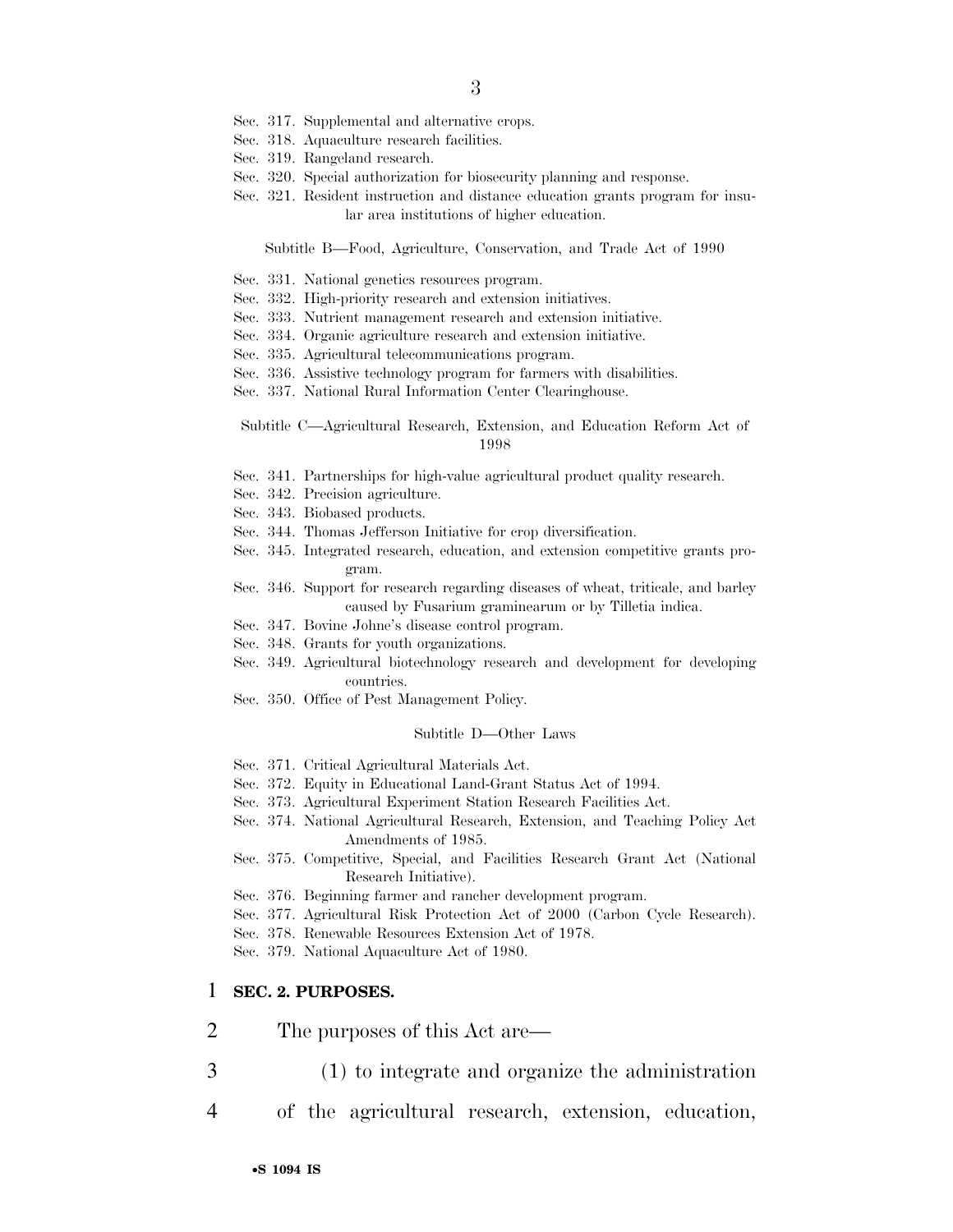and related programs administered by the Secretary of Agriculture to respond to 21st century challenges and continue to meet the needs of society from a local, tribal, State, national, and international per-spective;

 (2) to minimize duplication, and maximize co- ordination and integration, among all of the pro- grams at all levels through a solution-based ap-proach;

 (3) to enhance the capacity of all participating institutions to more effectively carry out the pro- grams, with special emphasis given to 1890 Institu- tions, 1994 Institutions, Insular Area Institutions, ASCARR Institutions, and Small 1862 Land-Grant Institutions;

 (4) to provide for a more balanced portfolio of available resources and funding between capacity programs and competitive programs through the en-hanced growth of competitive funds;

 (5) to position the agricultural research, exten- sion, education, and related programs system to in- crease the contribution of the system to society 23 through the expansion of the portfolio of the system; and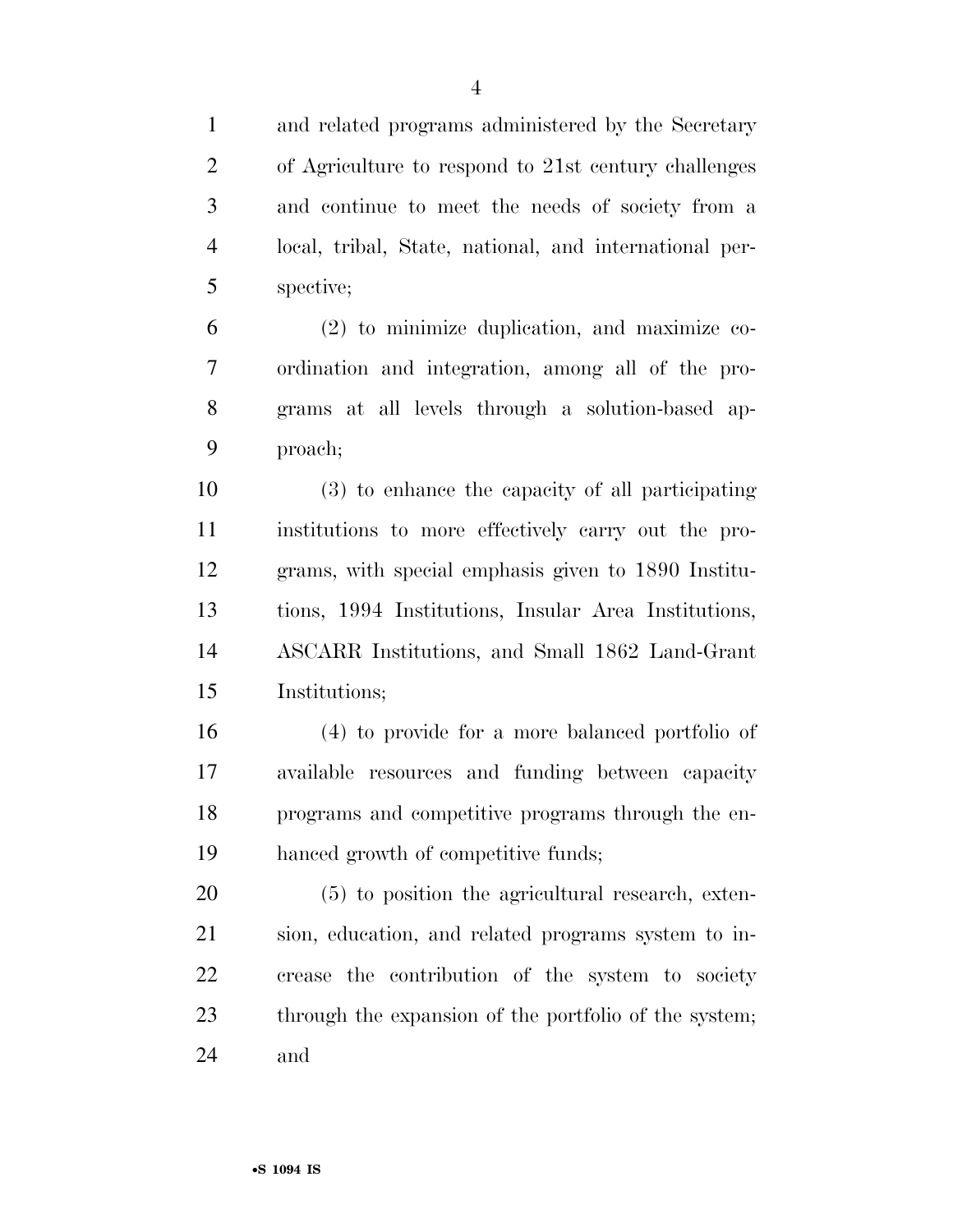(6) to provide funding to achieve the purposes of this Act and other purposes by enhancing by 100 percent the authorized funding for agricultural re- search, extension, education, and related programs over 7 fiscal years.

## **SEC. 3. DEFINITIONS.**

In this Act:

 (1) 1862 INSTITUTION.—The term ''1862 Insti- tution'' means a college or university eligible to re- ceive funds under the Act of July 2, 1862 (7 U.S.C. 301 et seq.).

 (2) 1890 INSTITUTION.—The term ''1890 Insti- tution'' means a college or university eligible to re- ceive funds under the Act of August 30, 1890 (7 U.S.C. 321 et seq.), including Tuskegee University. (3) 1994 INSTITUTION.—The term ''1994 Insti- tution'' means 1 of the 1994 Institutions (as defined in section 532 of the Equity in Educational Land- Grant Status Act of 1994 (Public Law 103–382; 7 U.S.C. 301 note)).

(4) ASCARR INSTITUTION.—

 (A) IN GENERAL.—The term ''ASCARR Institution'' means a public college or university offering a baccalaureate or higher degree in the study of agriculture.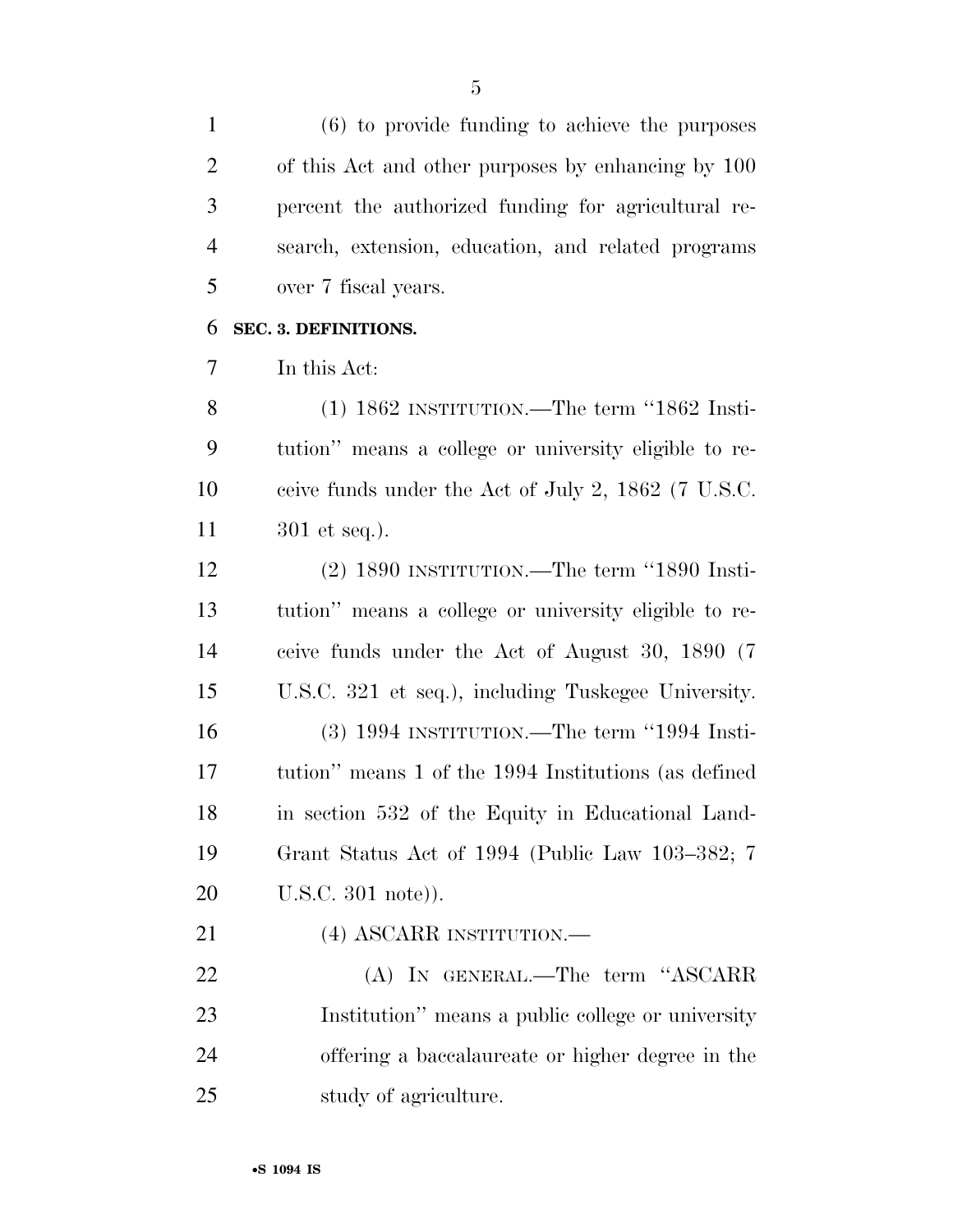| $\mathbf{1}$   | (B) EXCLUSIONS.—The term "ASCARR                                |
|----------------|-----------------------------------------------------------------|
| $\overline{2}$ | Institution" does not include an institution eli-               |
| 3              | gible to receive funds under—                                   |
| $\overline{4}$ | (i) the Act of July 2, $1862$ (commonly                         |
| 5              | known as the "First Morrill Act") (7                            |
| 6              | U.S.C. $301$ et seq.);                                          |
| 7              | (ii) the Act of August 30, $1890$ (com-                         |
| 8              | monly known as the "Second Morrill Act")                        |
| 9              | $(7 \text{ U.S.C. } 321 \text{ et seq.});$ or                   |
| 10             | (iii) the Equity in Educational Land-                           |
| 11             | Grant Status Act of 1994 (Public Law                            |
| 12             | 103-382; 7 U.S.C. 301 note).                                    |
| 13             | (5) CAPACITY PROGRAM.—The term "capacity                        |
| 14             | program" means each of the following agricultural               |
| 15             | research, extension, education, and related programs            |
| 16             | for which the Secretary has administrative or other             |
| 17             | authority as of the day before the date of enactment            |
| 18             | of this Act:                                                    |
| 19             | (A) Each program established under the                          |
| <b>20</b>      | Act of July 2, 1862 (commonly known as the                      |
| 21             | "First Morrill Act") $(7 \text{ U.S.C. } 301 \text{ et seq.}).$ |
| 22             | (B) Each program providing funding to                           |
| 23             | any of the 1994 Institutions under sections                     |
| 24             | 533, 534(a), and 535 of the Equity in Edu-                      |
| 25             | cational Land-Grant Status Act of 1994 (Public                  |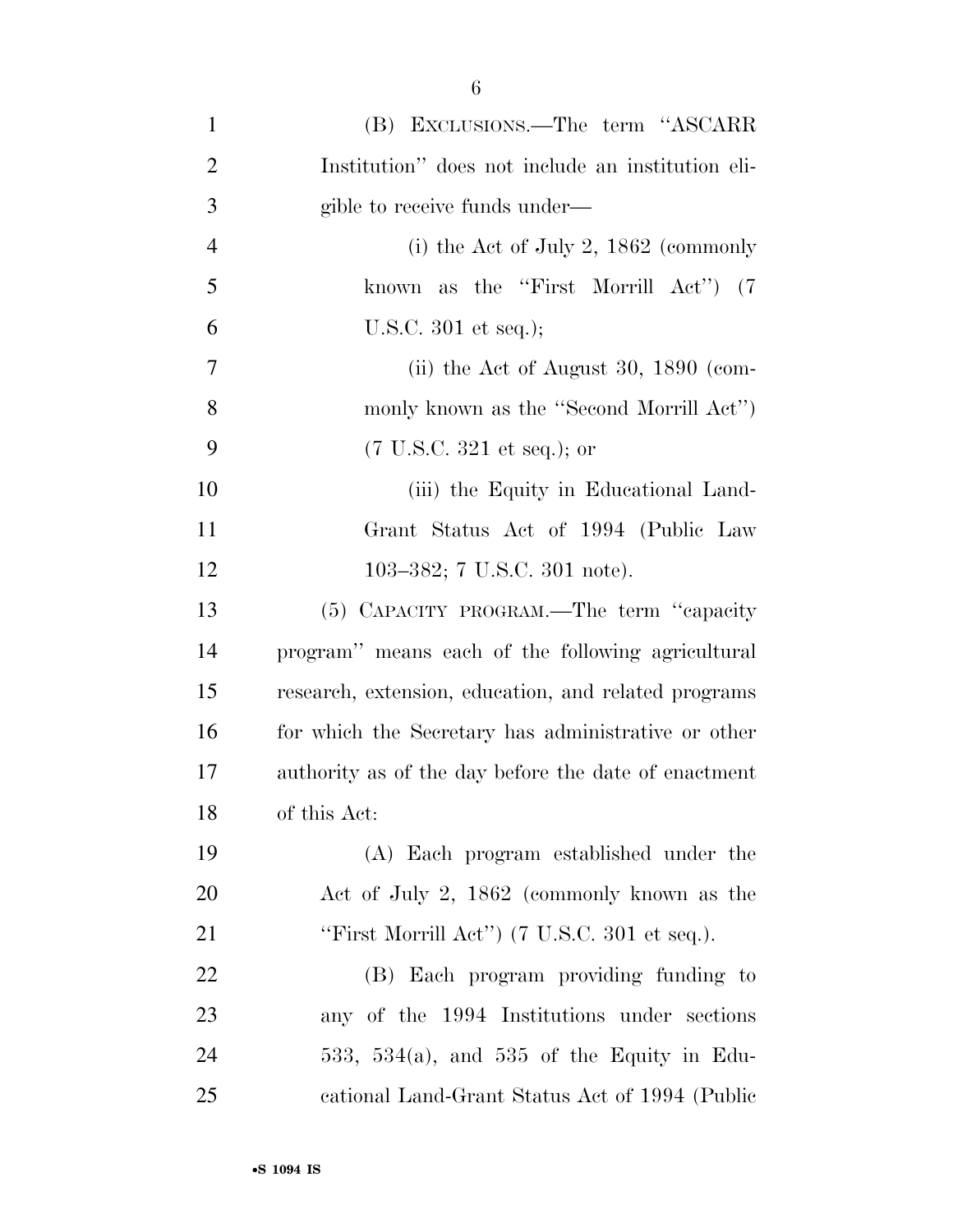| $\mathbf{1}$   | Law 103-382; 7 U.S.C. 301 note) (commonly         |
|----------------|---------------------------------------------------|
| $\overline{2}$ | known as "financial assistance, technical assist- |
| 3              | ance, and endowments to tribal colleges and       |
| $\overline{4}$ | Navajo Community College").                       |
| 5              | (C) The program established under section         |
| 6              | 536 of the Equity in Educational Land-Grant       |
| 7              | Status Act of 1994 (Public Law 103–382; 7         |
| 8              | U.S.C. 301 note) providing research grants for    |
| 9              | 1994 institutions.                                |
| 10             | (D) Each program established under sub-           |
| 11             | sections (b), (c), and (d) of section 3 of the    |
| 12             | Smith-Lever Act (7 U.S.C. 343).                   |
| 13             | (E) Each program established under the            |
| 14             | Hatch Act of 1887 (7 U.S.C. 361a et seq.).        |
| 15             | (F) Each grant program established under          |
| 16             | section 2501 of the Food, Agriculture, Con-       |
| 17             | servation, and Trade Act of 1990 (7 U.S.C.        |
| 18             | 2279) providing outreach and assistance for so-   |
| 19             | cially disadvantaged farmers and ranchers.        |
| 20             | (G) Each program established under sec-           |
| 21             | tion $1417(b)(4)$ of the National Agricultural    |
| 22             | Research, Extension, and Teaching Policy Act      |
| 23             | of 1977 (7 U.S.C. 3152(b)(4)), including grant    |
| 24             | programs under that section (commonly known       |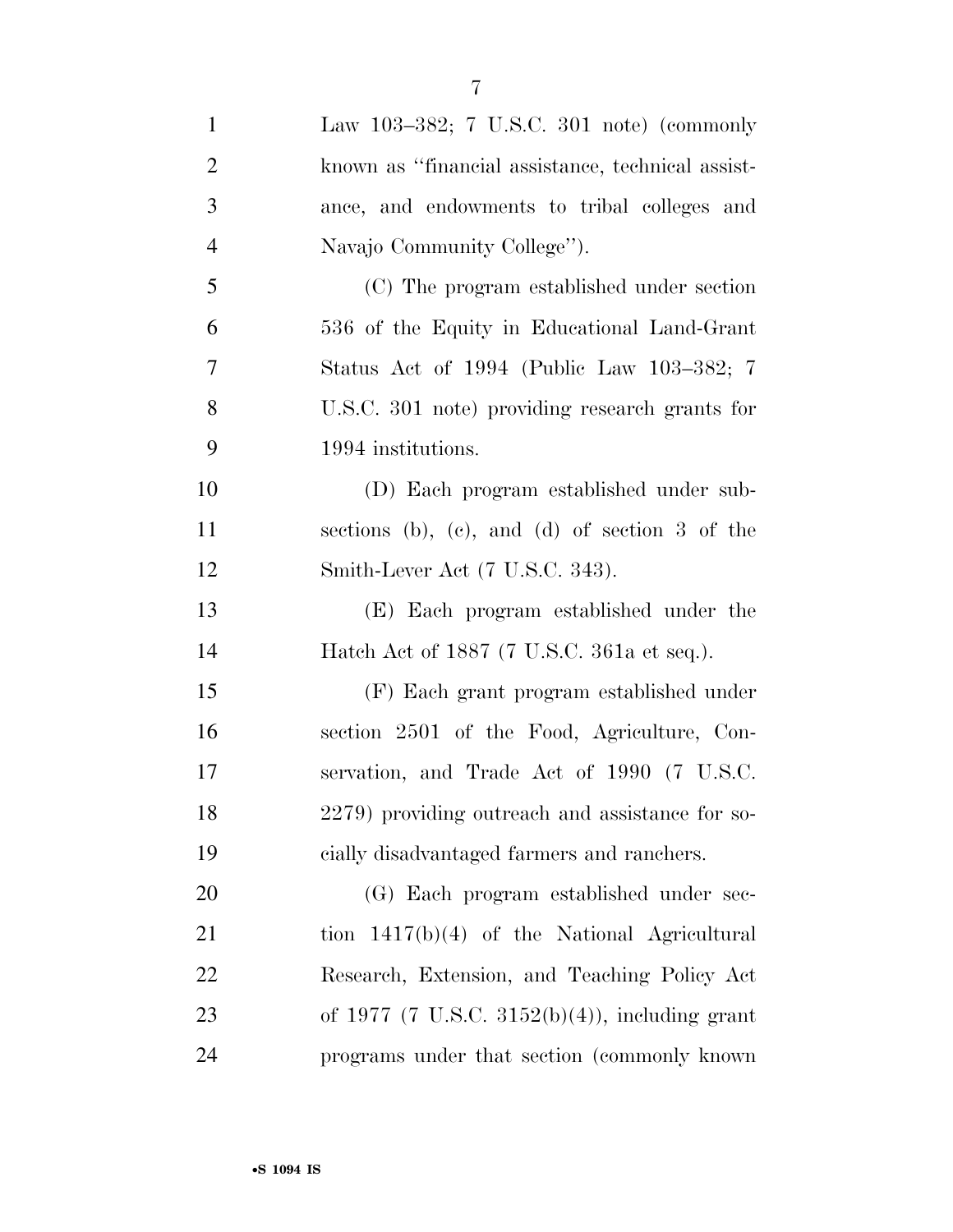| $\mathbf{1}$   | as the "1890 Institution Teaching and Re-          |
|----------------|----------------------------------------------------|
| $\overline{2}$ | search Capacity Building Grants Program").         |
| 3              | (H) The animal health and disease re-              |
| $\overline{4}$ | search program established under subtitle E of     |
| 5              | the National Agricultural Research, Extension,     |
| 6              | and Teaching Policy Act of 1977 (7 U.S.C.          |
| $\overline{7}$ | $3191$ et seq.).                                   |
| 8              | (I) Each extension program available to            |
| 9              | 1890 Institutions established under sections       |
| 10             | 1444 and 1464 of the National Agricultural Re-     |
| 11             | search, Extension, and Teaching Policy Act of      |
| 12             | 1977 (7 U.S.C. 3221, 3312).                        |
| 13             | (J) The program established under section          |
| 14             | 1445 of the National Agricultural Research,        |
| 15             | Extension, and Teaching Policy Act of 1977 (7)     |
| 16             | U.S.C. 3222) (commonly known as the "Evans-        |
| 17             | Allen Program").                                   |
| 18             | (K) The program providing grants to up-            |
| 19             | grade agricultural and food sciences facilities at |
| 20             | Institutions established under<br>1890<br>section  |
| 21             | 1447 of the National Agricultural Research,        |
| 22             | Extension, and Teaching Policy Act of 1977 (7)     |
| 23             | U.S.C. 3222b).                                     |
| 24             | (L) The program providing distance edu-            |
| 25             | cation grants for insular areas<br>established     |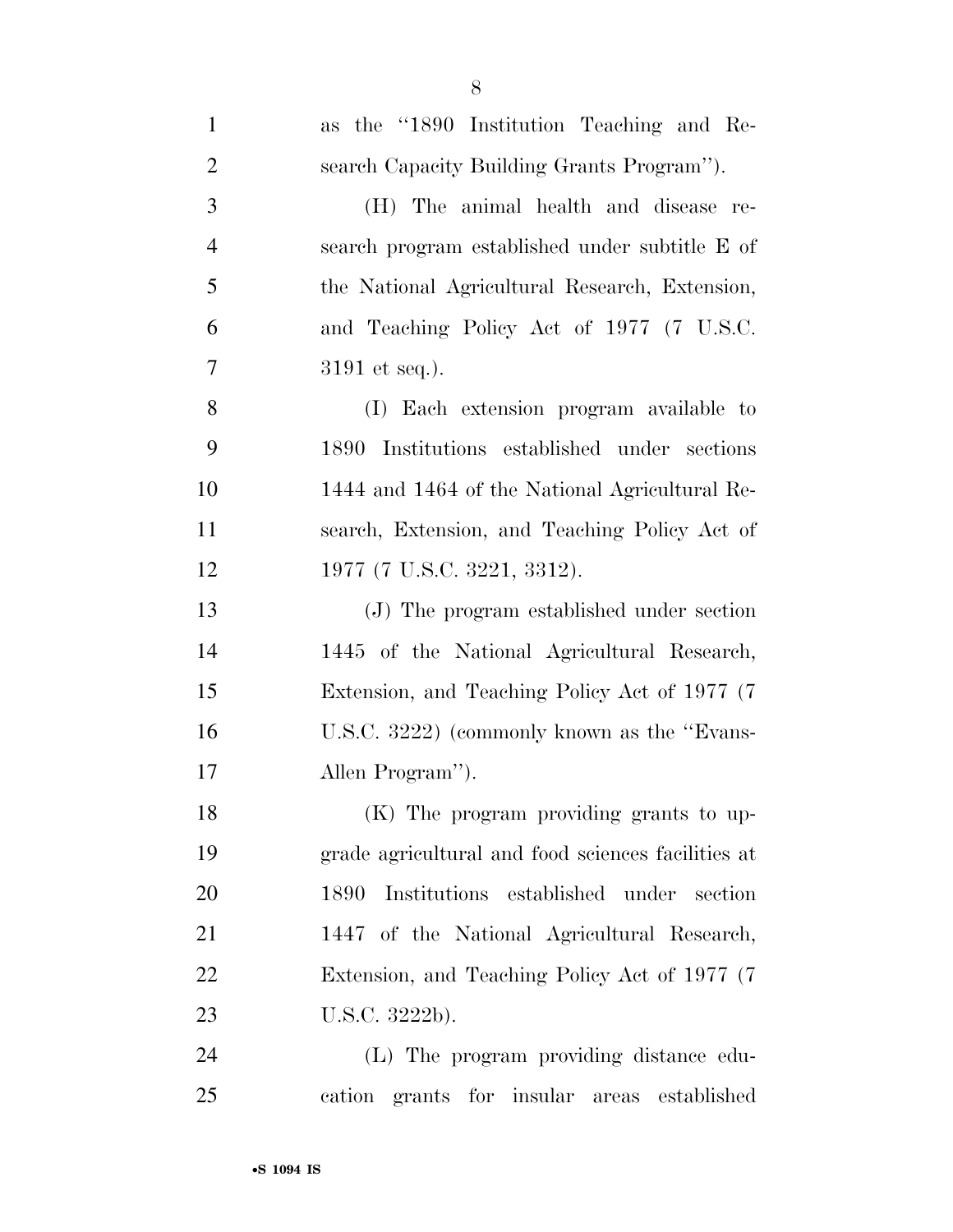| $\mathbf{1}$   | under section 1490 of the National Agricultural  |
|----------------|--------------------------------------------------|
| $\overline{2}$ | Research, Extension, and Teaching Policy Act     |
| 3              | of 1977 (7 U.S.C. 3362).                         |
| $\overline{4}$ | (M) The program providing resident in-           |
| 5              | struction grants for insular areas established   |
| 6              | under section 1491 of the National Agricultural  |
| $\overline{7}$ | Research, Extension, and Teaching Policy Act     |
| 8              | of 1977 (7 U.S.C. 3363).                         |
| 9              | (N) Each program available to 1890 Insti-        |
| 10             | tutions established under section 406 of the Ag- |
| 11             | ricultural Research, Extension, and Education    |
| 12             | Reform Act of 1998 (7 U.S.C. 7626).              |
| 13             | $(0)$ The program providing competitive ex-      |
| 14             | tension grants to eligible 1994 Institutions     |
| 15             | under section 1464 of National Agricultural Re-  |
| 16             | search, Extension, and Teaching Policy Act of    |
| 17             | 1977 (7 U.S.C. 3312) and the Equity in Edu-      |
| 18             | cational Land-Grant Status Act of 1994 (Public   |
| 19             | Law $103-382$ ; 7 U.S.C. 301 note) established   |
| 20             | under section 406 of the Agricultural Research,  |
| 21             | Extension, and Education Reform Act of 1998      |
| 22             | $(7 \text{ U.S.C. } 7626).$                      |
| 23             | (P) Each research and development and            |
| 24             | related program established under Public Law     |

87–788 (commonly known as the ''McIntire-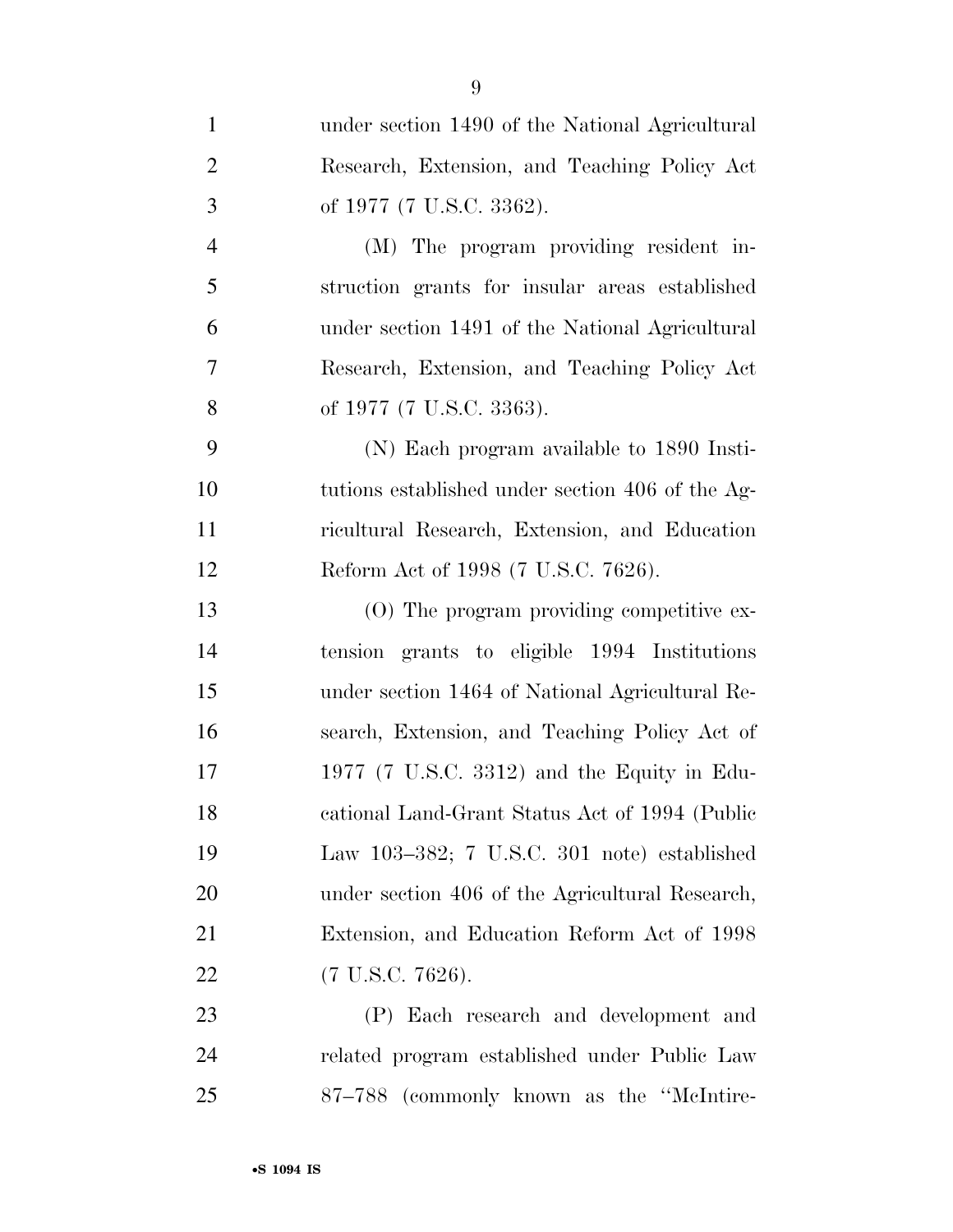| $\mathbf{1}$   | Stennis Cooperative Forestry Act" (16 U.S.C.        |
|----------------|-----------------------------------------------------|
| $\overline{2}$ | $582a$ et seq.).                                    |
| 3              | (Q) Each program established under the              |
| $\overline{4}$ | Renewable Resources Extension Act of 1978           |
| 5              | $(16 \text{ U.S.C. } 1671 \text{ et seq.}).$        |
| 6              | (R) Each grant program for ASCARR In-               |
| 7              | stitutions established under section 202.           |
| 8              | (S) Each program and related activities             |
| 9              | administered (as of the day before the date of      |
| 10             | enactment of this Act) by the Agricultural Re-      |
| 11             | search Service of the Department.                   |
| 12             | (T) Each program and related activities             |
| 13             | administered (as of the day before the date of      |
| 14             | enactment of this Act) by the Economic Re-          |
| 15             | search Service of the Department.                   |
| 16             | (U) Each forest and rangeland research              |
| 17             | and development program of the Forest Service       |
| 18             | that is administered by the Department.             |
| 19             | (6) CAPACITY PROGRAM CRITICAL BASE FUND-            |
| 20             | ING.—The term "capacity program critical base       |
| 21             | funding" means the aggregate amount of Federal      |
| 22             | funds made available for all or individual capacity |
| 23             | programs for fiscal year 2007, as appropriate.      |
| 24             | (7) COMPETITIVE PROGRAM.—The term "com-             |
| 25             | petitive program" means each of the following agri- |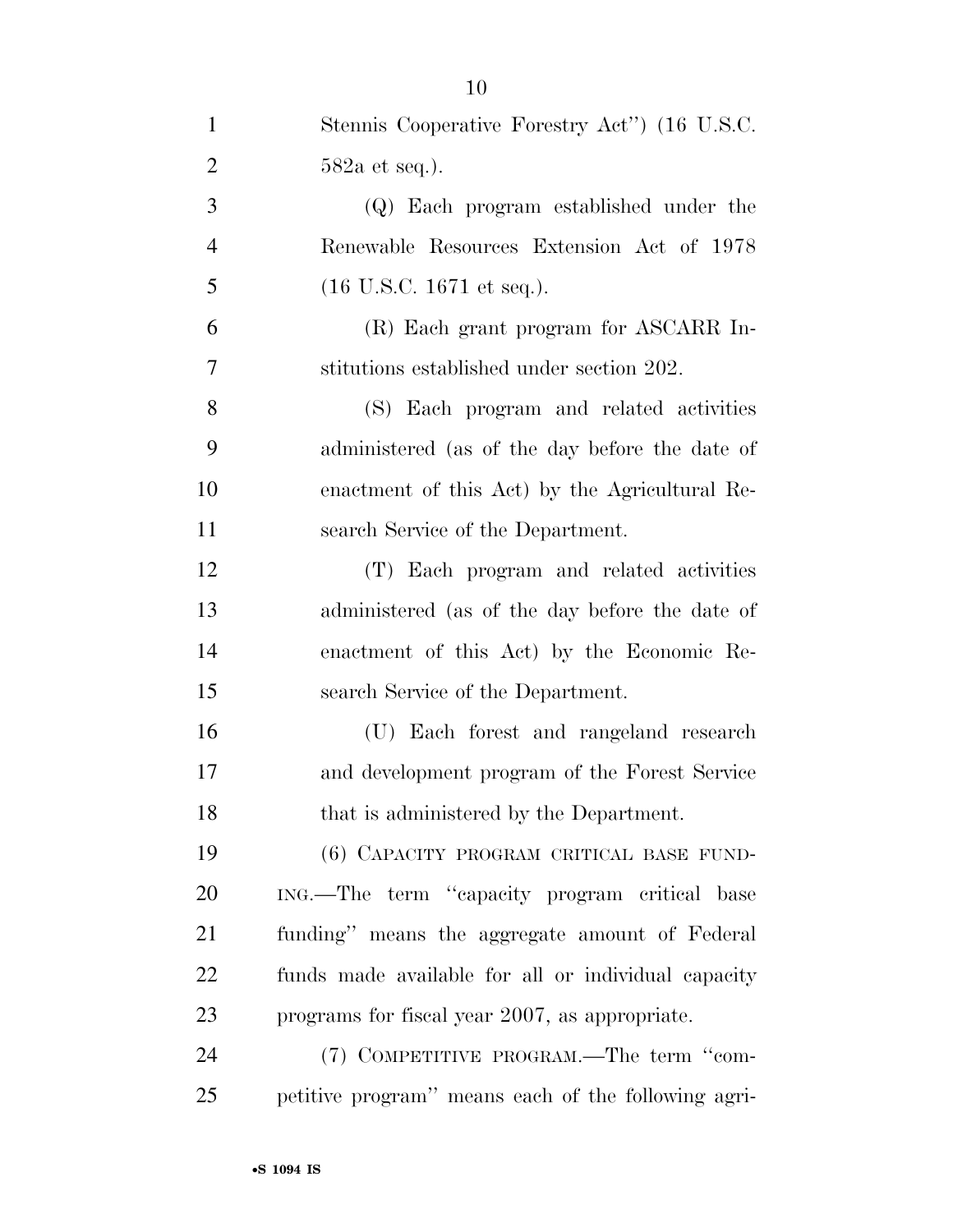| $\mathbf{1}$   | cultural research, extension, education, and related |
|----------------|------------------------------------------------------|
| $\overline{2}$ | programs for which the Secretary has administrative  |
| 3              | or other authority as of the day before the date of  |
| $\overline{4}$ | enactment of this Act:                               |
| 5              | (A) The competitive grant program estab-             |
| 6              | lished under section 2 of the Competitive, Spe-      |
| 7              | cial, and Facilities Research Grant Act (7)          |
| 8              | U.S.C. 450i), commonly known as the "Na-             |
| 9              | tional Research Initiative Competitive Grants        |
| 10             | Program").                                           |
| 11             | (B) The program providing grants and re-             |
| 12             | lated assistance established under section           |
| 13             | $1417(b)(5)$ of the National Agricultural Re-        |
| 14             | search, Extension, and Teaching Policy Act of        |
| 15             | 1977 (7 U.S.C. 3152(b)(5)) commonly known            |
| 16             | as the "Higher Education Multicultural Schol-        |
| 17             | ars Program".                                        |
| 18             | (C) The Food and Agricultural Sciences               |
| 19             | grant program established under section 1417         |
| 20             | of the National Agricultural Research, Exten-        |
| 21             | sion, and Teaching Policy Act of 1977 (7             |
| 22             | U.S.C. 3152), commonly known as the "Food            |
| 23             | and Agricultural Sciences National Needs Grad-       |
| 24             | uate Fellowship Grants Program".                     |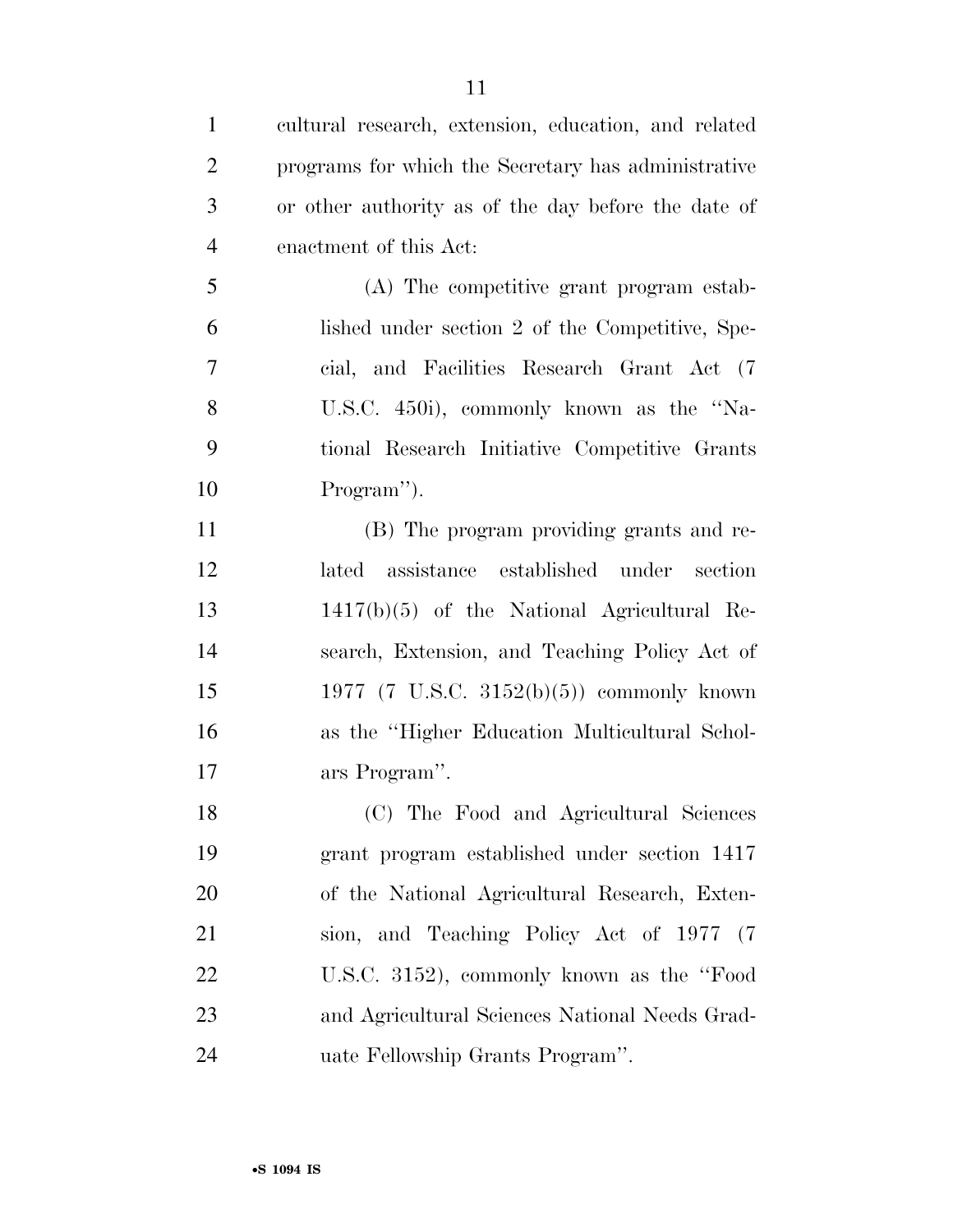| $\mathbf{1}$   | (D) The program providing grants under               |
|----------------|------------------------------------------------------|
| $\overline{2}$ | section $1417(j)$ of the National Agricultural Re-   |
| 3              | search, Extension, and Teaching Policy Act of        |
| $\overline{4}$ | 1977 (7 U.S.C. 3152 $(j)$ ), commonly known as       |
| 5              | "Institution Challenge Grants".                      |
| 6              | (E) The program providing grants for His-            |
| 7              | panic-serving institutions established under sec-    |
| 8              | tion 1455 of the National Agricultural Re-           |
| 9              | search, Extension, and Teaching Policy Act of        |
| 10             | 1977 (7 U.S.C. 3241).                                |
| 11             | (F) The Initiative for Future Agriculture            |
| 12             | and Food Systems established under section           |
| 13             | 401 of the Agricultural Research, Extension,         |
| 14             | and Education Reform Act of 1998 (7 U.S.C.           |
| 15             | 7621) or any substantially similar program or        |
| 16             | authority.                                           |
| 17             | (G) The integrated research, education,              |
| 18             | and extension competitive grants program es-         |
| 19             | tablished under section 406 of the Agricultural      |
| 20             | Research, Extension, and Education Reform            |
| 21             | Act of 1998 (7 U.S.C. 7626).                         |
| <u>22</u>      | (8) COMPETITIVE PROGRAM CRITICAL<br><b>BASE</b>      |
| 23             | FUNDING.—The term "competitive program critical      |
| 24             | base funding" means the aggregate amount of Fed-     |
| 25             | eral funds made available for all or individual com- |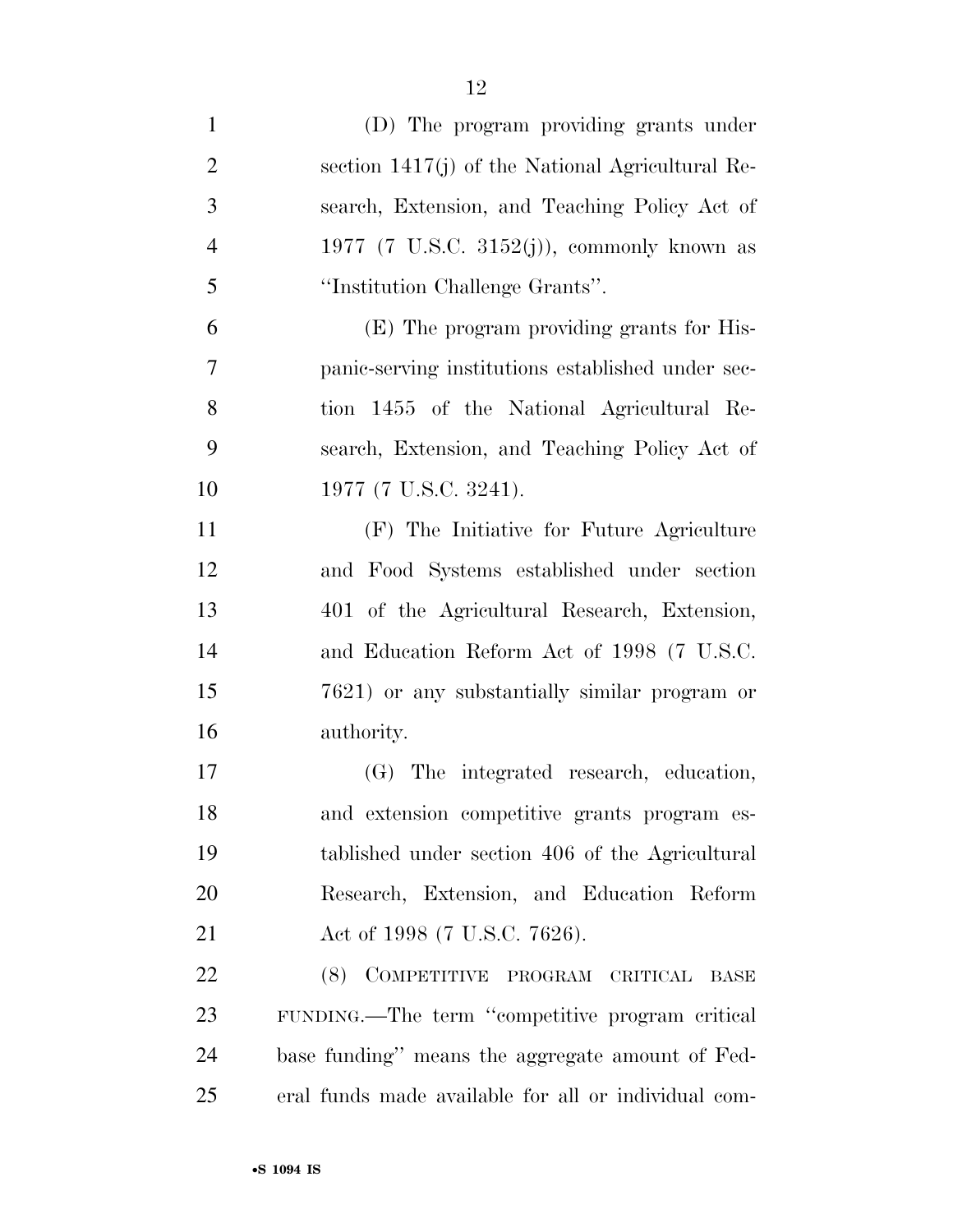petitive programs for fiscal year 2007, as appro- priate. (9) COUNCIL.—The term ''Council'' means the Standing Council of Advisors established under sec-5 tion  $102(h)$ . (10) DEPARTMENT.—The term ''Department'' means the Department of Agriculture. (11) DIRECTOR.—The term ''Director'' means the Director of the National Institutes for Food and Agriculture. (12) EXTRAMURAL ACTIVITY.—The term ''ex- tramural activity'' includes each program and re-lated activity administered or otherwise carried out

 by the entities or under an authority described in subparagraphs (A) through (R) of paragraph (5).

 (13) FUNDAMENTAL RESEARCH.—The term 17 ''fundamental research'' means research that, as de-termined by the Director—

 (A) advances the frontiers of knowledge so as to lead to practical results or to further sci- entific discovery; and (B) has an effect on—

 (i) agriculture, food, forestry, human health, or another purpose of this Act;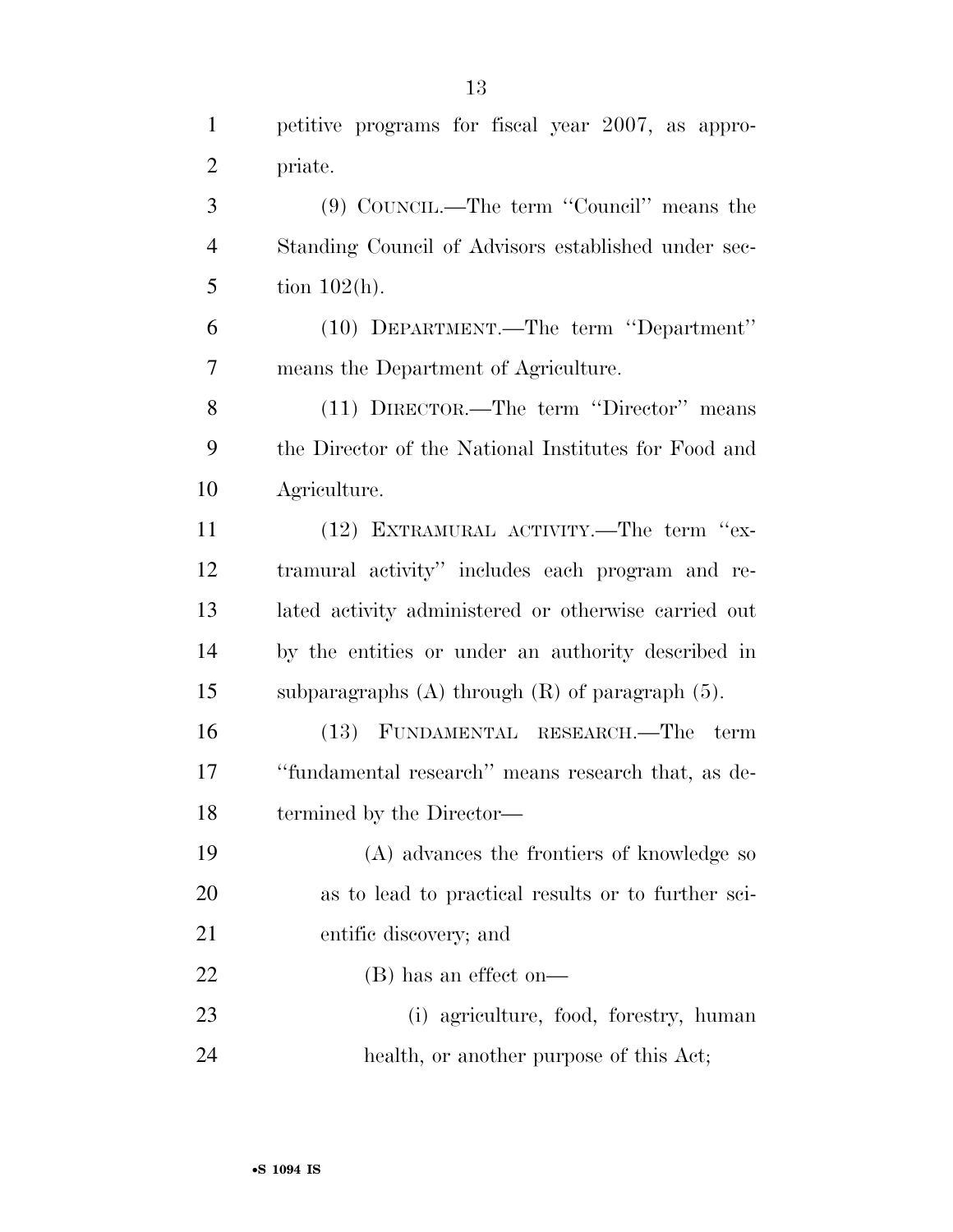(ii) a priority area of the National In- stitutes for Food and Agriculture; or (iii) another goal or purpose of a Na- tional Institutes for Food and Agriculture program. (14) INSULAR AREA INSTITUTION.—The term ''Insular Area Institution'' has the meaning given the term ''eligible institution'' in section 1489 of the National Agricultural Research, Extension, and Teaching Policy Act of 1977 (7 U.S.C. 3361). (15) INTRAMURAL ACTIVITIES.—The term ''in- tramural activities'' includes each of the programs and related activities administered or otherwise car- ried out by the entities described in subparagraphs 15 (S), (T), and (U) of paragraph  $(5)$ . (16) NATIONAL INSTITUTES FOR FOOD AND AG- RICULTURE.—The term ''National Institutes for Food and Agriculture'' means the National Insti- tutes for Food and Agriculture established under section 101. 21 (17) NATIONAL INSTITUTES FOR FOOD AND AG- RICULTURE PROGRAM.—The term ''National Insti- tutes for Food and Agriculture program'' includes each capacity program, competitive program, and

any other program, authority, power, or activity of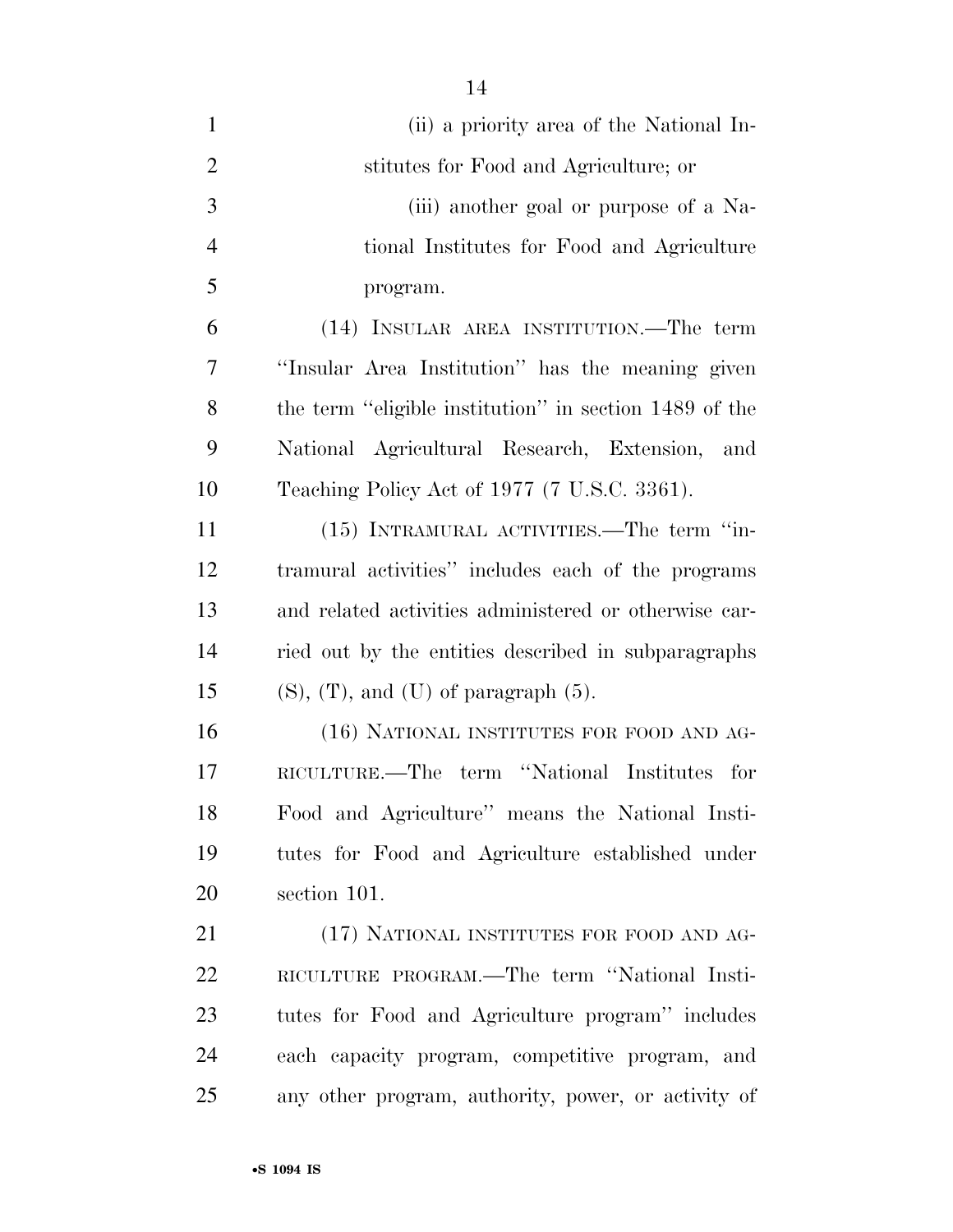| $\mathbf{1}$   | the National Institutes for Food and Agriculture, in-  |
|----------------|--------------------------------------------------------|
| $\overline{2}$ | cluding those described in section 101.                |
| 3              | (18) SECRETARY.—The term "Secretary"                   |
| $\overline{4}$ | means the Secretary of Agriculture.                    |
| 5              | (19) SMALL 1862 LAND-GRANT INSTITUTIONS.—              |
| 6              | term "Small 1862 Land-Grant Institution"<br>The        |
| 7              | means each 1862 institution that received, for the 3   |
| 8              | fiscal years immediately preceding the applicable fis- |
| 9              | cal year (based on a 3-year rolling average), less     |
| 10             | than 1 percent of $\equiv$                             |
| 11             | $(A)$ in the case of a fiscal year beginning           |
| 12             | before the date of the enactment of this Act           |
| 13             | and the implementation of the National Insti-          |
| 14             | tutes for Food and Agriculture programs (as            |
| 15             | determined by the Director), the funds received        |
| 16             | by each such institution from among available          |
| 17             | programs of the Cooperative State Research,            |
| 18             | Education, and Extension Service; and                  |
| 19             | (B) in the case of a fiscal year beginning             |
| 20             | after the date of the enactment of this Act and        |
| 21             | the implementation of the National Institutes          |
| 22             | for Food and Agriculture programs (as deter-           |
| 23             | mined by the Director), the funds received by          |
| 24             | each such institution from among available Na-         |
| 25             | tional Institutes for Food and Agriculture pro-        |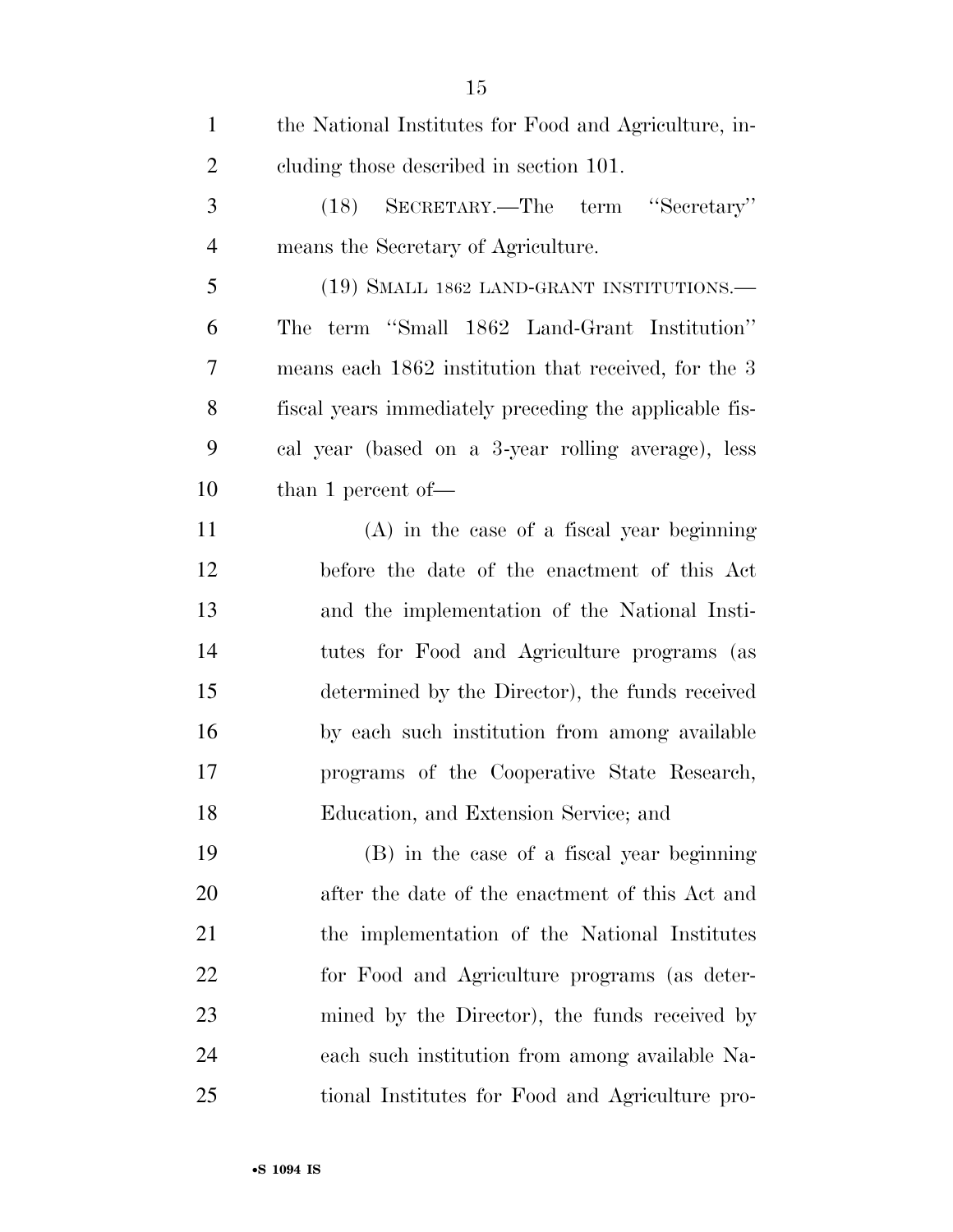| $\mathbf{1}$   | grams, other than funds reserved or distributed        |
|----------------|--------------------------------------------------------|
| $\overline{2}$ | under paragraph $(2)(B)(ii)(I)$ , $(2)(C)(ii)(I)$ , or |
| 3              | $(3)(A)(ii)$ of section $105(e)$ .                     |
| $\overline{4}$ | (20) STATE.—The term "State" means—                    |
| 5              | (A) each of the several States of the                  |
| 6              | United States;                                         |
| 7              | (B) the Commonwealth of Puerto Rico;                   |
| 8              | $(C)$ Guam;                                            |
| 9              | (D) American Samoa;                                    |
| 10             | (E) the Commonwealth of the Northern                   |
| 11             | Mariana Islands;                                       |
| 12             | (F) the Federated States of Micronesia;                |
| 13             | (G) the Republic of the Marshall Islands;              |
| 14             | and                                                    |
| 15             | (H) the United States Virgin Islands.                  |
| 16             | (21) UNITED STATES.—The term "United                   |
| 17             | States", when used in a geographical sense, means      |
| 18             | all of the States.                                     |
| 19             | TITLE I-NATIONAL INSTITUTES                            |
| 20             | <b>FOR FOOD AND AGRICULTURE</b>                        |
| 21             | SEC. 101. ESTABLISHMENT OF NATIONAL INSTITUTES FOR     |
| 22             | FOOD AND AGRICULTURE.                                  |
| 23             | (a) ESTABLISHMENT.—                                    |
| 24             | $(1)$ IN GENERAL.—There is established within          |
| 25             | the Executive branch an independent agency to be       |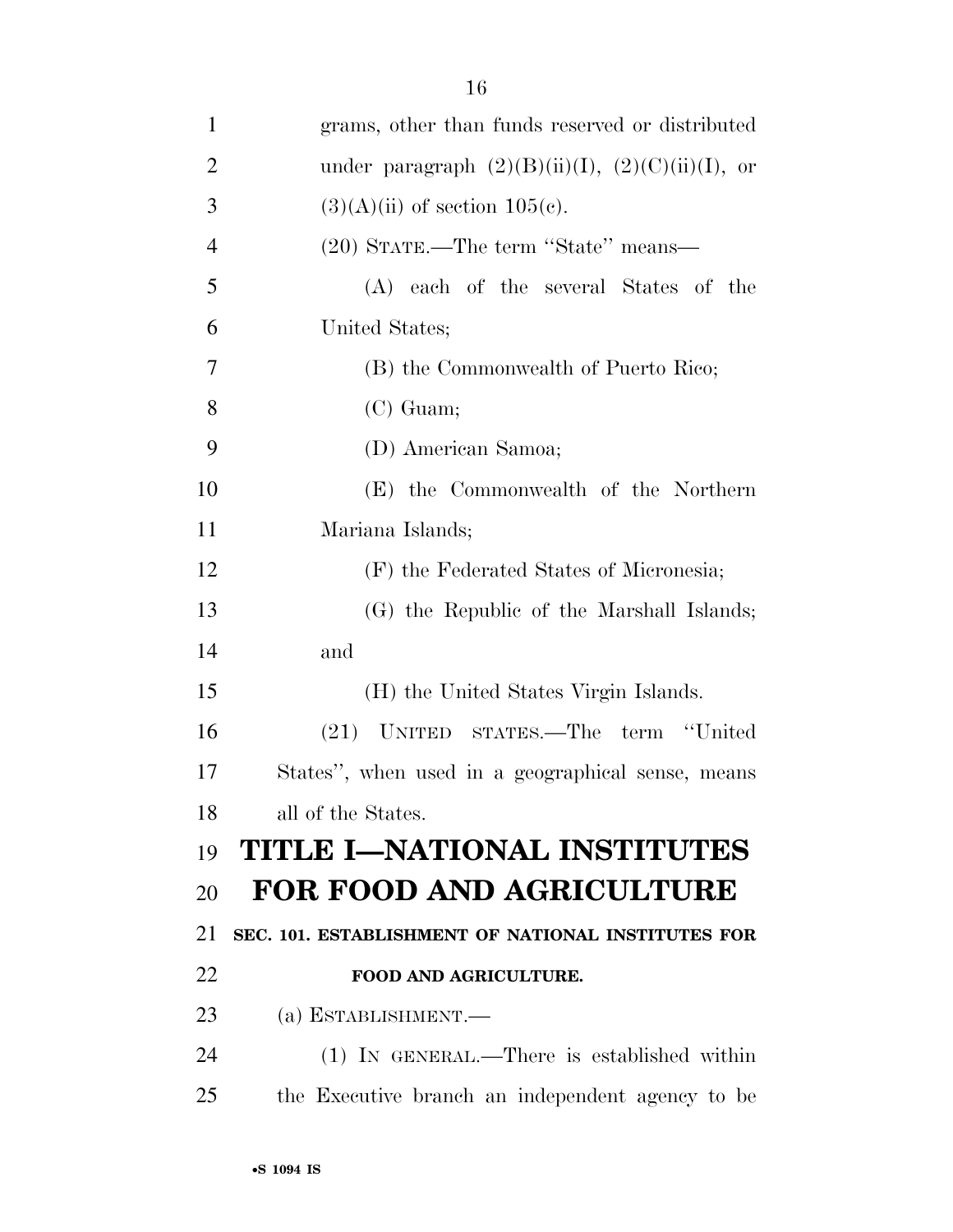| $\mathbf{1}$   | known as the "National Institutes for Food and Ag-     |
|----------------|--------------------------------------------------------|
| $\overline{2}$ | riculture".                                            |
| 3              | (2) MEMBERS.—The National Institutes for               |
| $\overline{4}$ | Food and Agriculture shall consist of—                 |
| 5              | $(A)$ the Director;                                    |
| 6              | (B) the Council;                                       |
| $\overline{7}$ | (C) the individual institutes established              |
| 8              | under section 103; and                                 |
| 9              | (D) the staff and employees of National                |
| 10             | Institutes for Food and Agriculture.                   |
| 11             | (b) AUTHORITIES.—                                      |
| 12             | (1) TRANSFER OF AUTHORITIES.—There<br>are              |
| 13             | transferred to National Institutes for Food and Ag-    |
| 14             | riculture the authorities (including all budget au-    |
| 15             | thorities and personnel), duties, obligations, and re- |
| 16             | lated legal and administrative functions prescribed    |
| 17             | by law or otherwise granted to the Secretary, the      |
| 18             | Department, or any other agency or official of the     |
| 19             | Department under-                                      |
| 20             | (A) the capacity programs;                             |
| 21             | (B) the competitive programs;                          |
| 22             | (C) the research, education, economic, co-             |
| 23             | operative State research programs, cooperative         |
| 24             | extension and education programs, international        |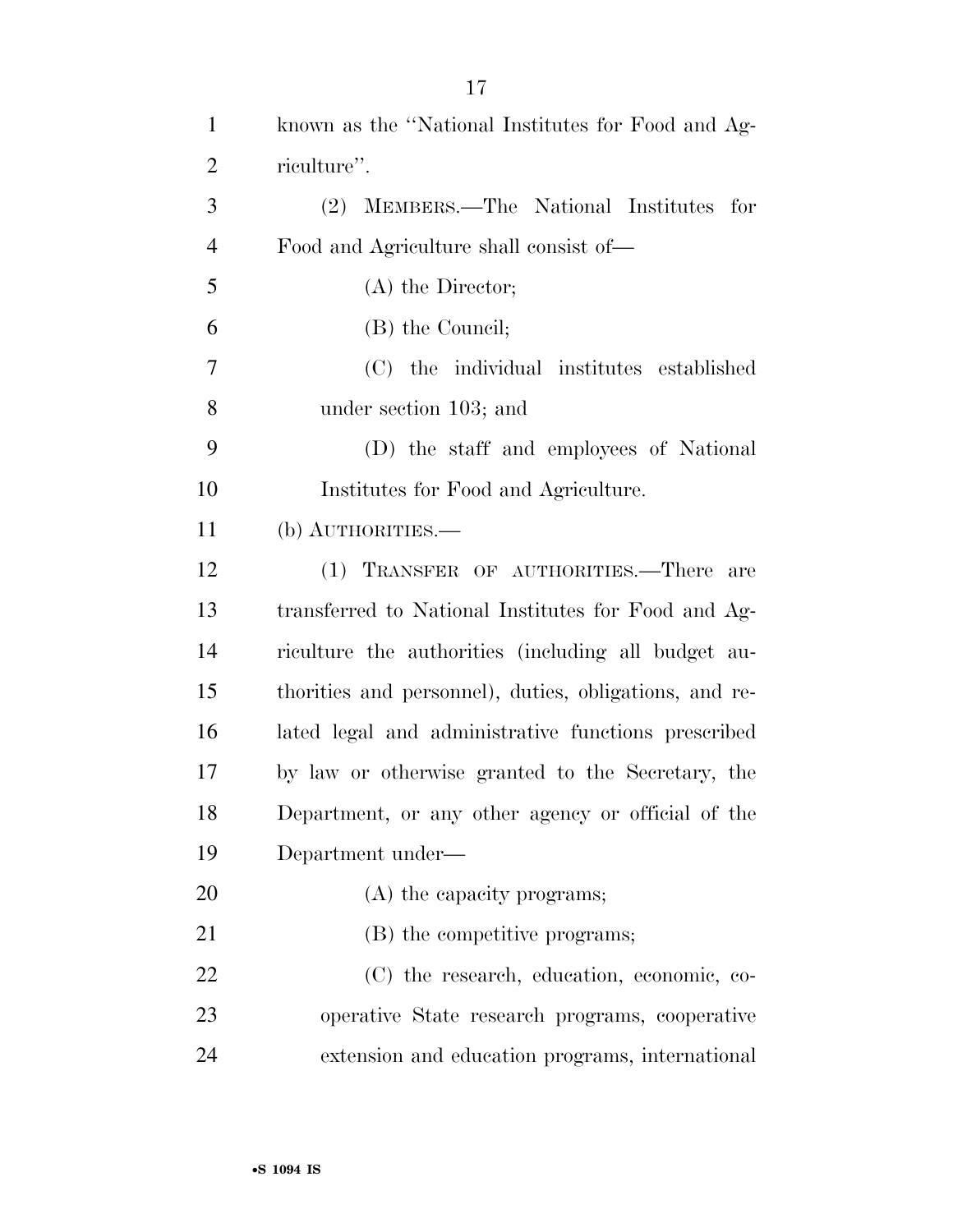| $\mathbf{1}$   | programs, and other functions and authorities |
|----------------|-----------------------------------------------|
| $\overline{2}$ | delegated by the Secretary to-                |
| 3              | (i) the Under Secretary of Agriculture        |
| $\overline{4}$ | for Research, Education, and Economics        |
| 5              | (including under section 251 of the Fed-      |
| 6              | eral Crop Insurance Reform and Depart-        |
| 7              | ment of Agriculture Reorganization Act of     |
| 8              | 1994 (7 U.S.C. 6971)); and                    |
| 9              | (ii) the Administrator of the Coopera-        |
| 10             | tive State Research, Education, and exten-    |
| 11             | sion Service pursuant to section 2.66 of      |
| 12             | title 7, Code of Federal Regulations (or      |
| 13             | successor regulations); and                   |
| 14             | (D) any and all other authorities adminis-    |
| 15             | tered by—                                     |
| 16             | (i) the Under Secretary of Agriculture        |
| 17             | for Research, Education, and Economics;       |
| 18             | (ii) the Administrator of the Coopera-        |
| 19             | tive State Research, Education, and exten-    |
| 20             | sion Service;                                 |
| 21             | (iii) the Administrator of the Agricul-       |
| 22             | tural Research Service (including the Na-     |
| 23             | tional Agricultural Library);                 |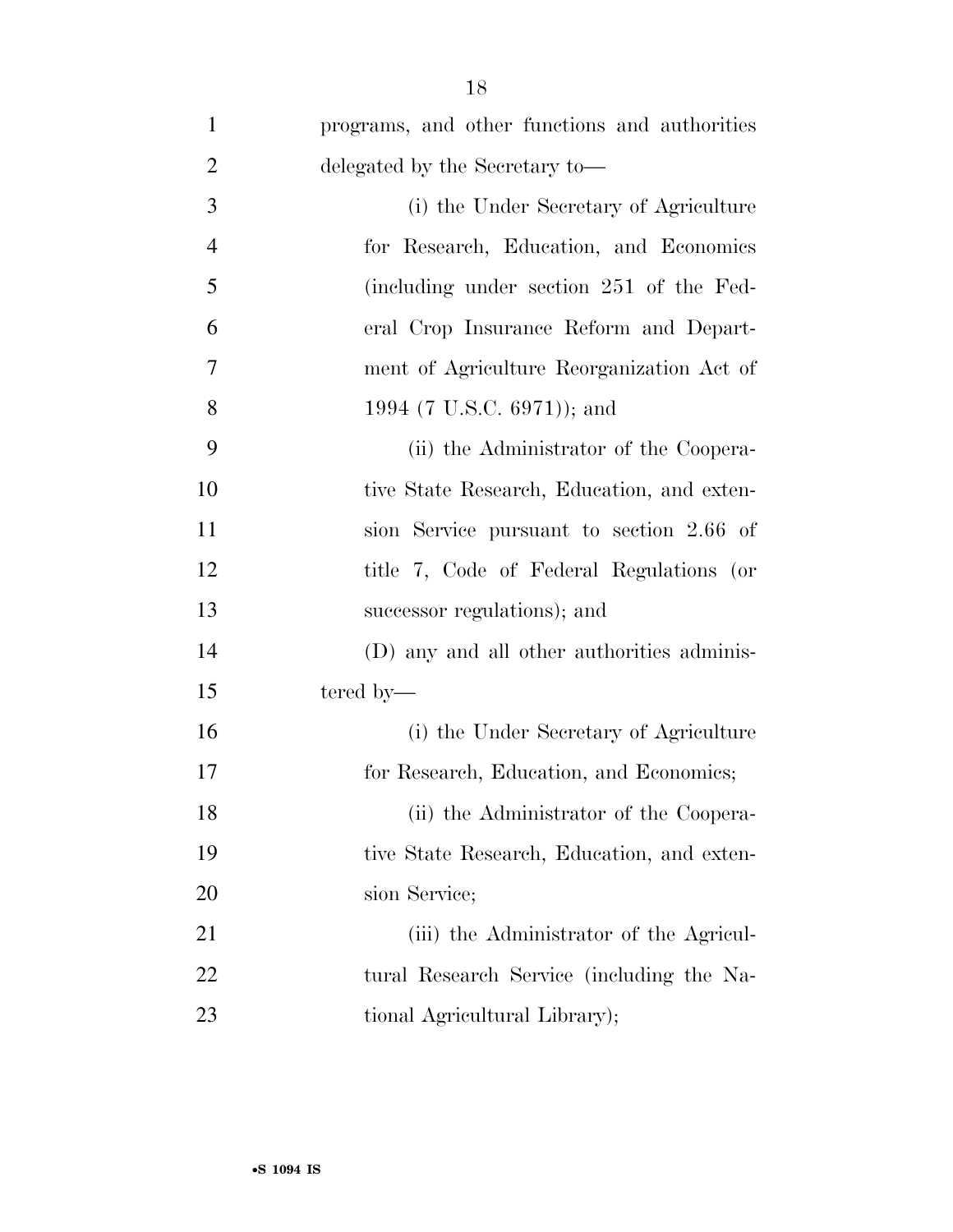| $\mathbf{1}$   | (iv) the Chief of the Forest Service                    |
|----------------|---------------------------------------------------------|
| $\overline{2}$ | (relating to research and development);                 |
| 3              | and                                                     |
| $\overline{4}$ | (v) the Administrator of the Economic                   |
| 5              | Research Service.                                       |
| 6              | (2)<br>CONSOLIDATION OF AUTHORITIES.-To                 |
| 7              | carry out this Act, in accordance with the transfer     |
| 8              | and continuation of the authorities, budgetary func-    |
| 9              | tions, and personnel resources under this subsection,   |
| 10             | the administrative entities within the Department       |
| 11             | known as the Cooperative State Research, Edu-           |
| 12             | cation, and Extension Service, the Agricultural Re-     |
| 13             | search Service (including the National Agricultural     |
| 14             | Library), and the Economic Research Service, and        |
| 15             | the research and development functions of the For-      |
| 16             | est Service, shall terminate on the earlier of—         |
| 17             | $(A)$ October 1, 2008; or                               |
| 18             | (B) such earlier date as the Director deter-            |
| 19             | mines to be appropriate.                                |
| 20             | (3) RESERVATION.—Notwithstanding any other              |
| 21             | provision of this Act, any and all administrative au-   |
| 22             | thority over the functions and activities of the Na-    |
| 23             | tional Agricultural Statistics Service, consistent with |
| 24             | those authorities, functions, and activities as in ef-  |
| 25             | fect on the day before the date of enactment of this    |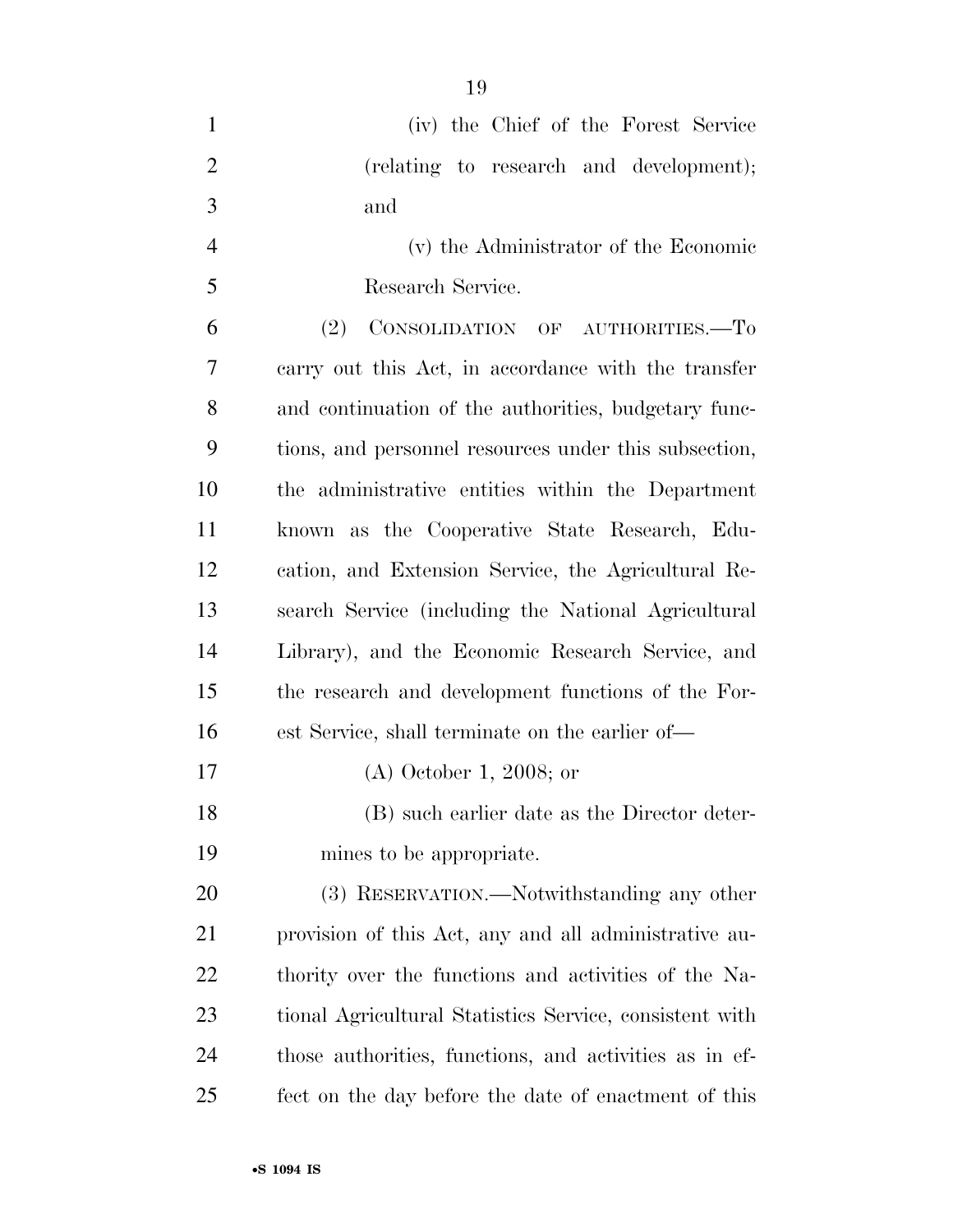Act, shall remain under the authority of the Sec-

| $\overline{2}$ | retary.                                                   |
|----------------|-----------------------------------------------------------|
| 3              | (c) POWERS.—The Director may—                             |
| $\overline{4}$ | (1) promulgate such regulations as the Director           |
| 5              | determines to be necessary to govern the operations,      |
| 6              | organization, and personnel of the National Insti-        |
| 7              | tutes for Food and Agriculture;                           |
| 8              | $(2)$ make such expenditures as are necessary to          |
| 9              | carry out this Act;                                       |
| 10             | (3) enter into contracts or other arrangements,           |
| 11             | modifications of contracts or other arrange-<br><b>or</b> |
| 12             | ments-                                                    |
| 13             | $(A)$ to provide for the carrying out, by or-             |
| 14             | ganizations or individuals in the United States           |
| 15             | (including agencies of the Department and                 |
| 16             | other Government agencies) of such National               |
| 17             | Institutes for Food and Agriculture programs              |
| 18             | as the Director determines to be necessary to             |
| 19             | carry out this Act; and                                   |
| 20             | (B) at the request of the President or the                |
| 21             | Secretary, for the carrying out of such specific          |
| 22             | National Institutes for Food and Agriculture              |
| 23             | program-related activities as are in the national         |
| 24             | interest or are otherwise of critical importance,         |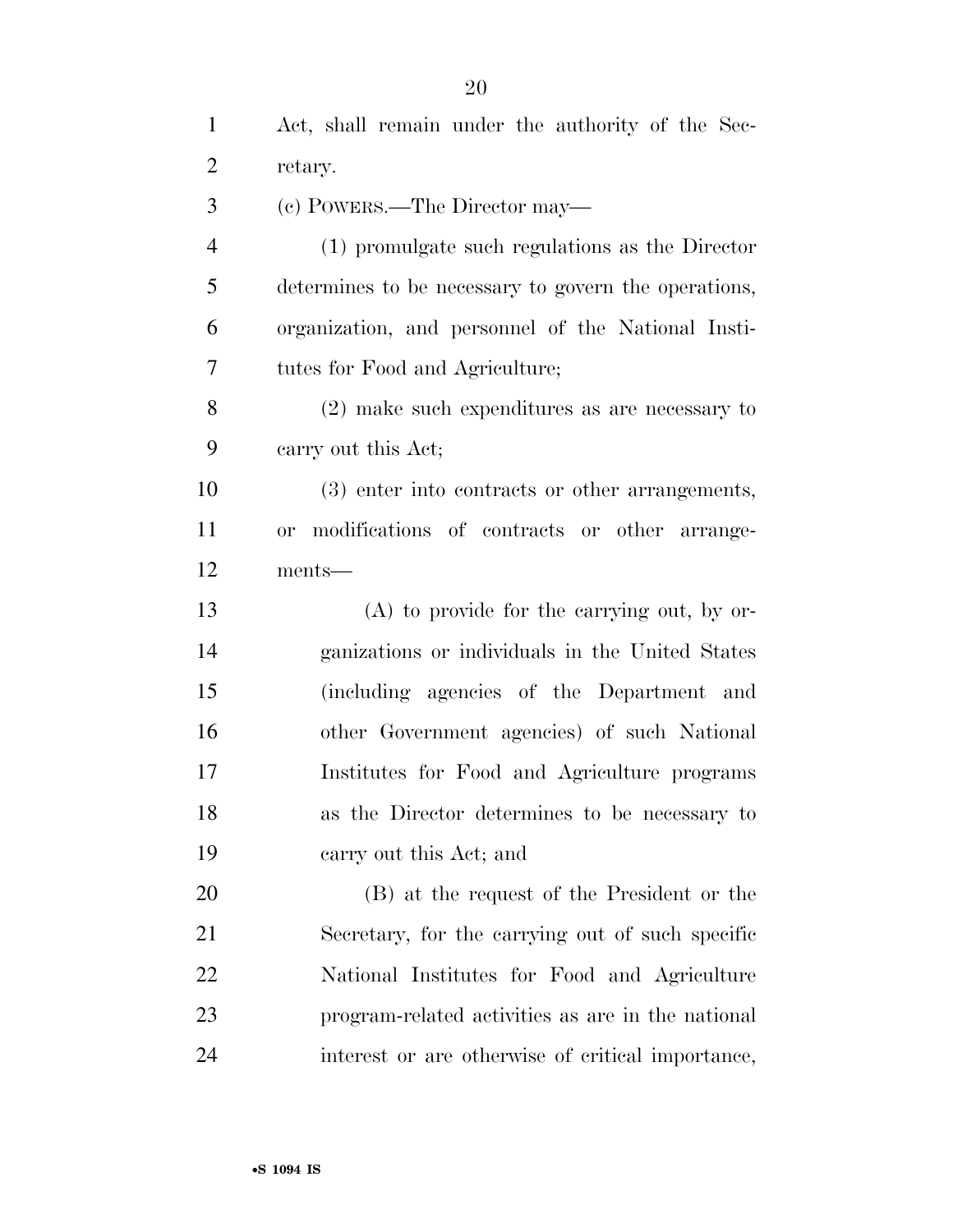as determined by the President or the Sec-

2 retary, with the concurrence of the Director; (4) make advance, progress, and other pay- ments relating to National Institutes for Food and Agriculture programs without regard to the sub- sections (a) and (b) of section 3324 of title 31, United States Code; (5) acquire by purchase, lease, loan, gift, or condemnation, and hold and dispose of by grant, sale, lease, or loan, real and personal property of all kinds necessary for, or resulting from, the exercise of authority under this Act; (6) receive and use donated funds, if the funds are donated without restriction other than that the funds be used in furtherance of National Institutes for Food and Agriculture programs or 1 or more of the purposes of this Act;

 (7) publish or arrange for the publication of in- formation so as to further the full dissemination of information of value consistent with the purposes of 21 this Act and the national interest, without regard to section 501 of title 44, United States Code;

 (8) accept and use the services of voluntary and uncompensated personnel, and provide such trans-portation and subsistence as are authorized by sec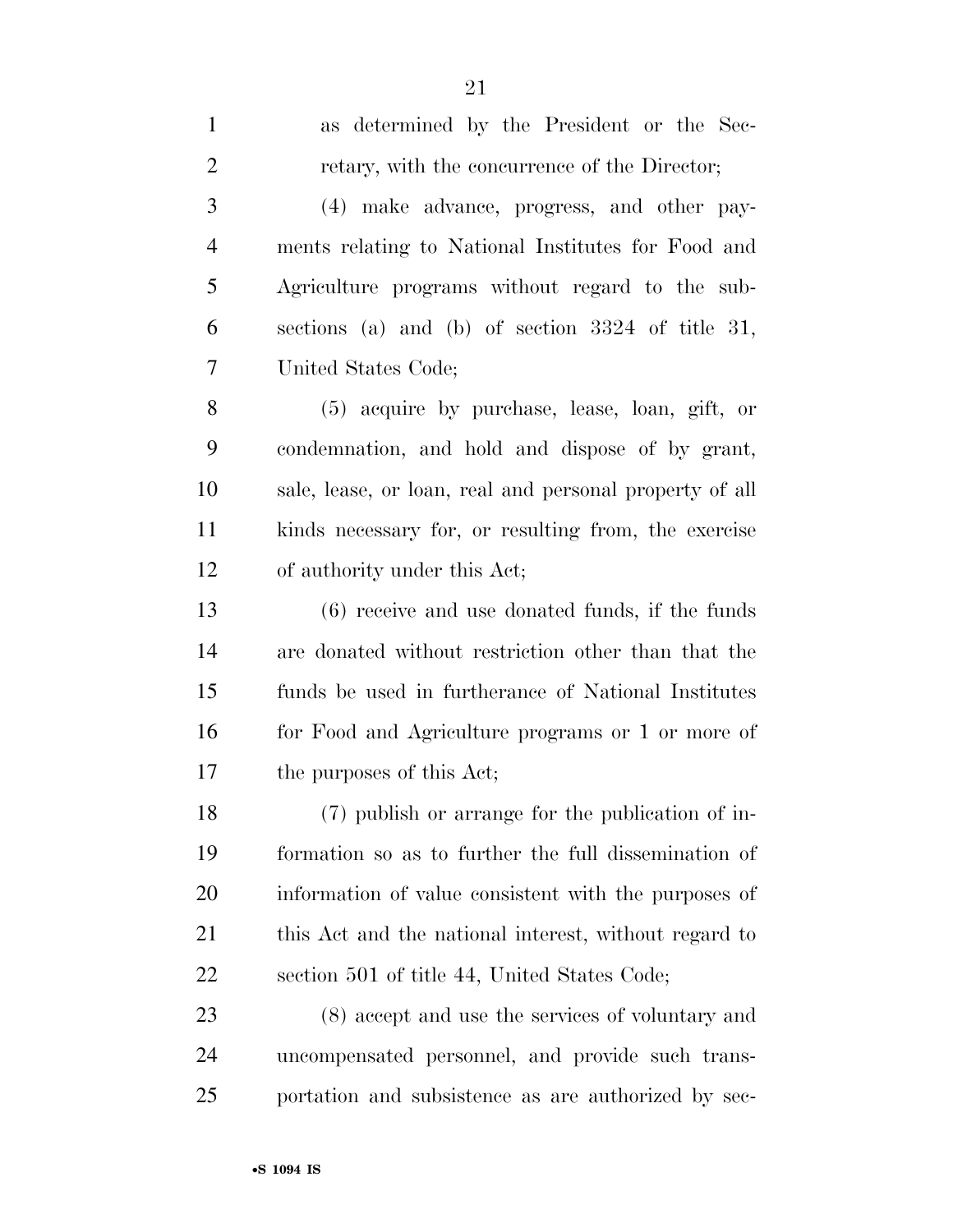tion 5703 of title 5, United States Code, for persons serving without compensation;

 (9) prescribe, with the approval of the Comp- troller General of the United States, the extent to which vouchers for funds expended under contracts for authorized activities shall be subject to itemization or substantiation prior to payment, with- out regard to the limitations of other laws relating to the expenditure and accounting of public funds; and

 (10) arrange with and reimburse the Secretary and the heads of other Federal agencies for the per- formance of any activity that the National Institutes for Food and Agriculture is authorized to conduct. (d) CONSULTATION.—The Director shall consult with the Secretary on an ongoing basis to ensure that the na- tional interest is being served by the administration of the National Institutes for Food and Agriculture, National In- stitutes for Food and Agriculture programs, and other au-thorities provided under this Act.

 (e) REPORTING.—Not later than December 31, 2007, and biennially thereafter, the Director shall submit to the Secretary, the Committee on Agriculture of the House of Representatives, the Committee on Agriculture, Nutrition, and Forestry of the Senate, the Committee on Appropria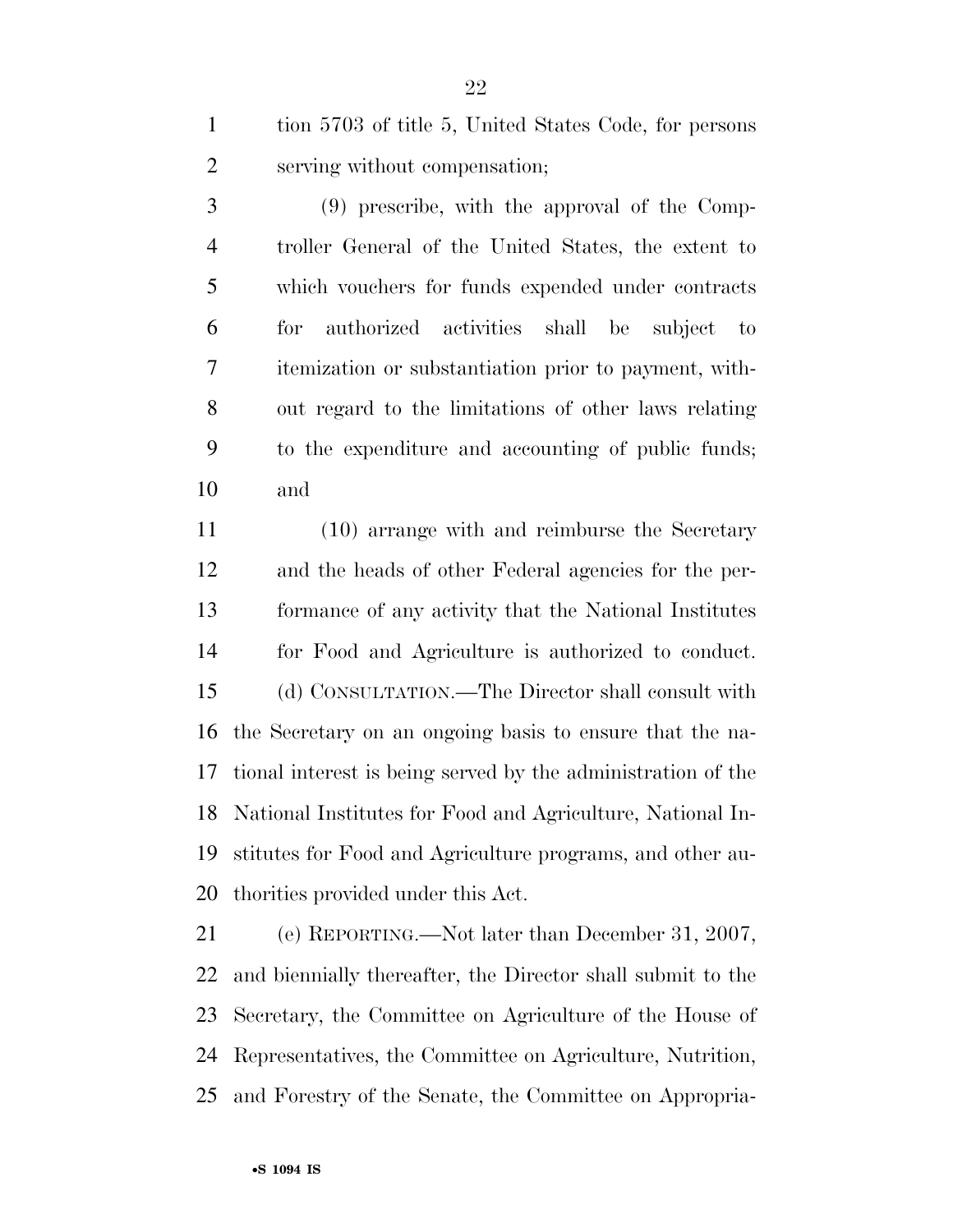tions of the House of Representatives, and the Committee on Appropriations of the Senate a comprehensive report that describes the National Institutes for Food and Agri- culture programs and related activities funded, initially implemented, and otherwise carried out by the National Institutes for Food and Agriculture during the period cov-ered by the report.

## **SEC. 102. OFFICES; ADMINISTRATION.**

 (a) LOCATION.—The National Institutes for Food and Agriculture shall be located in Washington, District of Columbia.

(b) DIRECTOR.—

| 13<br>$(1)$ APPOINTMENT.— |  |
|---------------------------|--|
|---------------------------|--|

| 14 | (A) IN GENERAL.—The Director shall be—     |
|----|--------------------------------------------|
| 15 | (i) a distinguished expert in 1 or more    |
| 16 | National Institutes for Food and Agri-     |
| 17 | culture programs (or issues addressed by   |
| 18 | or fields relating to those programs); and |
| 19 | (ii) appointed by the President, by        |
| 20 | and with the advice and consent of the     |
| 21 | Senate.                                    |
|    |                                            |

 (B) RECOMMENDATIONS.—Before any per- son is appointed as Director, the President shall afford the Council an opportunity to make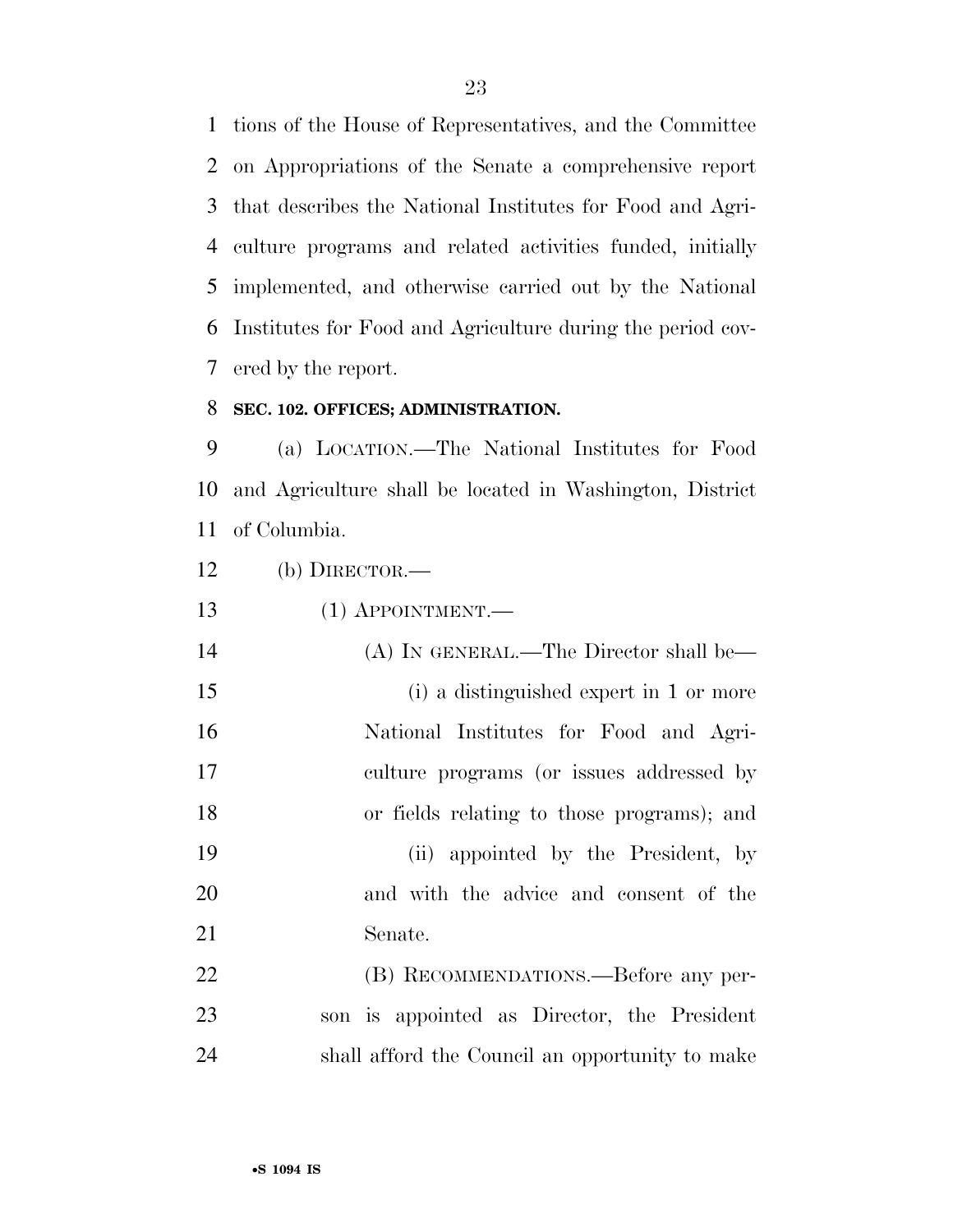| $\mathbf{1}$   | recommendations to the President with respect     |
|----------------|---------------------------------------------------|
| $\overline{2}$ | to the appointment.                               |
| 3              | (C) RATE OF PAY.—The Director shall re-           |
| $\overline{4}$ | ceive basic pay at the rate provided for level II |
| 5              | of the Executive Schedule under section 5513      |
| 6              | of title 5, United States Code.                   |
| 7              | (2) TERM.—The Director shall serve for a sin-     |
| 8              | gle, 6-year term.                                 |
| 9              | (3) AUTHORITY.—Except as may be otherwise         |
| 10             | provided in this Act—                             |
| 11             | $(A)$ the Director shall—                         |
| 12             | (i) exercise all of the authority grant-          |
| 13             | ed to the National Institutes for Food and        |
| 14             | Agriculture by this Act;                          |
| 15             | (ii) in consultation with the Council,            |
| 16             | formulate programs in accordance with             |
| 17             | policies adopted by the National Institutes       |
| 18             | for Food and Agriculture;                         |
| 19             | (iii) establish committees and offices            |
| 20             | within the National Institutes for Food           |
| 21             | and Agriculture, as appropriate;                  |
| 22             | (iv) establish procedures for the provi-          |
| 23             | sion and administration of capacity pro-          |
| 24             | gram funding and competitive program              |
| 25             | grants by the National Institutes for Food        |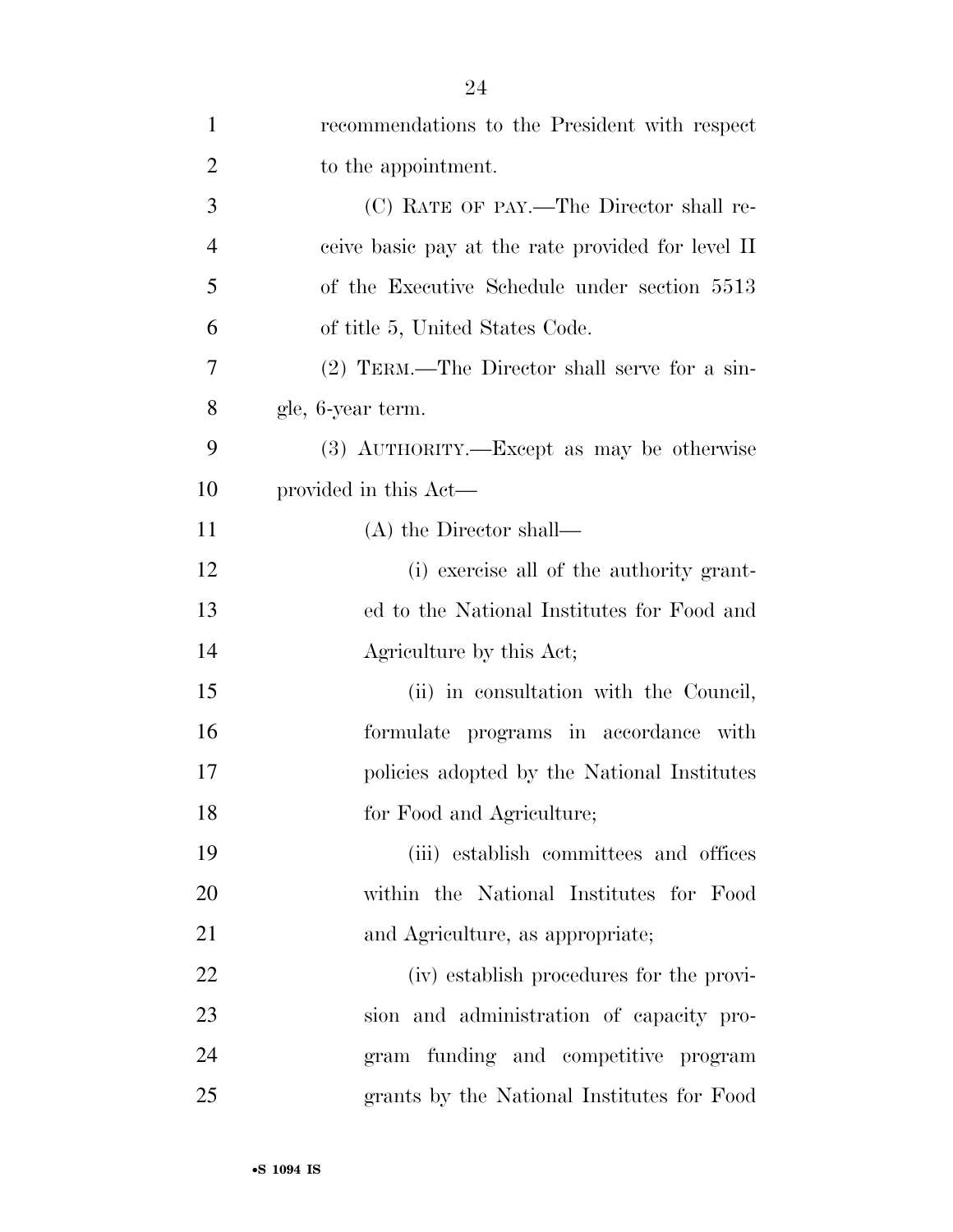| $\mathbf{1}$   | and Agriculture in accordance with this         |
|----------------|-------------------------------------------------|
| $\overline{2}$ | Act and other applicable law;                   |
| 3              | (v) establish procedures for the peer           |
| $\overline{4}$ | or merit review of National Institutes for      |
| 5              | Food and Agriculture program activities in      |
| 6              | accordance with this Act and other applica-     |
| $\tau$         | ble law, as appropriate;                        |
| 8              | (vi) assess the personnel needs of re-          |
| 9              | search, education, extension, and other         |
| 10             | fields in the areas supported by National       |
| 11             | Institutes for Food and Agriculture pro-        |
| 12             | grams; and                                      |
| 13             | (vii) cooperate with the Council to             |
| 14             | plan programs that assist in meeting the        |
| 15             | future personnel needs of disciplines and       |
| 16             | activities in the areas supported by Na-        |
| 17             | tional Institutes for Food and Agriculture      |
| 18             | programs, including portable fellowship         |
| 19             | and training programs, as applicable; and       |
| 20             | (B) all actions taken by the Director pur-      |
| 21             | suant to this Act shall be final and binding    |
| 22             | upon the National Institutes for Food and Agri- |
| 23             | culture.                                        |
| 24             | (4)<br>DELEGATION AND REDELEGATION<br>OF        |
| 25             | FUNCTIONS.—The Director may, from time to time, |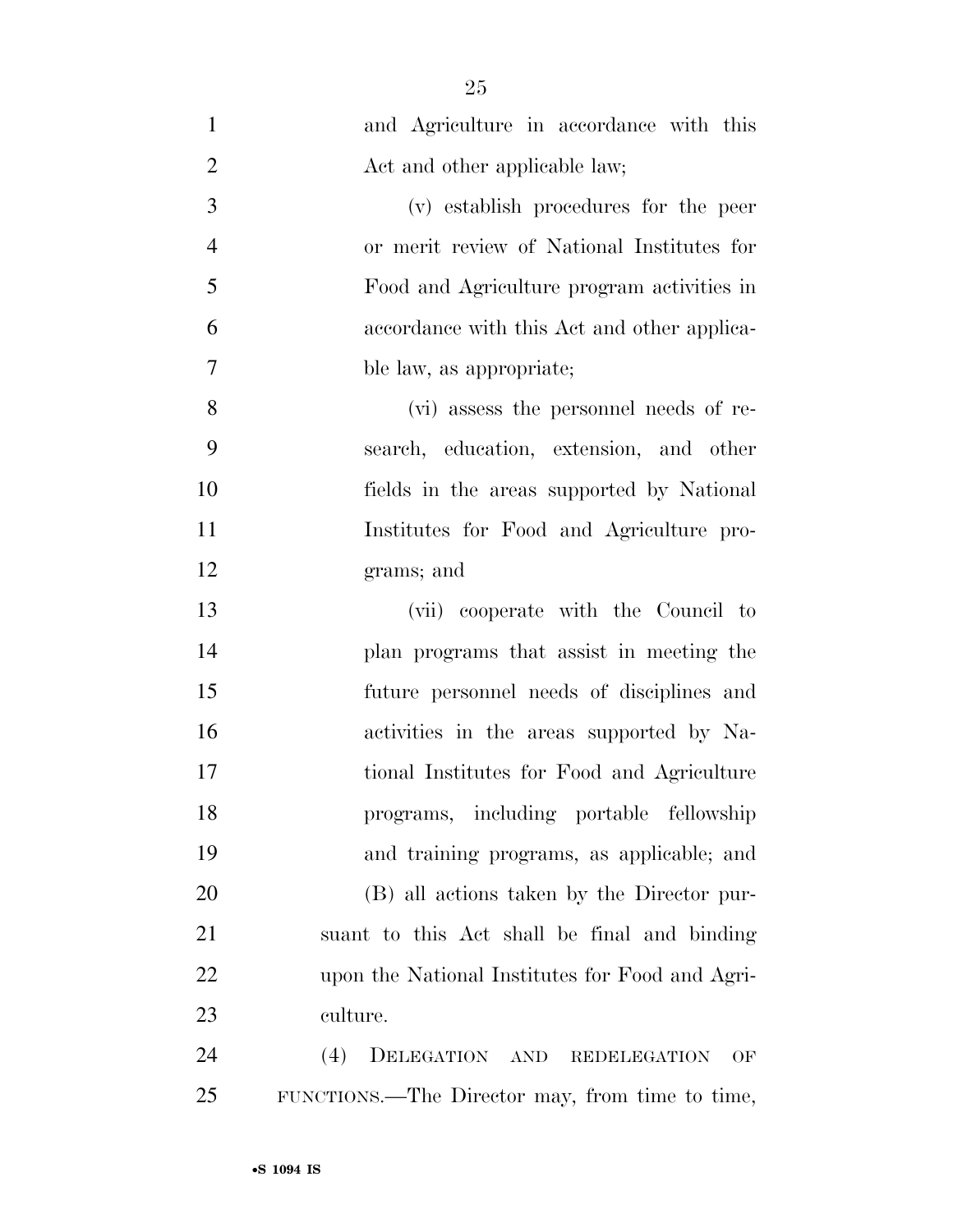| $\mathbf{1}$   | establish such procedures as the Director determines  |
|----------------|-------------------------------------------------------|
| $\overline{2}$ | to be appropriate to authorize the performance by     |
| 3              | any other officer, agency, or employee of the Na-     |
| $\overline{4}$ | tional Institutes for Food and Agriculture of any of  |
| 5              | the functions of the Director under this Act.         |
| 6              | (5) FORMULATION OF PROGRAMS.—The formu-               |
| 7              | lation of programs in accordance with the policies of |
| 8              | the National Institutes for Food and Agriculture      |
| 9              | shall be carried out by the Director, in consultation |
| 10             | with the Council.                                     |
| 11             | (6) AUTHORITY TO GRANT AND CONTRACT.                  |
| 12             | The Director may make grants and enter into con-      |
| 13             | tracts and other arrangements pursuant to this Act    |
| 14             | and other applicable law.                             |
| 15             | (7) STATUS; POWER TO VOTE AND HOLD OF-                |
| 16             | FICE.                                                 |
| 17             | (A) IN GENERAL.—The Director shall—                   |
| 18             | (i) serve as a voting ex officio member               |
| 19             | of the Council; and                                   |
| 20             | (ii) except with respect to compensa-                 |
| 21             | tion and tenure, serve in a manner com-               |
| 22             | mensurate with the other members of the               |
| 23             | Council.                                              |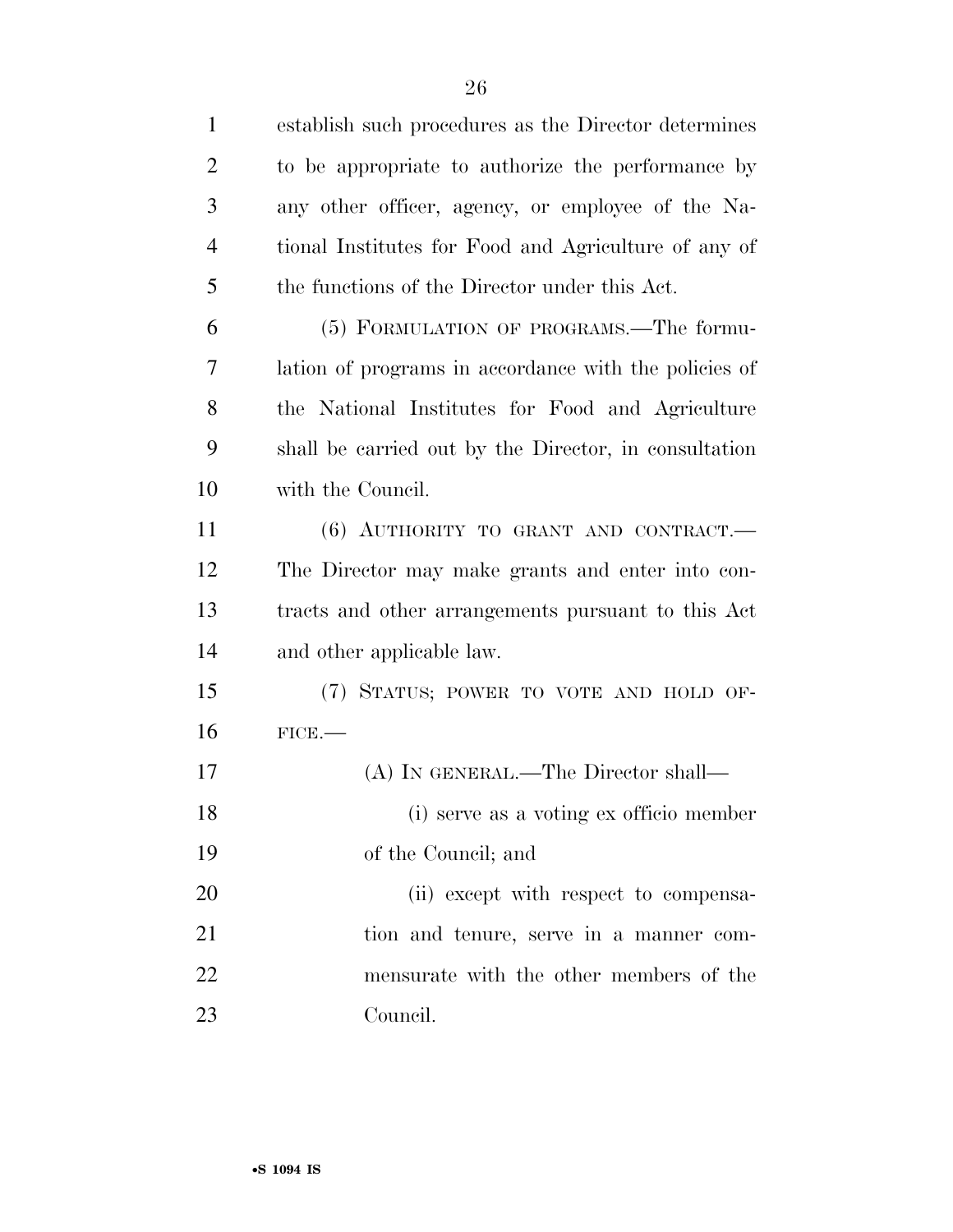| $\mathbf{1}$   | (B) ELECTION.—The Director shall be eli-                      |
|----------------|---------------------------------------------------------------|
| $\overline{2}$ | gible for election by the Council as Chairperson              |
| 3              | or Vice Chairperson of the Council.                           |
| $\overline{4}$ | (c) STAFF APPOINTMENT.—The Director shall, in ac-             |
| 5              | cordance with such policies as the Council may from time      |
| 6              | to time establish, recruit, hire, prescribe, appoint, and fix |
| 7              | the compensation of such personnel as are necessary to        |
| 8              | carry out this Act, including the appointment, for a lim-     |
| 9              | ited term or on a temporary basis, of appropriate—            |
| 10             | (1) scientific and other expert and accomplished              |
| 11             | staff; and                                                    |
| 12             | (2) other technical and professional personnel                |
| 13             | on leave of absence from academic, industrial, or re-         |
| 14             | search institutions.                                          |
| 15             | (d) ROTATING CREDENTIALED STAFF.—                             |
| 16             | (1) IN GENERAL.—The Director shall be as-                     |
| 17             | sisted by an appropriately-credentialed staff of ex-          |
| 18             | perts in-                                                     |
| 19             | (A) National Institutes for Food and Agri-                    |
| 20             | culture programs; and                                         |
| 21             | (B) issues addressed by, and fields relating                  |
| 22             | to, those programs.                                           |
| 23             | (2) REQUIREMENTS.—Credentialed staff mem-                     |
| 24             | bers described in paragraph (1) shall be—                     |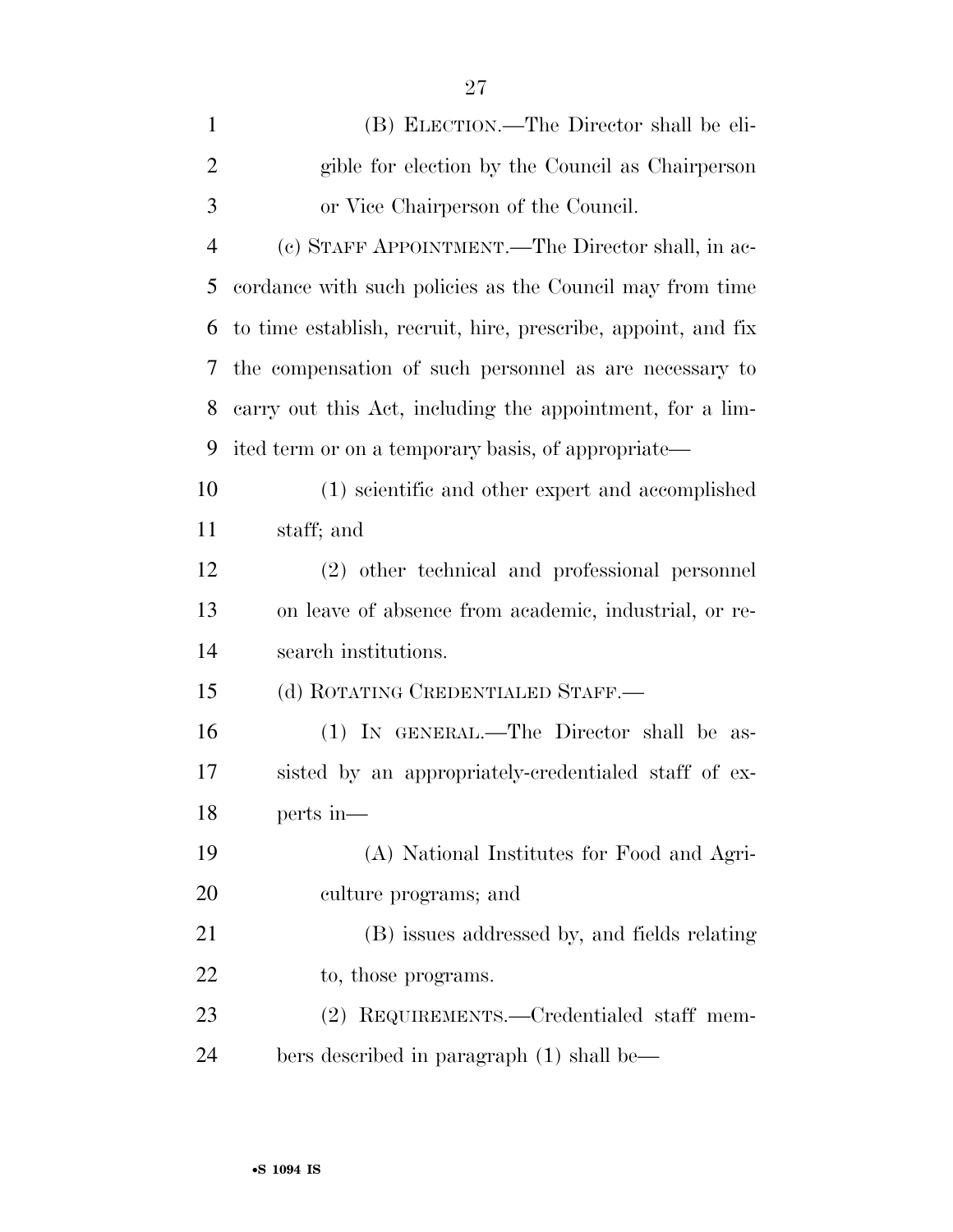| $\mathbf{1}$   | (A) recruited from the community of Na-                     |
|----------------|-------------------------------------------------------------|
| $\overline{2}$ | tional Institutes for Food and Agriculture pro-             |
| 3              | grams or related fields; and                                |
| $\overline{4}$ | (B) appointed by the Director to serve on                   |
| 5              | the basis of 4-year rotating appointments.                  |
| 6              | (e) TEMPORARY STAFF.—Staff hired by the Director            |
| 7              | under this section may include researchers, scientists, and |
| 8              | other credentialed, technical, or professional personnel    |
| 9              | hired for limited terms, or on temporary bases, including   |
| 10             | individuals on leave of absence from academic, industry,    |
| 11             | research, science, or other institutions.                   |
| 12             | (f) VOLUNTEERS.—                                            |
| 13             | (1) IN GENERAL.—The Director may accept the                 |
| 14             | services of voluntary, uncompensated personnel, on          |
| 15             | appropriate terms and conditions and in accordance          |
| 16             | with other applicable law.                                  |
| 17             | FREEDOM FROM LIABILITY.-Voluntary<br>(2)                    |
| 18             | personnel described in paragraph (1) shall be held          |
| 19             | free from liability in accordance with the Volunteer        |
| 20             | Protection Act of 1997 (42 U.S.C. 14501 et seq.).           |
| 21             | (g) TRANSFER OF FUNDS FROM OTHER GOVERN-                    |
| 22             | MENT DEPARTMENTS OR AGENCIES.-                              |
| 23             | (1) IN GENERAL.—Funds available to the De-                  |
| 24             | partment, or any other department or agency of the          |
| 25             | Federal Government for activities that are analogous        |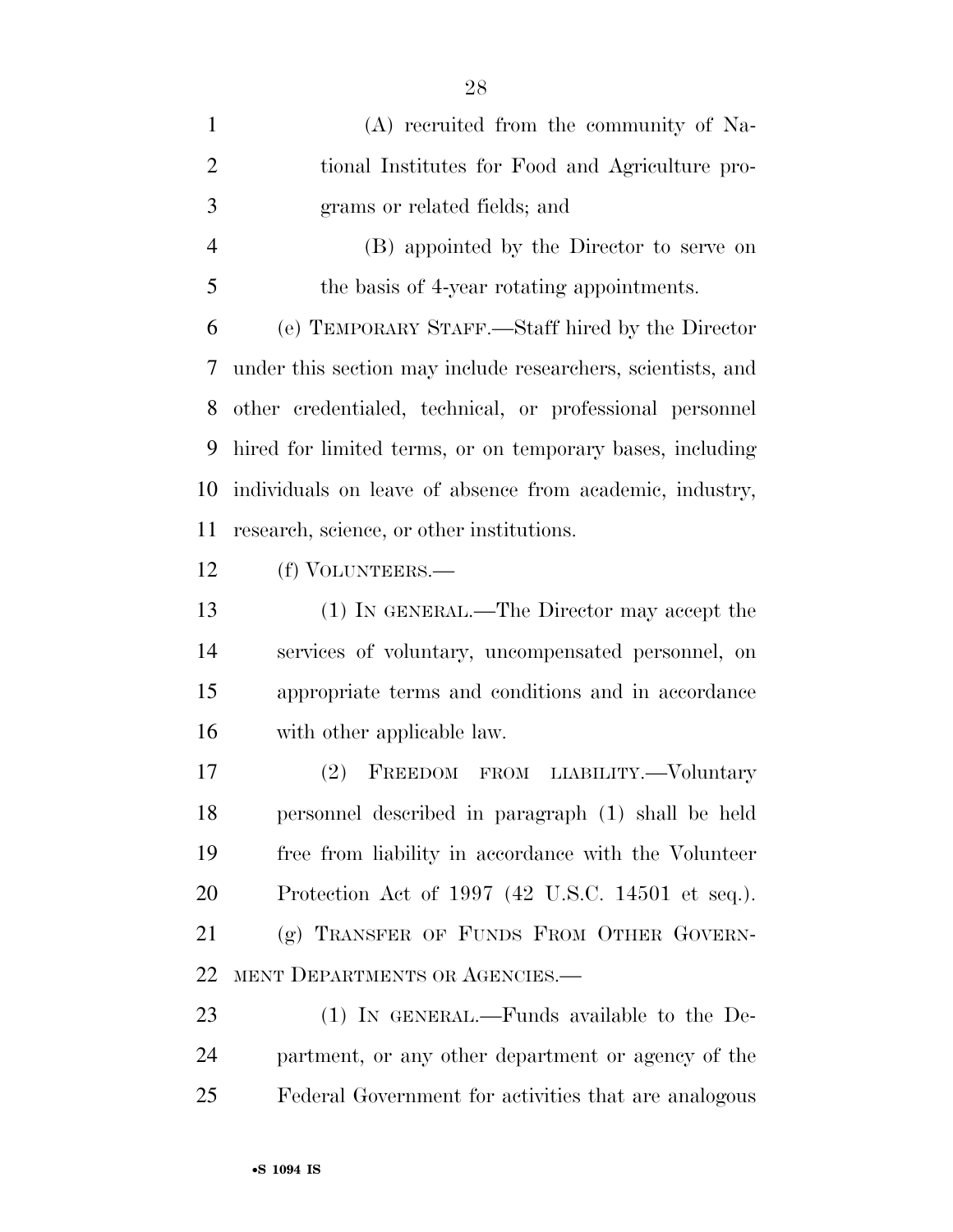to, or could contribute to the purposes or goals of, National Institutes for Food and Agriculture pro- grams, other relevant research, extension, or edu- cation programs, or related or other relevant activi- ties, shall be available for transfer, in whole or in part, to the National Institutes for Food and Agri- culture, with the approval of the Secretary or the head of the other appropriate department or agency transferring the funds, for such use as is consistent with the purposes for which the funds were initially made available. (2) USE OF FUNDS.—Funds transferred under paragraph (1) shall be expendable by the National Institutes for Food and Agriculture for the purposes 15 for which the transfer was made. (h) STANDING COUNCIL OF ADVISORS.— (1) ESTABLISHMENT.—There is established a Standing Council of Advisors, (2) MEMBERSHIP.— (A) COMPOSITION.—The Council shall be 21 composed of 13 members, of which— 22 (i) 1 member shall be the Director; and (ii) 12 members shall be qualified non-Federal stakeholders appointed in ac-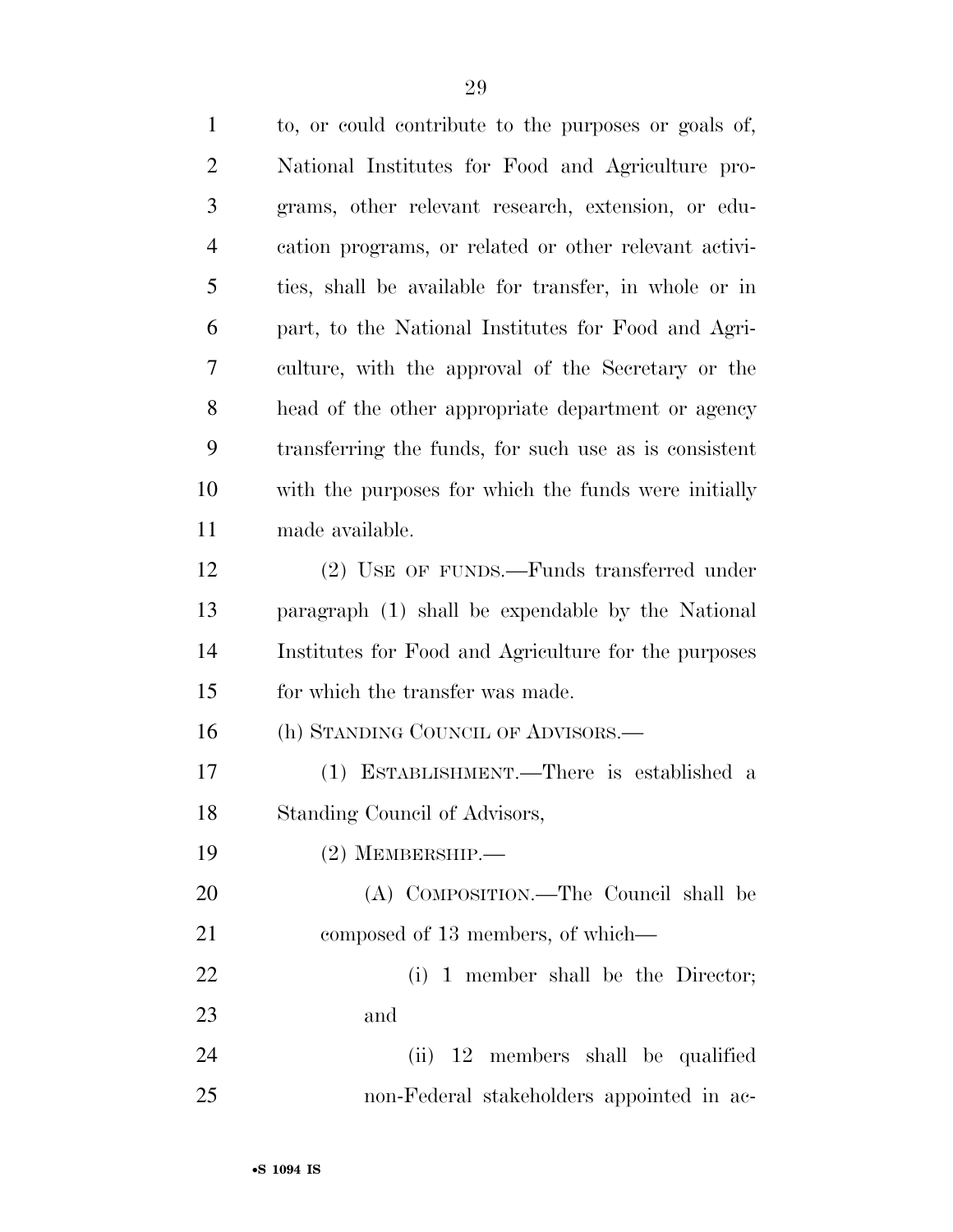- cordance with subparagraph (B) who are distinguished members of the public, in- cluding representatives of— (I) agriculture, food, nutrition, and forestry organizations; (II) industry; and (III) the scientific, research, edu- cation, extension, international, stake- holder, consumer, customer, family, community and youth, and profes- sional entities in whose interest the National Institutes for Food and Ag- riculture is authorized to carry out National Institutes for Food and Ag- riculture programs and related activi-16 ties. (B) APPOINTMENTS.—Of the members of 18 the Council described in subparagraph  $(A)(ii)$ — (i) 4 members shall be— 20 (I) appointed by the Secretary, 21 with the consent of the Director; 22 (II) selected on the basis of es-tablished records of expertise and dis-
- 24 tinguished accomplishment; and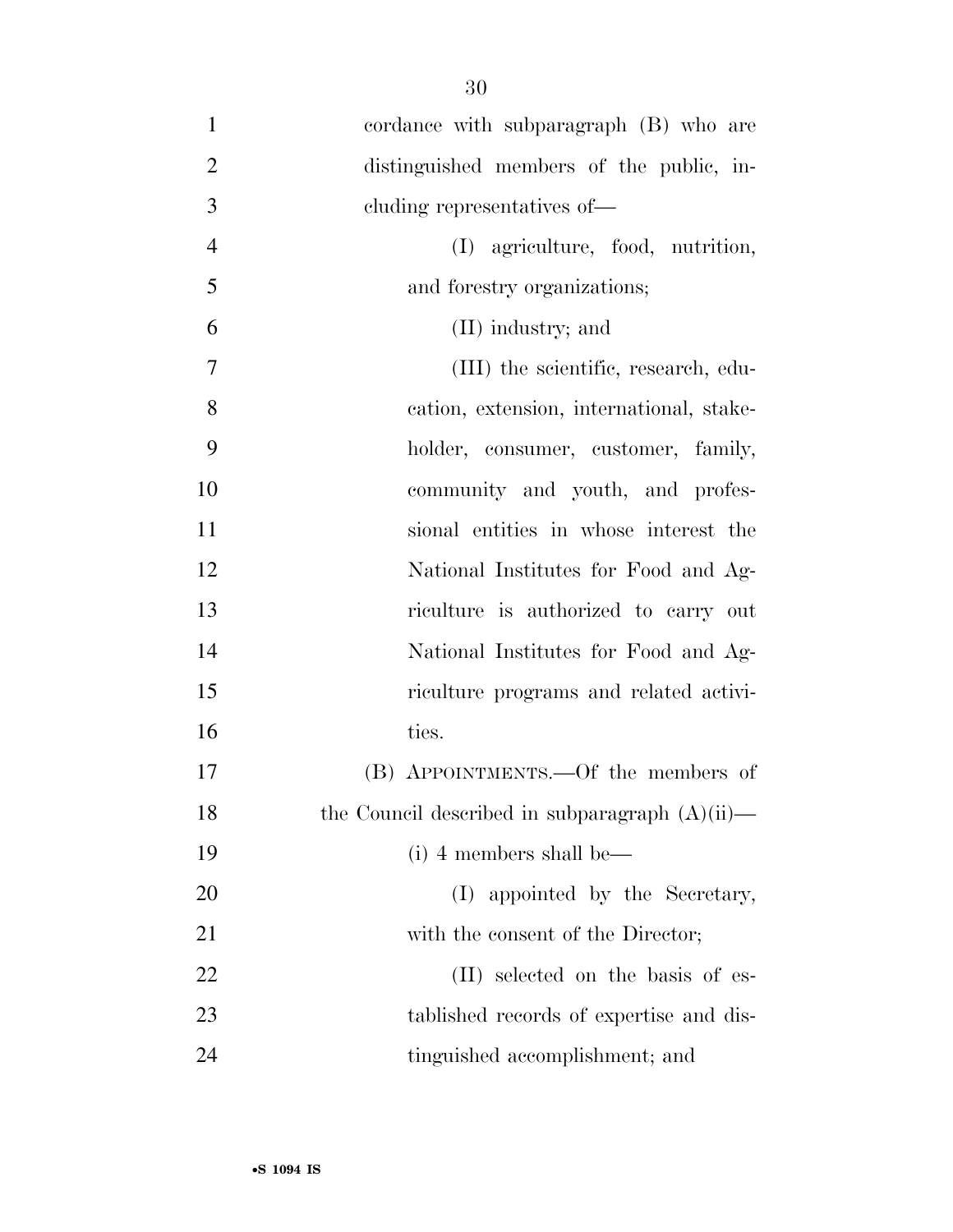| $\mathbf{1}$   | (III) selected so as to provide         |
|----------------|-----------------------------------------|
| $\overline{2}$ | representation across the spectrum of   |
| 3              | views of National Institutes for Food   |
| $\overline{4}$ | and Agriculture programs and related    |
| 5              | fields from all regions of the United   |
| 6              | States, taking into consideration the   |
| $\overline{7}$ | need for representation from the        |
| 8              | State, local, and tribal levels;        |
| 9              | (ii) 4 members shall be—                |
| 10             | (I) appointed by the Chairman           |
| 11             | and Ranking Member of the Com-          |
| 12             | mittee on Agriculture of the House of   |
| 13             | Representatives, with the consent of    |
| 14             | the Director; and                       |
| 15             | (II) selected so as to provide rep-     |
| 16             | resentation of the views of stakeholder |
| 17             | leaders in all regions of the United    |
| 18             | States, taking into consideration the   |
| 19             | need for representation from<br>the     |
| 20             | State, local, and tribal levels; and    |
| 21             | (iii) 4 members shall be—               |
| 22             | (I) appointed by the Chairman           |
| 23             | and Ranking Member of the Com-          |
| 24             | mittee on Agriculture, Nutrition, and   |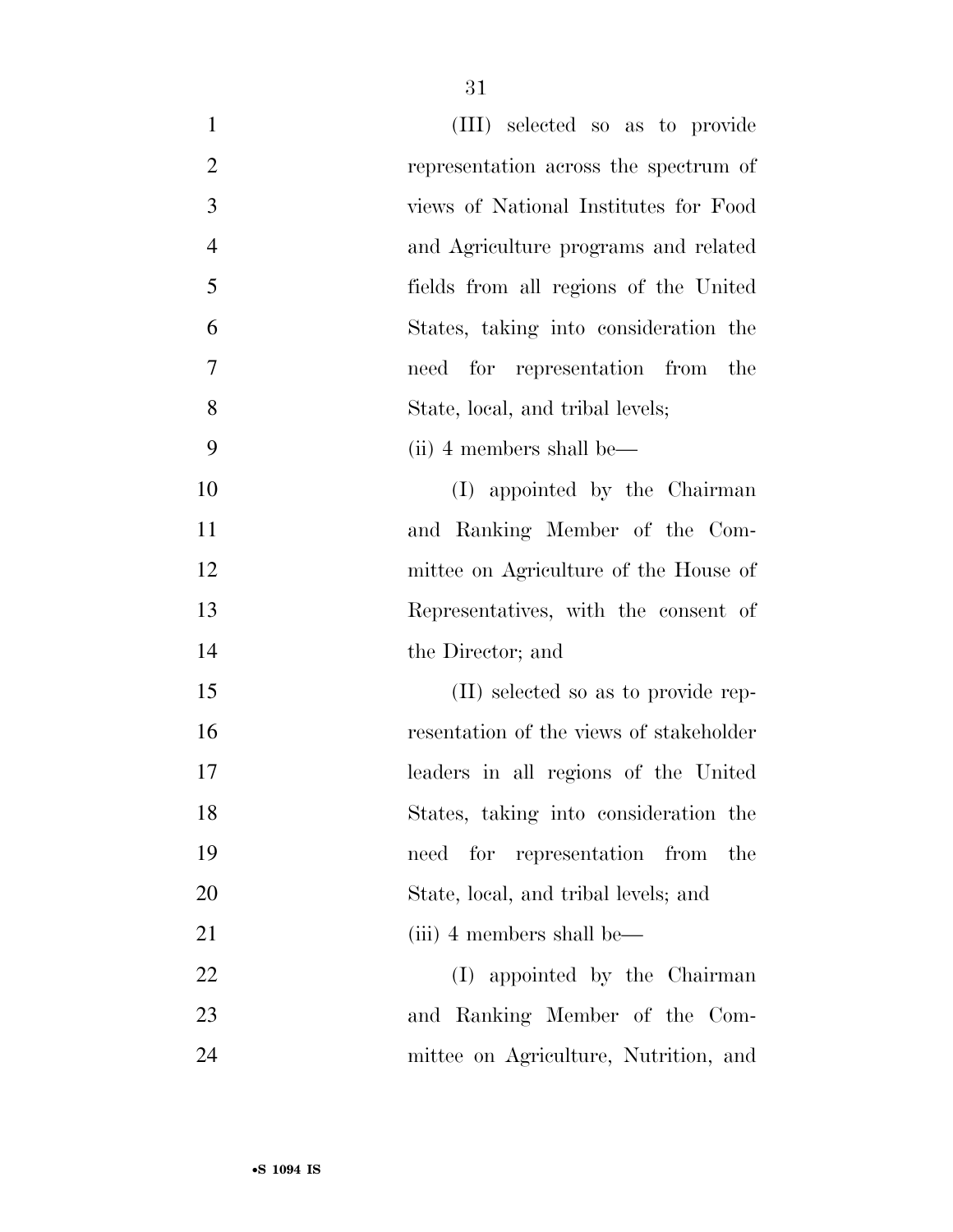| $\mathbf{1}$   | Forestry of the Senate, with the con-             |
|----------------|---------------------------------------------------|
| $\overline{2}$ | sent of the Director; and                         |
| 3              | (II) selected so as to provide rep-               |
| $\overline{4}$ | resentation of the views of stakeholder           |
| 5              | leaders in all areas of the United                |
| 6              | States, taking into consideration the             |
| 7              | need for representation from the State            |
| 8              | local, and tribal levels.                         |
| 9              | $(C)$ TERM.—Each of the groups of 4 mem-          |
| 10             | bers appointed under clauses (i) through (iii) of |
| 11             | subparagraph $(B)$ shall be appointed to 4-year,  |
| 12             | staggered terms.                                  |
| 13             | $(3)$ DUTIES.—                                    |
| 14             | (A) IN GENERAL.—The Council shall assist          |
| 15             | the Director in—                                  |
| 16             | (i) establishing priorities of the Na-            |
| 17             | tional Institutes for Food and Agriculture;       |
| 18             | and                                               |
| 19             | (ii) reviewing, judging, and maintain-            |
| 20             | ing the relevance of National Institutes for      |
| 21             | Food and Agriculture programs.                    |
| 22             | (B) OVERSIGHT REVIEW.—To ensure that              |
| 23             | the purposes of this Act and the needs of the     |
| 24             | United States are being met, the Council shall    |
| 25             | conduct an annual oversight review of—            |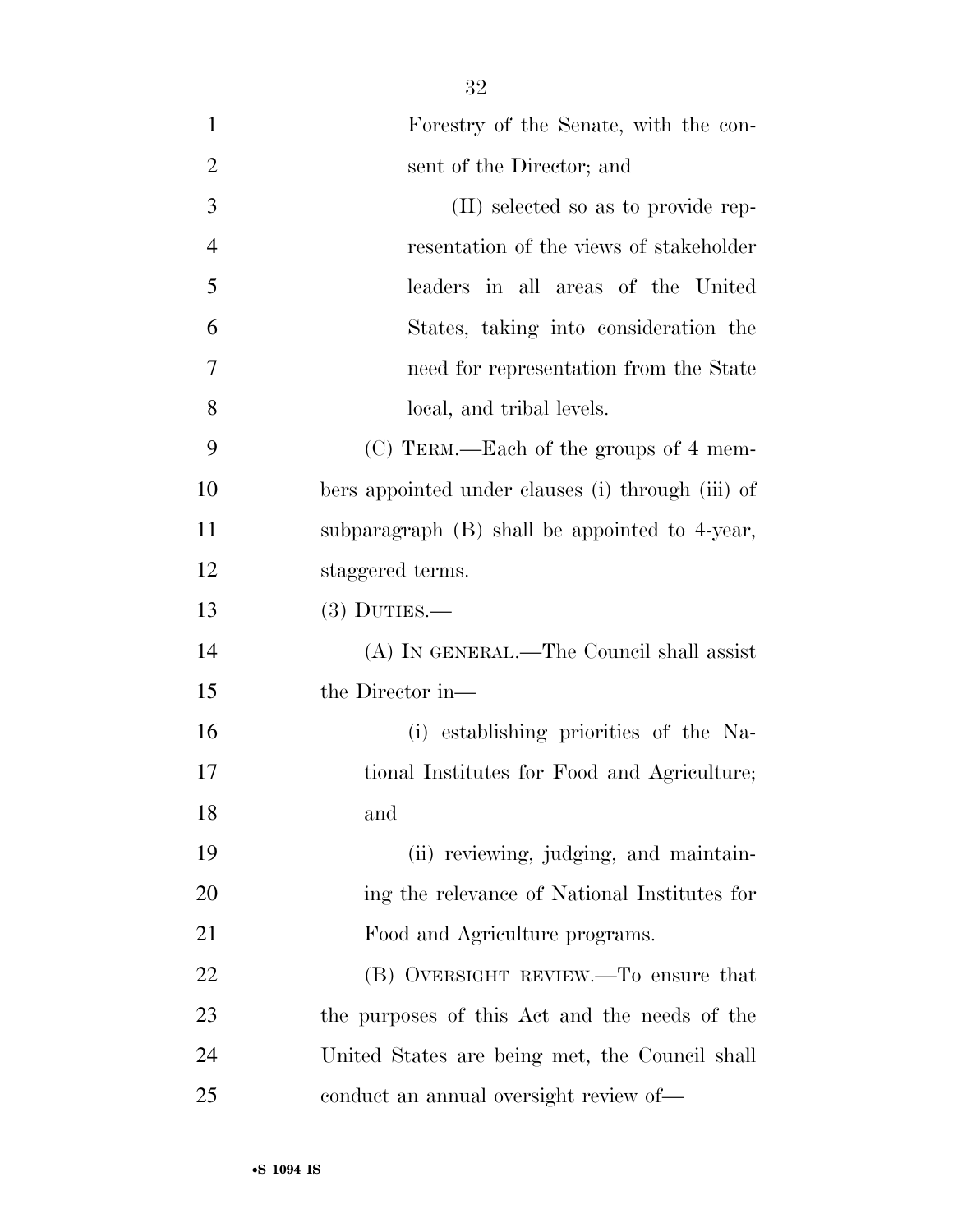| $\mathbf{1}$   | (i) the administration of the National             |
|----------------|----------------------------------------------------|
| $\overline{2}$ | Institutes for Food and Agriculture;               |
| 3              | (ii) activities funded through the ca-             |
| $\overline{4}$ | pacity programs;                                   |
| 5              | (iii) proposals and other activities               |
| 6              | funded through the competitive programs;           |
| 7              | and                                                |
| 8              | (iv) other activities of the National In-          |
| 9              | stitutes for Food and Agriculture.                 |
| 10             | $(4)$ MEETINGS.—                                   |
| 11             | (A) IN GENERAL.—The Council shall hold             |
| 12             | periodic meetings to provide an interface be-      |
| 13             | tween the Council and stakeholders, and to en-     |
| 14             | sure that the National Institutes for Food and     |
| 15             | Agriculture is linking national goals with real-   |
| 16             | istic opportunities.                               |
| 17             | (B) FREQUENCY.—Meetings described in               |
| 18             | subparagraph (A) shall be held at the call of      |
| 19             | the Director, or at the joint call of the Director |
| 20             | and the Secretary, but not less often than twice   |
| 21             | annually.                                          |
| 22             | $(5)$ EXPENSES.—                                   |
| 23             | (A) IN GENERAL.—The Director<br>shall,             |
| 24             | from any administrative funds otherwise avail-     |
| 25             | able to the National Institutes for Food and       |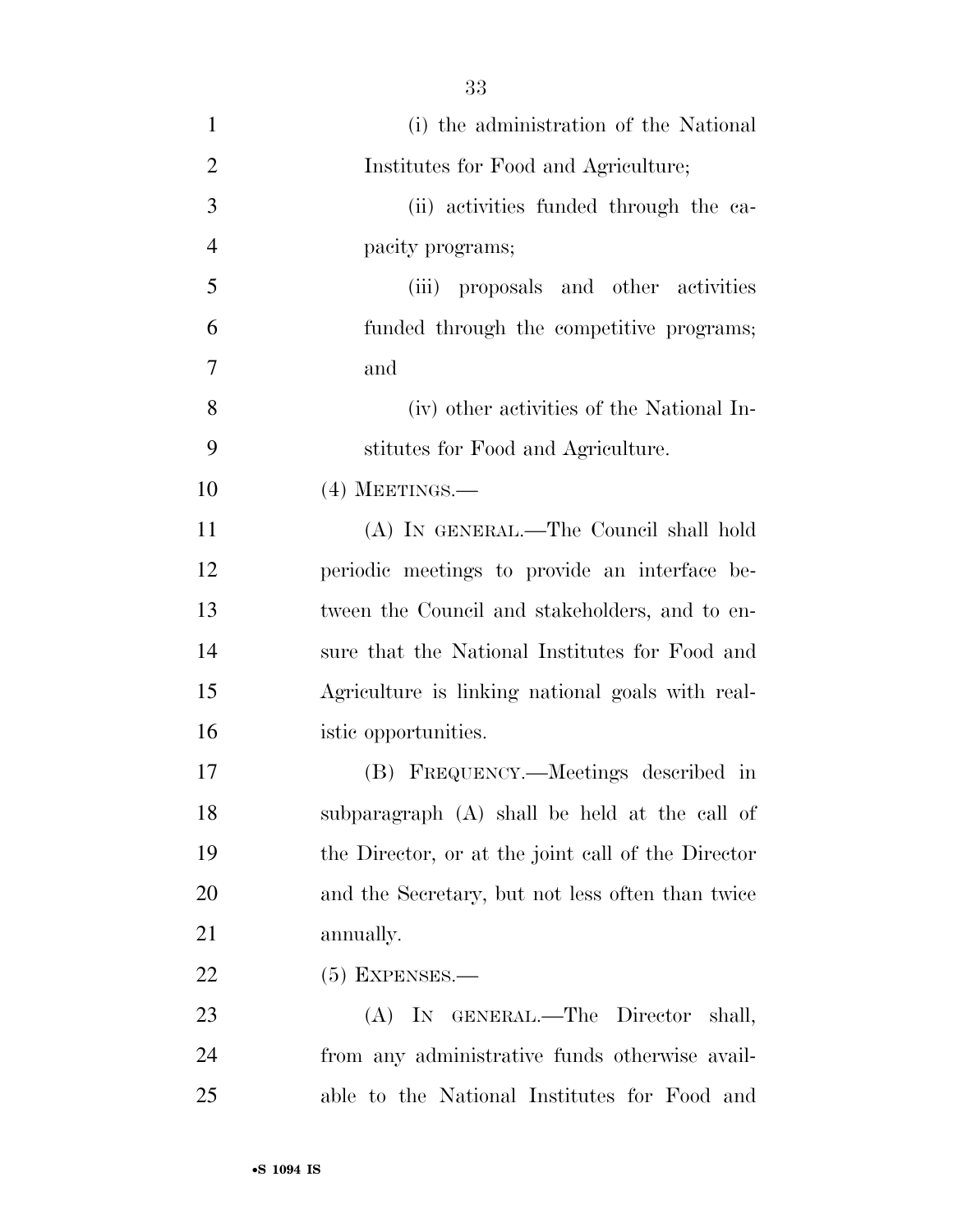Agriculture, pay the reasonable expenses in- curred by the Council in holding meetings and conducting related activities, as determined to be appropriate by the Director. (B) LIMITATION.—The expenses of the Council paid by the Director under subpara- graph (A) shall not be counted toward any gen- eral limitation on the expenses of advisory com- mittees, panels, commissions, or task forces of the Department contained in any Act making appropriations for the Department, whether en- acted before, on, or after the date of enactment of this Act, unless the Act of appropriation spe- cifically— (i) refers to this paragraph; and (ii) includes the Council within the general limitation. **SEC. 103. ORGANIZATION OF NATIONAL INSTITUTES FOR FOOD AND AGRICULTURE.**  20 (a) ORGANIZATION.— (1) IN GENERAL.—The Director shall organize the National Institutes for Food and Agriculture into 6 institutes (referred to in this section as ''indi- vidual institutes'') to administer the programs and activities of the National Institutes for Food and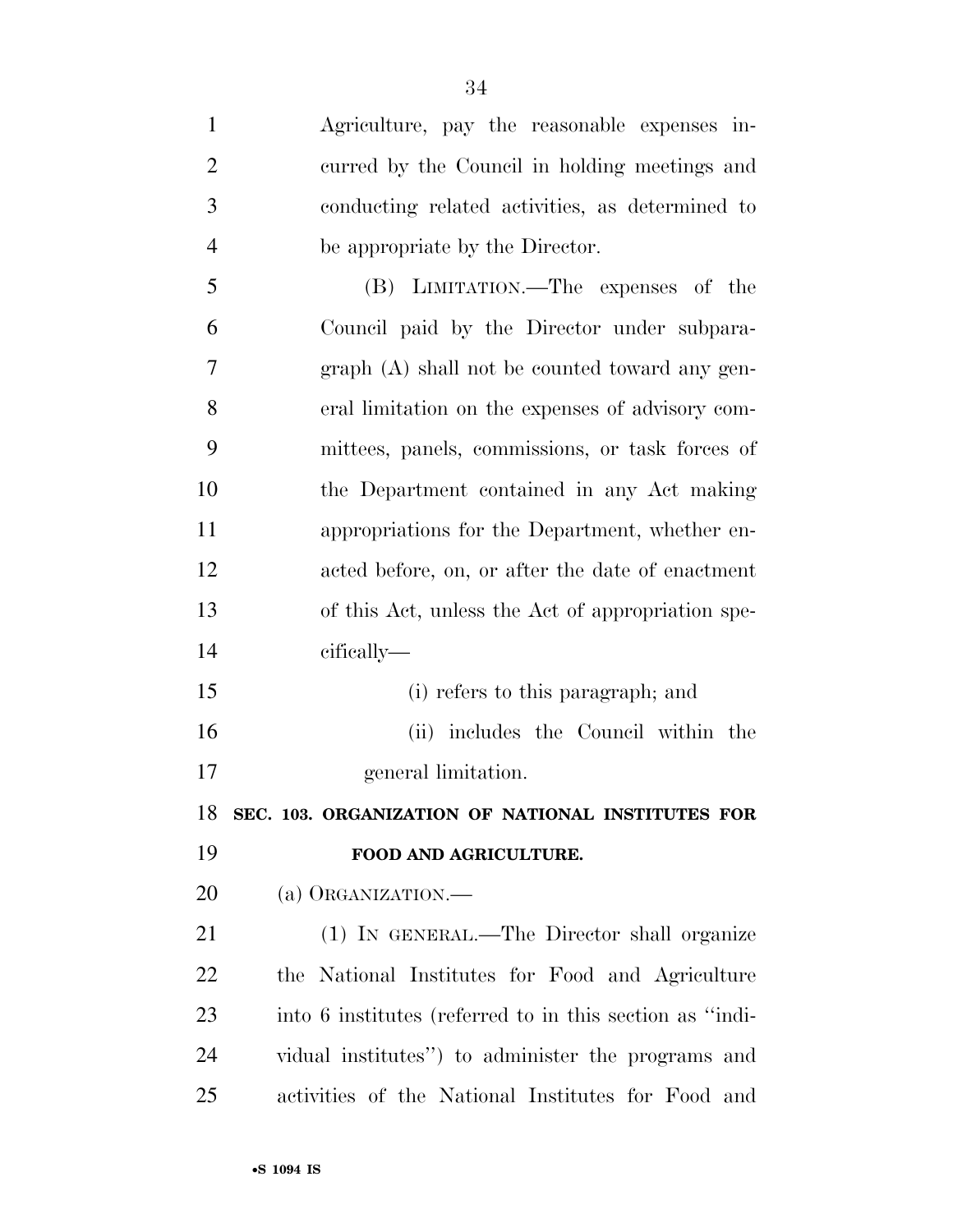| $\mathbf{1}$   | Agriculture in an integrated, multidisciplinary, inter- |
|----------------|---------------------------------------------------------|
| $\overline{2}$ | disciplinary, transdisciplinary, interagency,<br>and    |
| 3              | inter-institutional manner, to the maximum extent       |
| $\overline{4}$ | practicable.                                            |
| 5              | (2) INSTITUTES.—The individual institutes               |
| 6              | shall be the following:                                 |
| 7              | (A) The Institute for Economic Opportuni-               |
| 8              | ties in Agriculture and Natural Resources.              |
| 9              | The Institute for Nutrition and<br>(B)                  |
| 10             | Health.                                                 |
| 11             | (C) The Institute for Rural and Urban                   |
| 12             | Community Development.                                  |
| 13             | (D) The Institute for Natural Resources                 |
| 14             | and Environment.                                        |
| 15             | (E) The Institute for Food Safety and Ag-               |
| 16             | ricultural Security.                                    |
| 17             | (F) The Institute for Families, Youth, and              |
| 18             | Communities.                                            |
| 19             | (3) ADMINISTRATION.—                                    |
| 20             | (A) IN GENERAL.—The Director, in con-                   |
| 21             | junction with the head of each individual insti-        |
| 22             | tute, shall carry out National Institutes for           |
| 23             | Food and Agriculture programs with the goal of          |
| 24             | focusing those programs, and the participants,          |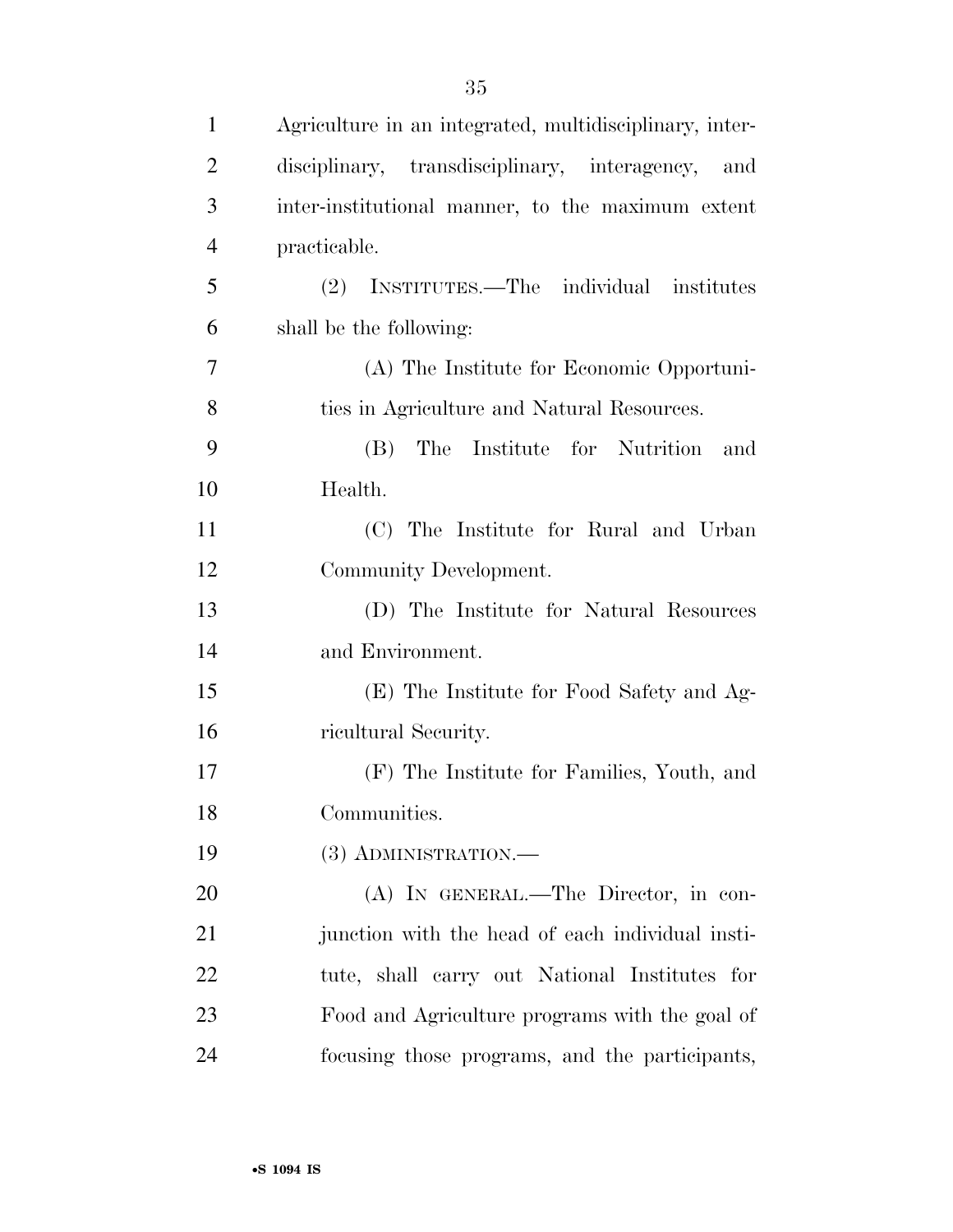| $\mathbf{1}$   | grantees, and other stakeholders of those pro-         |
|----------------|--------------------------------------------------------|
| $\overline{2}$ | grams on-                                              |
| $\overline{3}$ | (i) understanding important problem                    |
| $\overline{4}$ | areas and opportunities relating to a pro-             |
| 5              | gram;                                                  |
| 6              | (ii) discovering and implementing so-                  |
| 7              | lutions to address those problem areas; and            |
| 8              | (iii) exploring other opportunities pro-               |
| 9              | vided under the programs.                              |
| 10             | (B) STAKEHOLDER INPUT.—The Director,                   |
| 11             | in consultation with the Council and the head          |
| 12             | of each individual institute, shall solicit input      |
| 13             | from appropriate participants, grantees, and           |
| 14             | other stakeholders of the programs and activi-         |
| 15             | ties of the National Institutes for Food and Ag-       |
| 16             | riculture relating to the problem areas, oppor-        |
| 17             | tunity areas, solution areas, and Institute pro-       |
| 18             | grams and related activities carried out by the        |
| 19             | National Institutes for Food and Agriculture.          |
| 20             | (4) MODIFICATION OF ORGANIZATION.—Begin-               |
| 21             | ning on October 1 of the fifth full fiscal year begin- |
| 22             | ning after the date of enactment of this Act, the Di-  |
| 23             | rector, in consultation with the Secretary and the     |
| 24             | Council, may include in a report required under sec-   |
| 25             | tion 101(e) any recommendation of the Director         |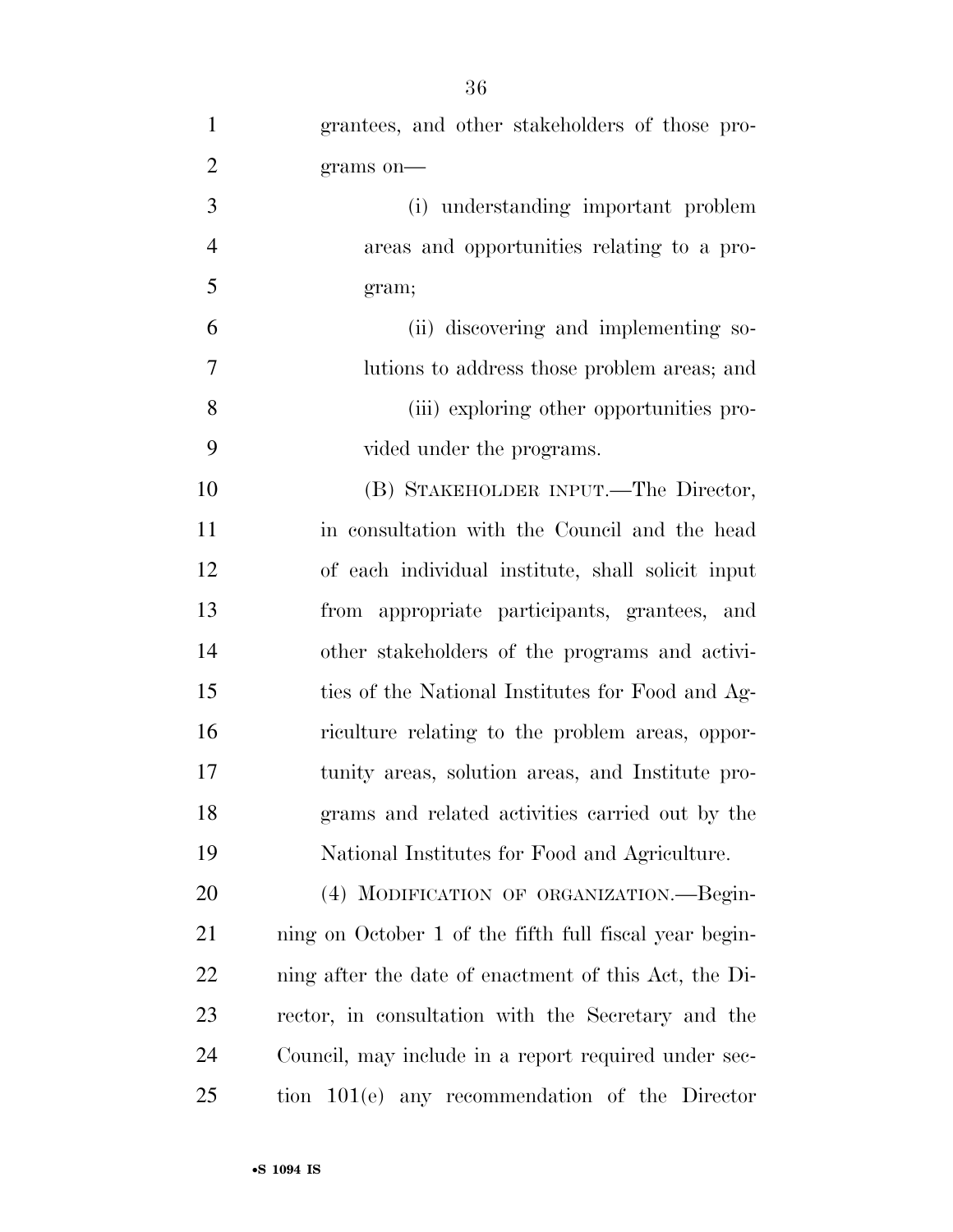| $\mathbf{1}$   | with respect to the organization of the National In-  |
|----------------|-------------------------------------------------------|
| $\overline{2}$ | stitutes for Food and Agriculture or the individual   |
| 3              | institutes, as the Director determines to be in the   |
| $\overline{4}$ | best interest of the United States.                   |
| 5              | (b) PROGRAM INTEGRATION AND COORDINATION.-            |
| 6              | (1) IN GENERAL.—In accordance with applica-           |
| 7              | ble law (including regulations), the Director, in co- |
| 8              | ordination with the head of each individual institute |
| 9              | and taking into consideration the advice of the       |
| 10             | Council, shall ensure, to the maximum extent prac-    |
| 11             | ticable, that National Institutes for Food and Agri-  |
| 12             | culture programs are administered, funded, and car-   |
| 13             | ried out—                                             |
| 14             | (A) in an integrated, multidisciplinary,              |
| 15             | interdisciplinary, transdisciplinary, interagency,    |
| 16             | and inter-institutional manner that ensures—          |
| 17             | (i) the most efficient collaborative use              |
| 18             | of resources; and                                     |
| 19             | (ii) the focus of all resources and ac-               |
| 20             | tivities on strategic, priority, problem, op-         |
| 21             | portunity, and solution areas identified by           |
| 22             | the Director and the head of each applica-            |
| 23             | ble individual institute, taking into consid-         |
| 24             | eration the advice of the Council;                    |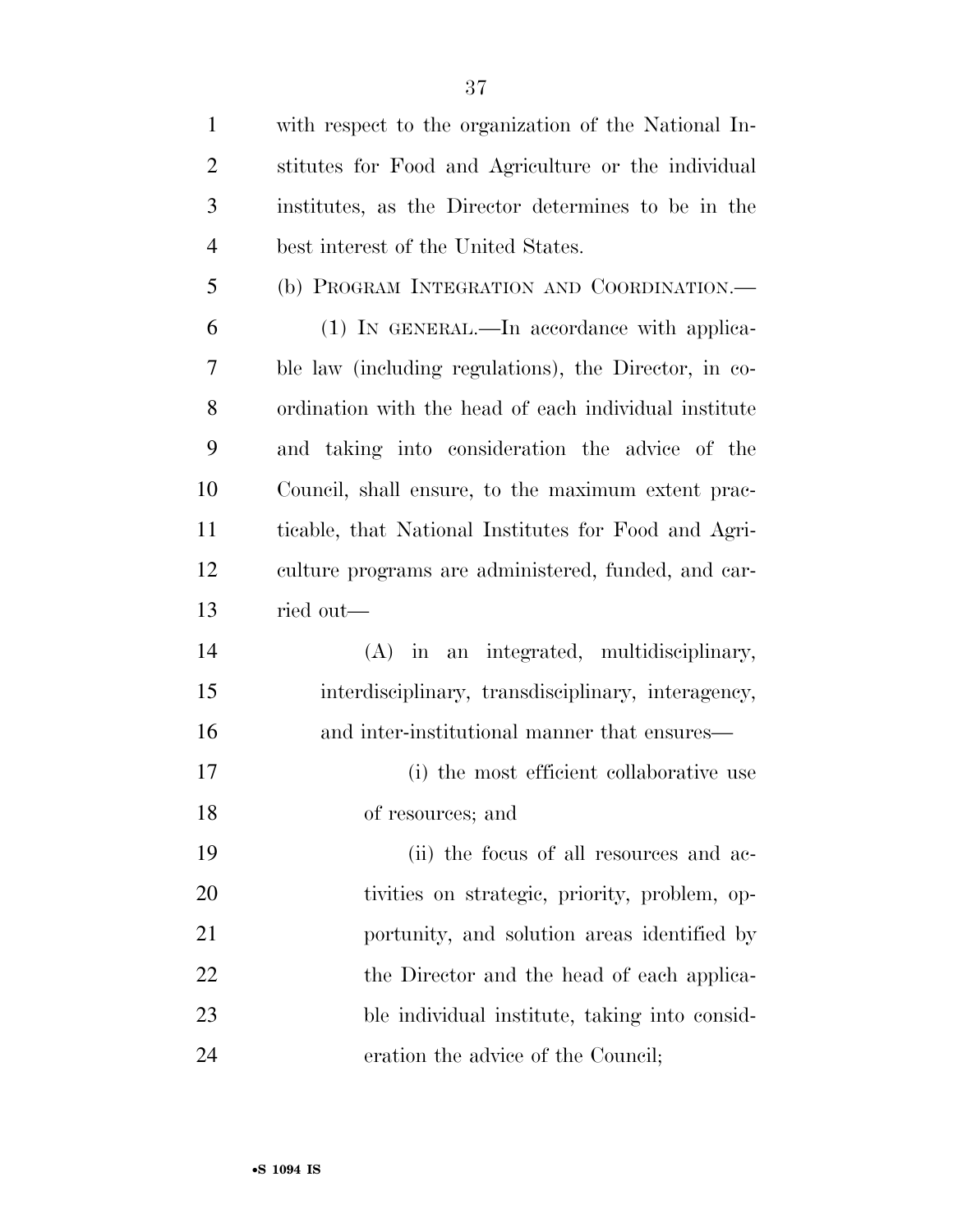| $\mathbf{1}$   | (B) among applicable participants, grant-            |
|----------------|------------------------------------------------------|
| $\overline{2}$ | ees, and stakeholders, in a coordinated manner       |
| 3              | that encourages and ensures—                         |
| $\overline{4}$ | (i) the most efficient collaborative ap-             |
| 5              | plication of resources; and                          |
| 6              | (ii) the focus of all resources and ac-              |
| 7              | tivities on strategic, priority, problem, op-        |
| 8              | portunity, and solution areas on a local,            |
| 9              | State, Indian tribal, regional, national, and        |
| 10             | international basis, as the Director and the         |
| 11             | head of each applicable individual institute,        |
| 12             | taking into consideration the advice of the          |
| 13             | Council, determine to be appropriate.                |
| 14             | (2) SCOPE.—The Director, in consultation with        |
| 15             | the Secretary and the Council, shall ensure, through |
| 16             | the integration and coordination under paragraph     |
| 17             | (1), that opportunities are maximized with respect   |
| 18             | $\text{to}$                                          |
| 19             | (A) the use of appropriate authorities,              |
| 20             | agencies, institutions, disciplines, and activities  |
| 21             | of the National Institutes for Food and Agri-        |
| 22             | culture; and                                         |
| 23             | (B) the inclusion of appropriate partici-            |
| 24             | pants and other stakeholders in those activities,    |
| 25             | including intramural, extramural, government,        |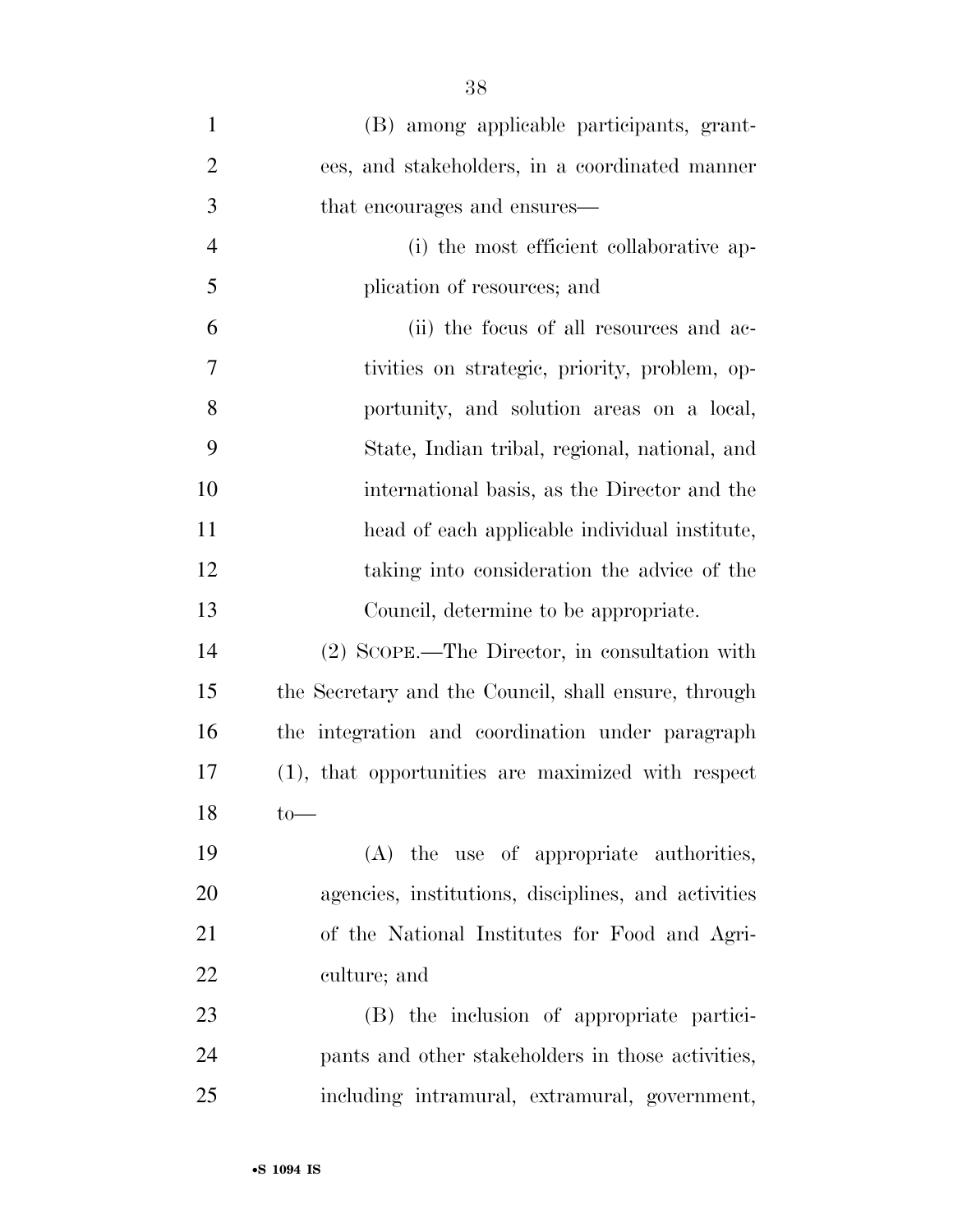university, extension, international, and other appropriate stakeholders, as determined by the Director. (c) MATCHING AND LEVERAGING OF SCARCE BUDG- ET RESOURCES.—The National Institutes for Food and Agriculture and the Director shall provide for the match- ing and leveraging of National Institutes for Food and Ag- riculture resources by intramural activity and extramural activity program participants and recipients— (1) in accordance with applicable law governing the applicable capacity program, competitive pro- gram, or other authority or activity; or (2) if not otherwise provided for by law, as the Director, in consultation with the Council, deter- mines to be appropriate, taking into consideration— (A) the ability of the participating or re- cipient institutions or entities to provide match- ing funds; and (B) the treatment of the institutions or en-20 tities with respect to matching fund and similar 21 requirements under other authorities.

22 (d) FUNDING ADMINISTRATION.—

23 (1) CAPACITY PROGRAMS.—In accordance with other applicable law, in providing program funding to a particular institution or entity, the Director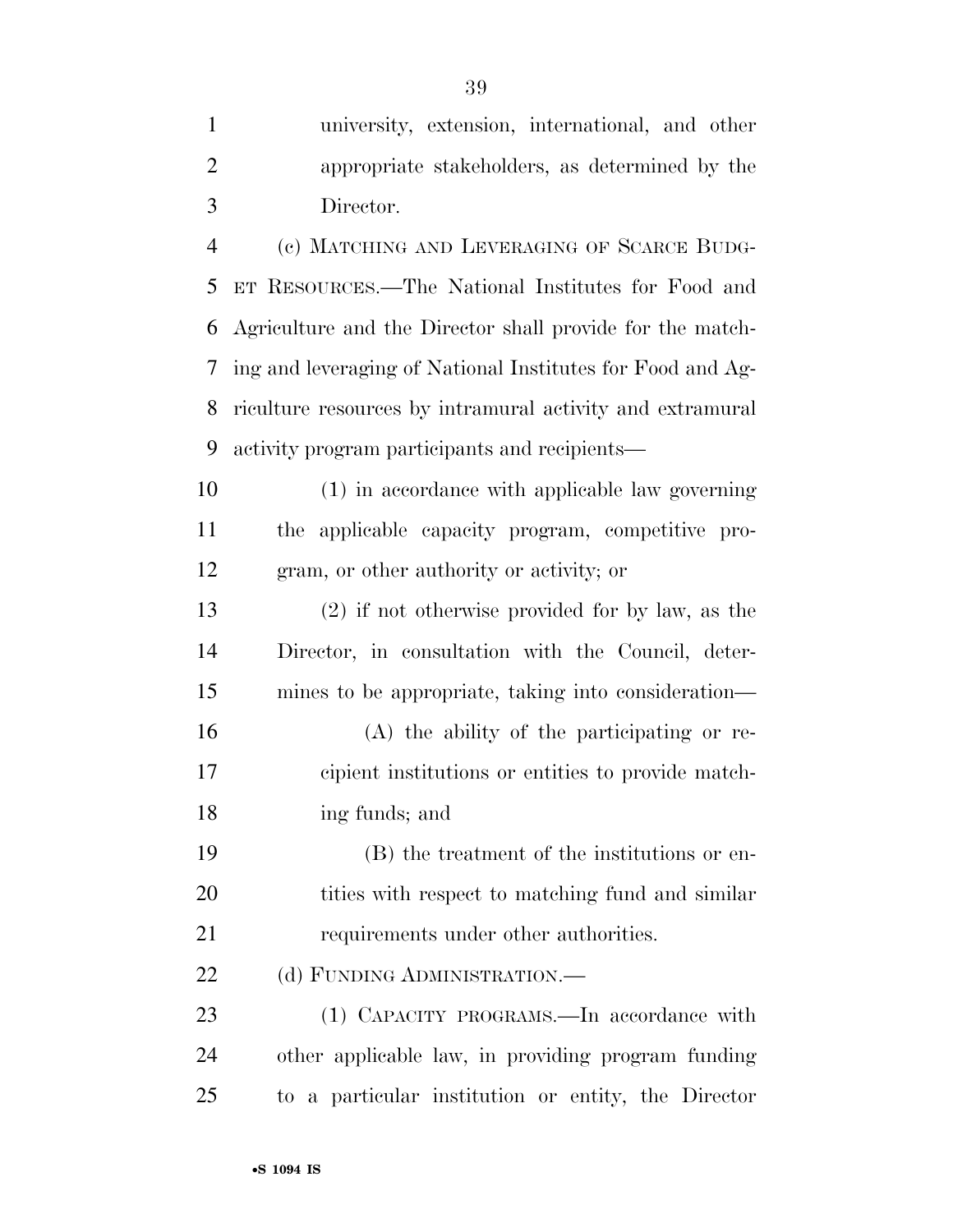shall develop, in consultation with the Council, and implement, a streamlined plan of work or adminis- trative model designed to simplify, to the maximum extent practicable, the administration, funding, and oversight of capacity programs.

 (2) COMPETITIVE PROGRAMS.—In accordance with other applicable law, in making determinations regarding whether to provide program funding to a particular institution, entity, or applicant (as appli- cable), the Director shall, whenever practicable, im- plement an administrative model designed to stream- line and simplify, to the maximum extent prac- ticable, the application (as applicable), administra-tion, funding, and oversight process.

### **SEC. 104. FUNDING.**

 (a) PRESERVATION OF CRITICAL BASE FUNDING.— Notwithstanding any other provision of law, funds pro- vided to National Institutes for Food and Agriculture pro- grams shall be allocated and distributed in accordance with subsection (b).

21 (b) DISTRIBUTION OF FUNDS.—

 (1) PRIORITY FOR CRITICAL BASE FUNDS.—In distributing funds to carry out capacity programs and competitive programs during a fiscal year, the Director shall—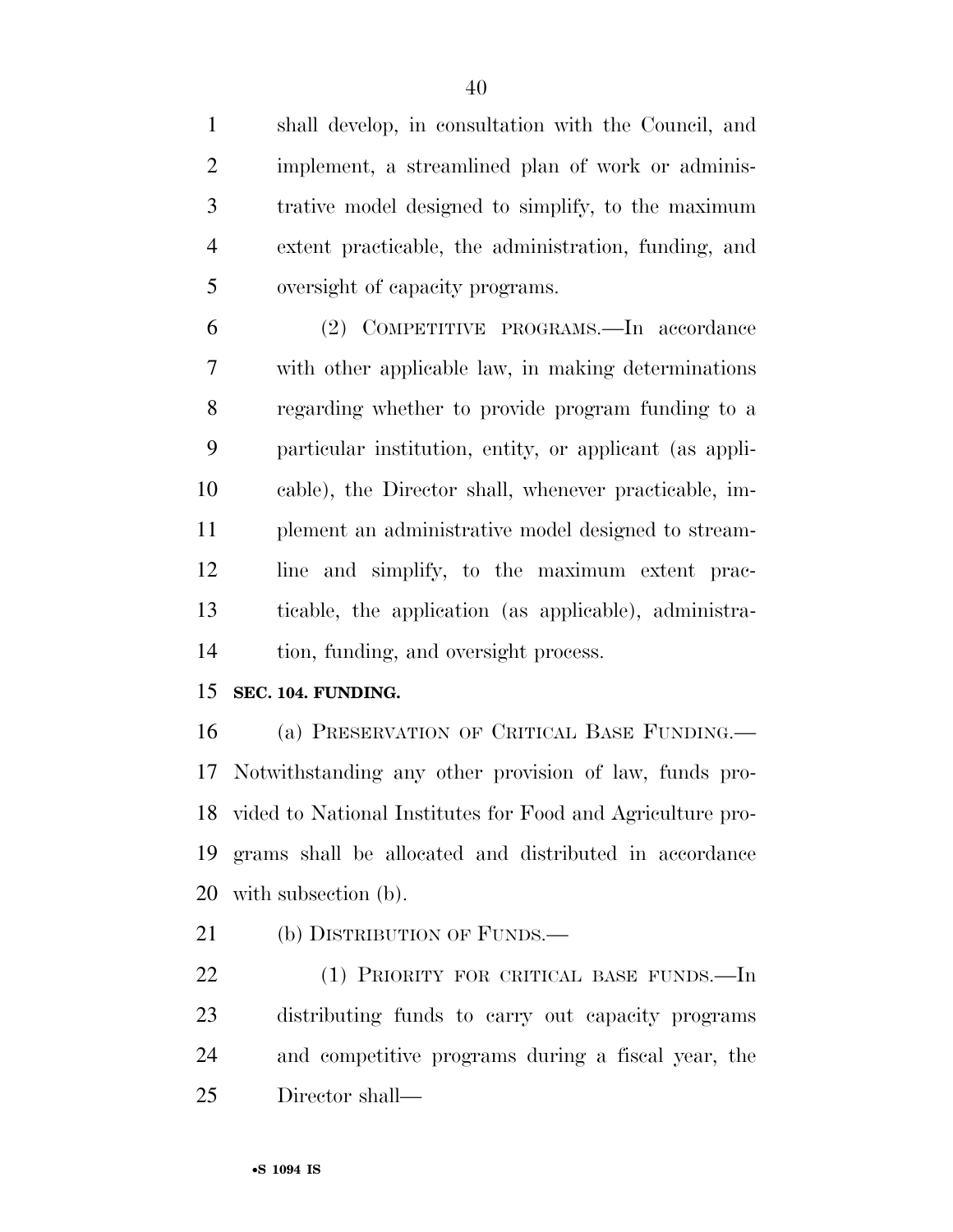| $\mathbf{1}$   | (A) first, use funds made available in an                |
|----------------|----------------------------------------------------------|
| $\overline{2}$ | amount less than or equal to the capacity pro-           |
| 3              | gram critical base funding level only to carry           |
| $\overline{4}$ | out capacity programs, in accordance with para-          |
| 5              | $graph(2);$ and                                          |
| 6              | (B) after funds equal to the capacity pro-               |
| 7              | gram critical base funding level have been allo-         |
| 8              | cated for capacity programs for the fiscal year,         |
| 9              | use any funds made available only to carry out           |
| 10             | competitive programs, until funds are allocated          |
| 11             | in an amount equal to the competitive program            |
| 12             | critical base funding level.                             |
| 13             | PROPORTIONAL FUNDING<br>(2)<br>OF CAPACITY               |
| 14             | <b>PROGRAMS.—The Director shall apportion funds dis-</b> |
| 15             | tributed under paragraph $(1)(A)$ in accordance with     |
| 16             | the proportion that—                                     |
| 17             | (A) the amount received by each applicable               |
| 18             | capacity program for fiscal year 2007; bears to          |
| 19             | (B) the total amount made available for all              |
| 20             | capacity programs for fiscal year 2007.                  |
| 21             | (3) OTHER THAN CRITICAL BASE FUNDS.—In                   |
| 22             | distributing funds to carry out capacity programs        |
| 23             | and competitive programs during a fiscal year, the       |
| 24             | shall use in accordance with<br>Director<br>section      |
| 25             | $105(e)$ —                                               |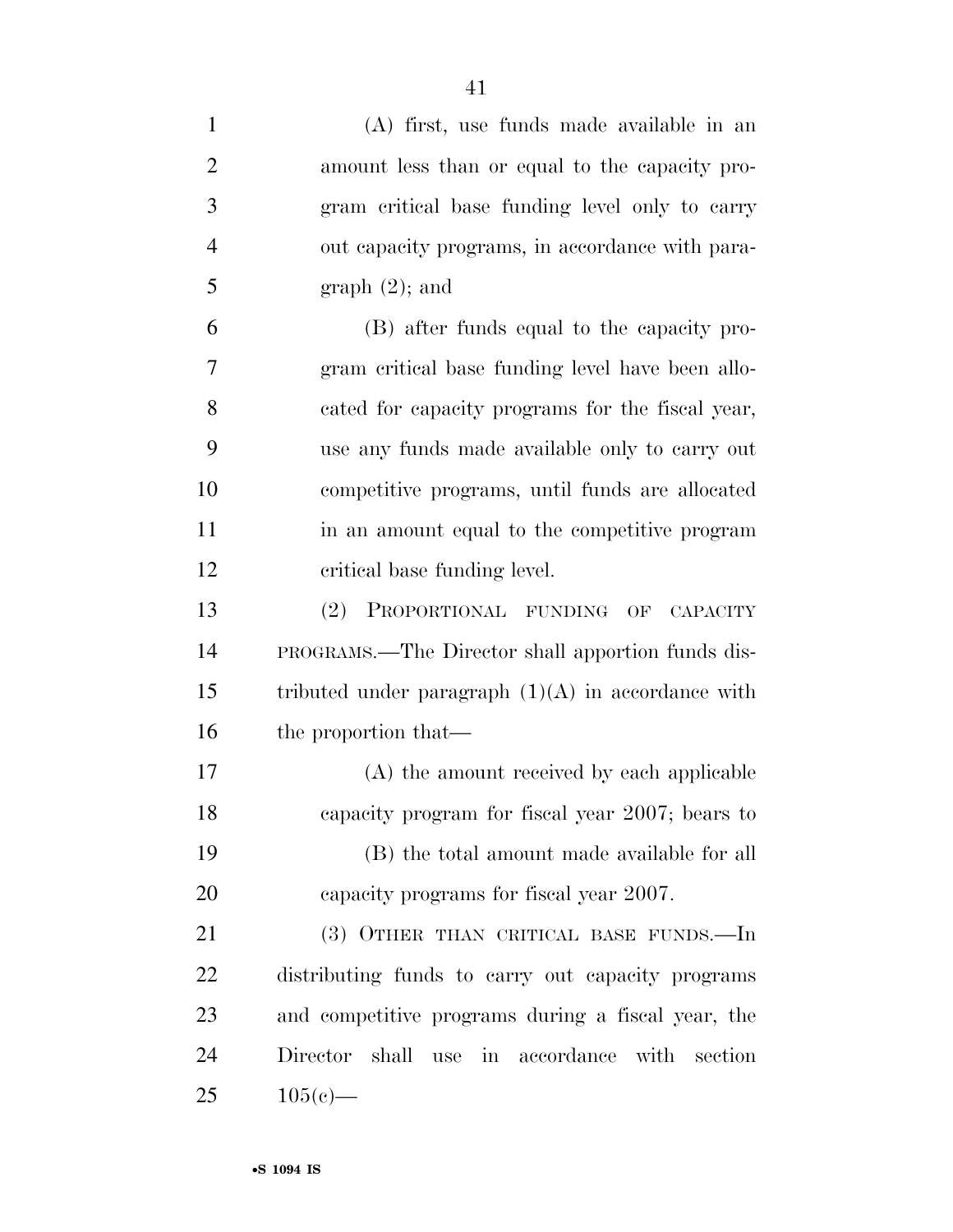| $\mathbf{1}$   | (A) amounts made available in excess of                     |
|----------------|-------------------------------------------------------------|
| $\overline{2}$ | the sum of the capacity program critical base               |
| 3              | funding level and the competitive program crit-             |
| $\overline{4}$ | ical base funding level; and                                |
| 5              | (B) amounts made available pursuant to                      |
| 6              | section $105(a)$ .                                          |
| 7              | SEC. 105. ENHANCED FUNDING.                                 |
| 8              | (a) CONTINUATION OF MANDATORY FUNDING.—                     |
| 9              | (1) IN GENERAL.—Beginning on October 1,                     |
| 10             | 2007, and each October 1 thereafter, the Secretary          |
| 11             | shall transfer to the Director $$200,000,000$ of funds      |
| 12             | of the Commodity Credit Corporation to carry out            |
| 13             | this Act.                                                   |
| 14             | (2) BUDGETARY OFFSET.—Section $401(b)(3)$ of                |
| 15             | the Agricultural Research, Extension, and Education         |
| 16             | Reform Act of 1998 $(7 \text{ U.S.C. } 7621(b)(3))$ is      |
| 17             | amended-                                                    |
| 18             | $(A)$ in subparagraph $(B)$ , by adding "and"               |
| 19             | at the end;                                                 |
| 20             | $(B)$ in subparagraph $(C)$ , by striking ";                |
| 21             | and" at the end and inserting a period; and                 |
| 22             | $(C)$ by striking subparagraph $(D)$ .                      |
| 23             | (b) INCREASING CURRENTLY AUTHORIZED FUND-                   |
| 24             | ING.—Notwithstanding any other provision of law, except     |
| 25             | as otherwise provided in this section, there are authorized |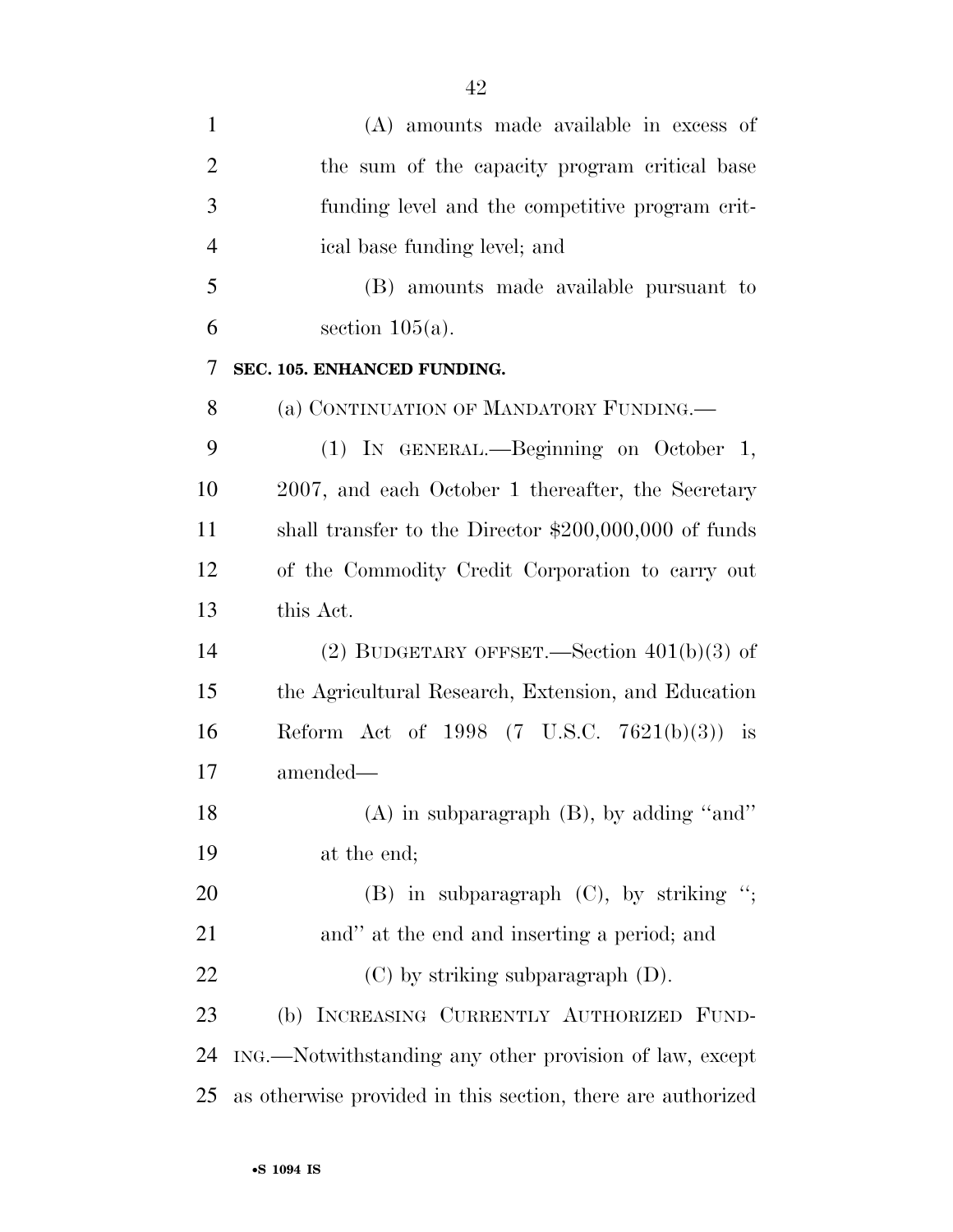| 1              | to be appropriated to the Director to carry out programs    |
|----------------|-------------------------------------------------------------|
| $\overline{2}$ | of the National Institutes for Food and Agriculture under   |
| 3              | this Act amounts equal to a level of the authorized funding |
| 4              | for each such program as in effect on the day before the    |
| 5              | date of enactment of this Act, to be phased in as follows:  |
| 6              | $(1)$ For fiscal year 2008, 114.3 percent of the            |
| 7              | level.                                                      |
| 8              | $(2)$ For fiscal year 2009, 128.6 percent of the            |
| 9              | level.                                                      |
| 10             | $(3)$ For fiscal year 2010, 142.9 percent of the            |
| 11             | level.                                                      |
| 12             | $(4)$ For fiscal year 2011, 157.2 percent of the            |
| 13             | level.                                                      |
| 14             | $(5)$ For fiscal year 2012, 171.5 percent of the            |
| 15             | level.                                                      |
| 16             | $(6)$ For fiscal year 2013, 185.8 percent of the            |
| 17             | level.                                                      |
| 18             | $(7)$ For fiscal year 2014 and thereafter, 200              |
| 19             | percent of the level.                                       |
| <b>20</b>      | (c) DISTRIBUTION OF ENHANCED FUNDING.                       |
| 21             | (1) IN GENERAL.—Any funds made available                    |
| 22             | for a fiscal year for the National Institutes for Food      |
| 23             | and Agriculture shall be distributed in accordance          |
| 24             | with this subsection, if the funds are provided—            |
| 25             | (A) under subsection (a)(1); or                             |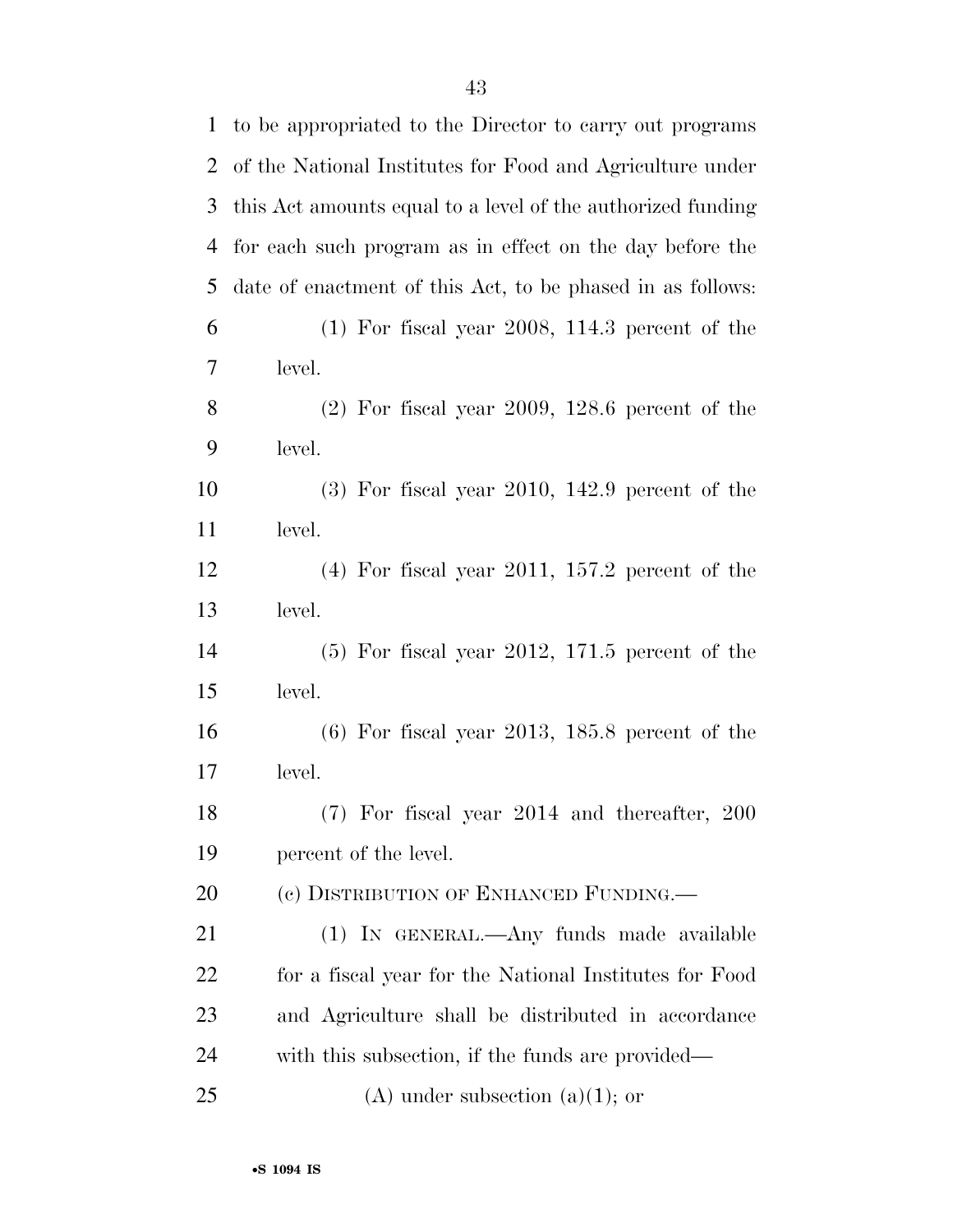| $\mathbf{1}$   | (B) under any other authority under this         |
|----------------|--------------------------------------------------|
| $\overline{2}$ | or any other Act in excess of an amount equal    |
| 3              | to the sum of the capacity program critical base |
| $\overline{4}$ | funding level and the competitive program crit-  |
| 5              | ical base funding level.                         |
| 6              | (2) ENHANCED COMPETITIVE PROGRAM FUND-           |
| 7              | ING.                                             |
| 8              | (A) IN GENERAL.—The Director shall use           |
| 9              | 70 percent of amounts described in paragraph     |
| 10             | (1) to carry out competitive programs, of        |
| 11             | which-                                           |
| 12             | (i) 55 percent shall be used to carry            |
| 13             | out fundamental research activities in ac-       |
| 14             | cordance with subparagraph $(B)$ ; and           |
| 15             | (ii) 45 percent shall be used to carry           |
| 16             | out competitive research activities other        |
| 17             | than fundamental research activities in ac-      |
| 18             | cordance with subparagraph (C), includ-          |
| 19             | $ing$ —                                          |
| 20             | (I) integrated programs and re-                  |
| 21             | lated activities;                                |
| 22             | (II) applied research and related                |
| 23             | activities;                                      |
| 24             | translational research and<br>(III)              |
| 25             | related activities;                              |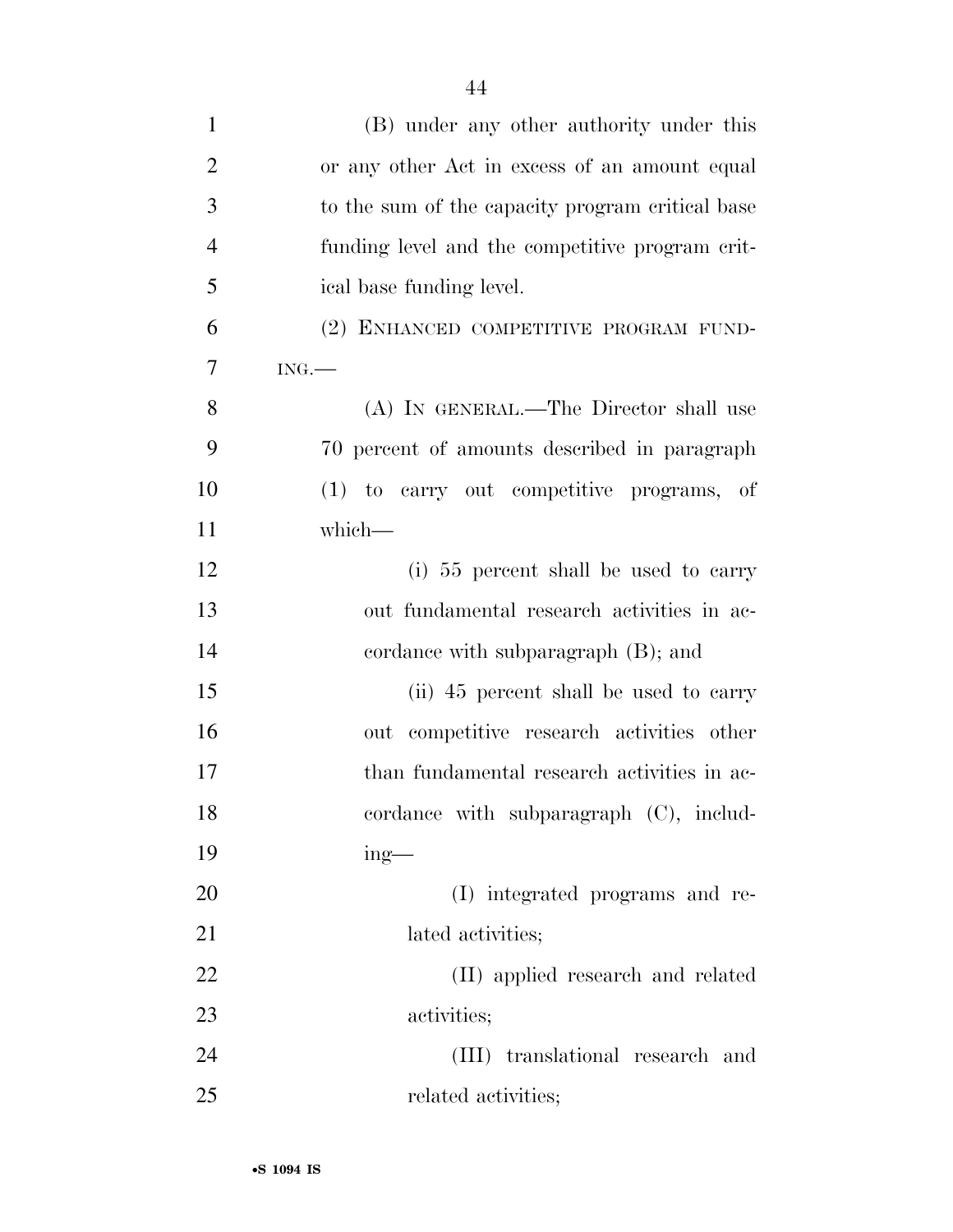| $\mathbf{1}$   | (IV) activities substantially simi-          |
|----------------|----------------------------------------------|
| $\overline{2}$ | lar to activities carried out pursuant       |
| 3              | the Initiative for Future Agri-<br>to        |
| $\overline{4}$ | culture and Food Systems under sec-          |
| 5              | tion 401 of the Agricultural Research,       |
| 6              | Extension, and Education Reform Act          |
| 7              | of 1998 (7 U.S.C. 7621), as in effect        |
| 8              | on the day before the date of enact-         |
| 9              | ment of this Act; and                        |
| 10             | (V) education and extension pro-             |
| 11             | grams and activities (including grants)      |
| 12             | for outreach, research, or education).       |
| 13             | (B)<br>FUNDAMENTAL RESEARCH ACTIVI-          |
| 14             | TIES.                                        |
| 15             | (i)<br>OPEN FUNDAMENTAL RESEARCH             |
| 16             | POOL.—The Director shall allocate not less   |
| 17             | than 80 percent of amounts described in      |
| 18             | subparagraph $(A)(i)$ to eligible applicants |
| 19             | on a competitive basis, including applicants |
| 20             | representing—                                |
| 21             | colleges, universities,<br>and<br>(I)        |
| 22             | other institutions of higher education;      |
| 23             | (II) intramural research activity            |
| 24             | entities of the National Institutes for      |
| 25             | Food and Agriculture; and                    |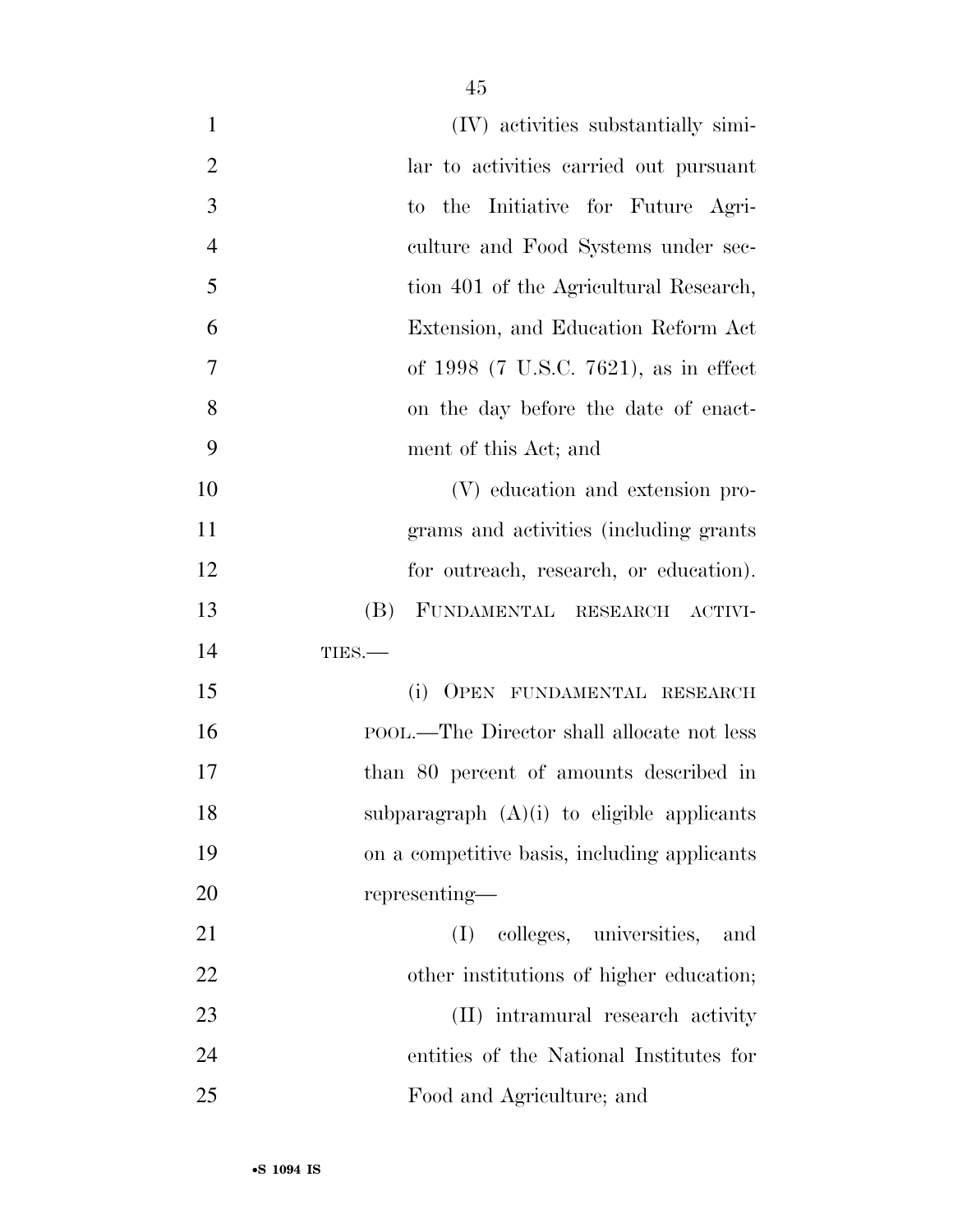| $\mathbf{1}$<br>(III) other individuals and enti-      |
|--------------------------------------------------------|
| $\mathbf{2}$<br>ties eligible to receive funding under |
| 3<br>the National Research Initiative.                 |
| $\overline{4}$<br>(ii) RESERVATION AND REVERSION.—     |
| 5<br>(I) IN GENERAL.—The Director                      |
| 6<br>shall reserve 20 percent of amounts               |
| 7<br>described in subparagraph $(A)(i)$ for            |
| 8<br>allocation to 1890 Institutions, 1994             |
| 9<br>Institutions, Insular Area Institutions,          |
| 10<br>and Small 1862 Land-Grant Institu-               |
| 11<br>tions on a competitive basis, subject            |
| 12<br>$to-$                                            |
| 13<br>(aa) applicable peer and                         |
| 14<br>review requirements of<br>merit                  |
| 15<br>Federal law (including regula-                   |
| 16<br>tions); and                                      |
| 17<br>(bb) such other peer and                         |
| 18<br>merit review requirements as the                 |
| 19<br>Director determines to be appro-                 |
| 20<br>priate.                                          |
| 21<br>(II) REVERSION OF UNUSED RE-                     |
| 22<br>SERVED FUNDS.—Any amounts<br>re-                 |
| 23<br>served under subclause (I) that are              |
| 24<br>not allocated to institutions under              |
| 25<br>that subclause by the end of the 2-              |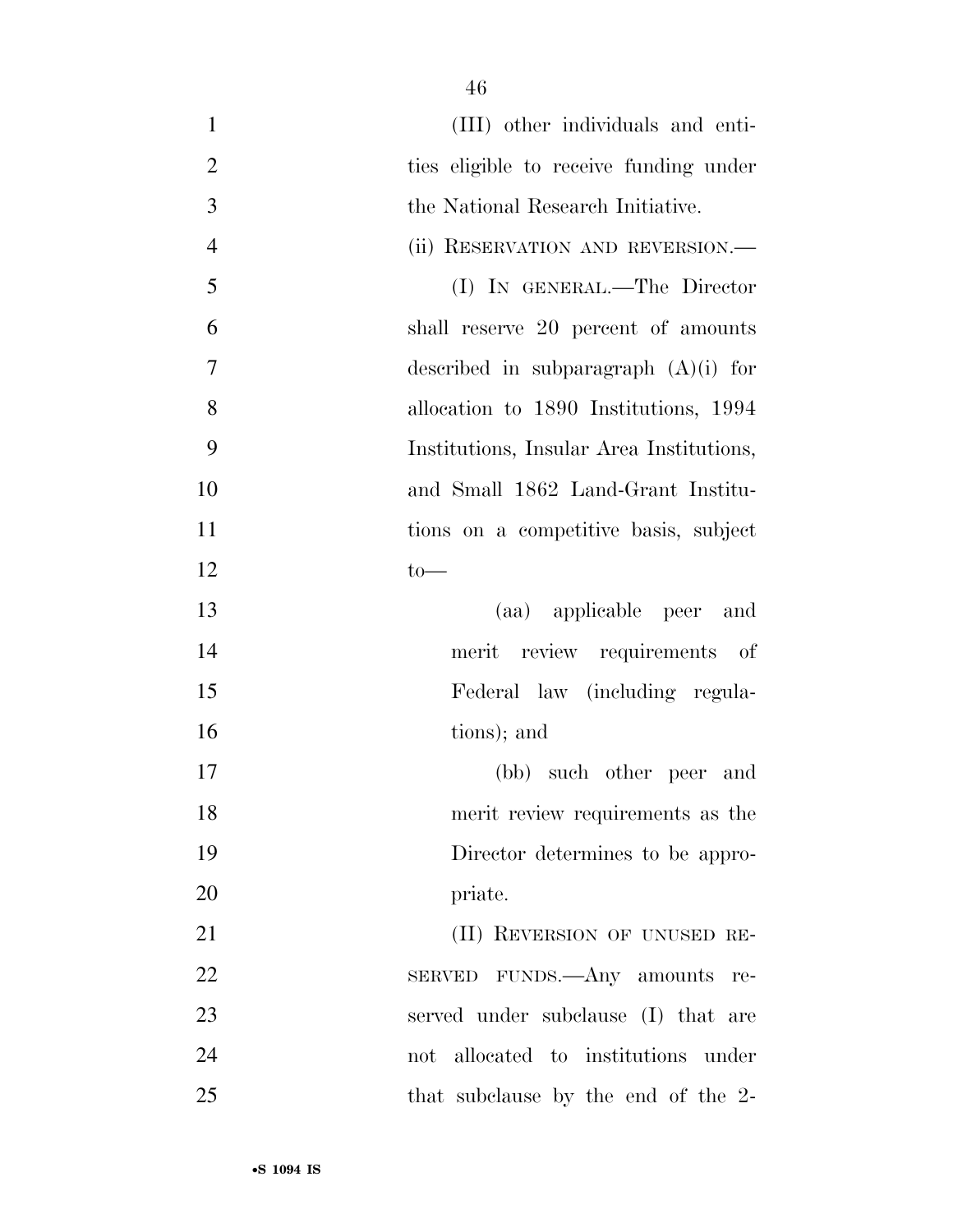| $\mathbf{1}$   | year period following October 1 of the                     |
|----------------|------------------------------------------------------------|
| $\overline{2}$ | fiscal year for which the amounts are                      |
| 3              | first made available shall be allocated                    |
| $\overline{4}$ | to open fundamental research pool ap-                      |
| 5              | plicants on a competitive basis in ac-                     |
| 6              | cordance with clause (i).                                  |
| 7              | (C) OTHER RESEARCH ACTIVITIES.—                            |
| 8              | (i)<br><b>OPEN</b><br><b>INTEGRATED</b><br><b>RESEARCH</b> |
| 9              | POOL.—The Director shall allocate not less                 |
| 10             | than 80 percent of amounts described in                    |
| 11             | subparagraph $(A)(ii)$ to eligible applicants              |
| 12             | on a competitive basis, including applicants               |
| 13             | representing—                                              |
| 14             | (I) colleges, universities,<br>and                         |
| 15             | other institutions of higher education;                    |
| 16             | (II) intramural research activity                          |
| 17             | entities of the National Institutes for                    |
| 18             | Food and Agriculture; and                                  |
| 19             | (III) other individuals and enti-                          |
| 20             | ties eligible to receive funding under                     |
| 21             | the National Research Initiative.                          |
| 22             | (ii) RESERVATION AND REVERSION.—                           |
| 23             | (I) IN GENERAL.—The Director                               |
| 24             | shall reserve 20 percent of amounts                        |
| 25             | described in subparagraph $(A)(ii)$ for                    |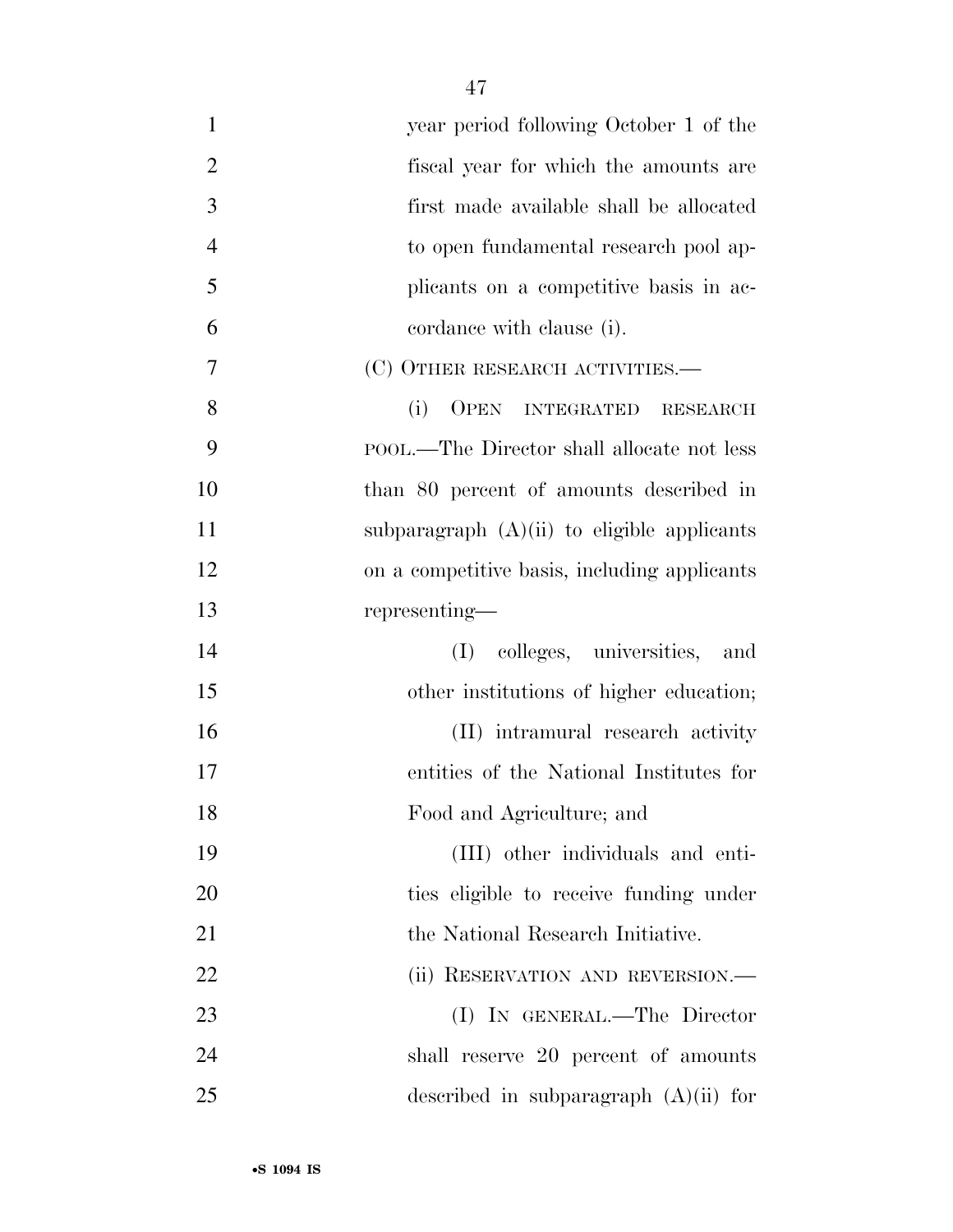| $\mathbf{1}$   | allocation to 1890 Institutions, 1994    |
|----------------|------------------------------------------|
| $\overline{2}$ | Institutions, Insular Area Institutions, |
| 3              | and Small 1862 Land-Grant Institu-       |
| $\overline{4}$ | tions on a competitive basis, subject    |
| 5              | $to-$                                    |
| 6              | (aa) applicable peer and                 |
| 7              | merit review requirements of             |
| 8              | Federal law (including regula-           |
| 9              | tions); and                              |
| 10             | (bb) such other peer and                 |
| 11             | merit review requirements as the         |
| 12             | Director determines to be appro-         |
| 13             | priate.                                  |
| 14             | (II) REVERSION OF UNUSED RE-             |
| 15             | SERVED FUNDS.—Any amounts re-            |
| 16             | served under subclause (I) that are      |
| 17             | not allocated to institutions under      |
| 18             | that subclause by the end of the 2-      |
| 19             | year period following October 1 of the   |
| 20             | fiscal year for which the amounts are    |
| 21             | first made available shall be allocated  |
| 22             | to open integrated research pool appli-  |
| 23             | cants on a competitive basis in accord-  |
| 24             | ance with clause (i).                    |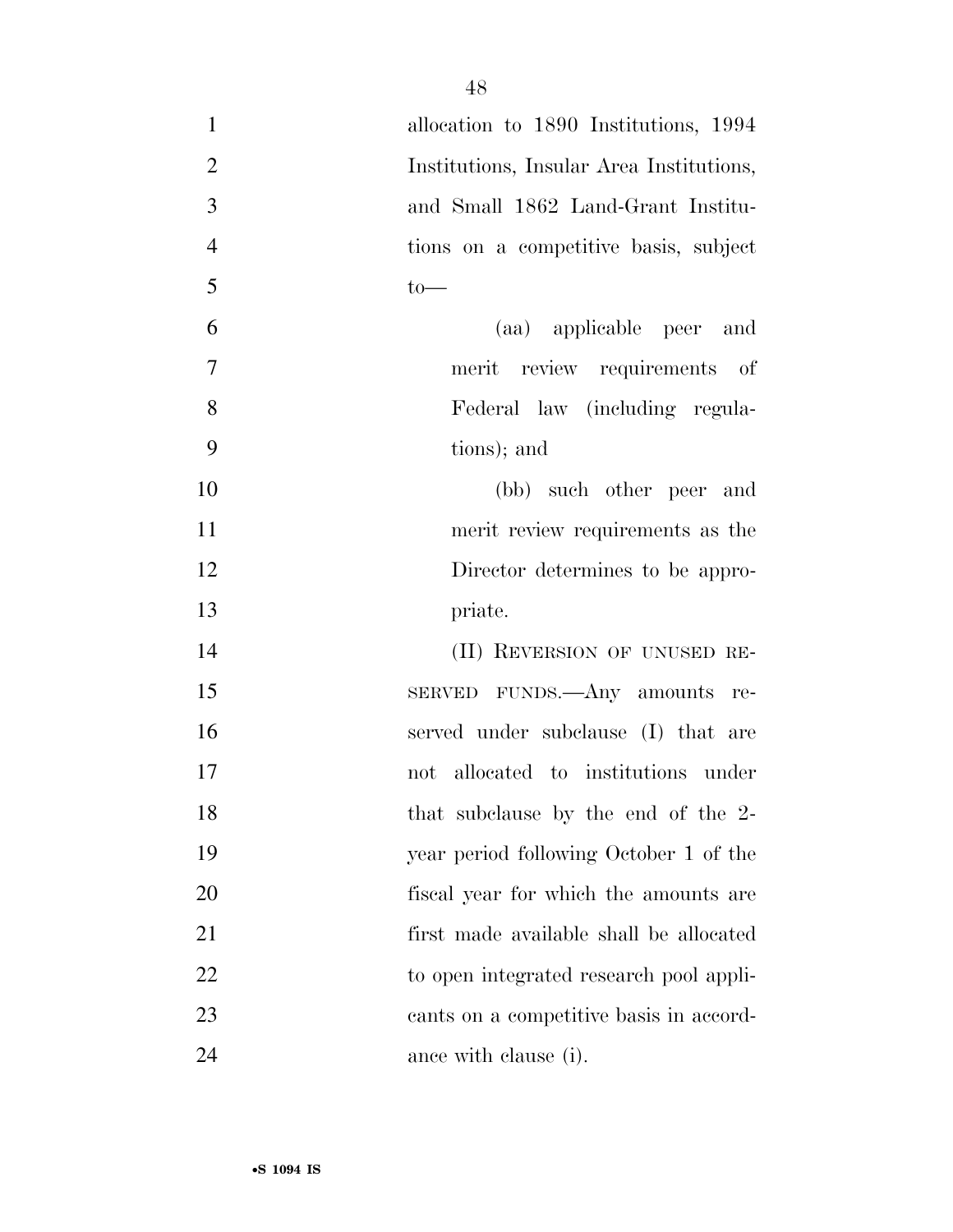| $\mathbf{1}$   | (D) EDUCATION AND EXTENSION INTE-               |
|----------------|-------------------------------------------------|
| $\overline{2}$ | GRATION.—The Director shall integrate into      |
| 3              | competitive programs of the National Institutes |
| $\overline{4}$ | for Food and Agriculture national and global    |
| 5              | educational and extension initiatives, to the   |
| 6              | maximum extent practicable.                     |
| 7              | (E) INDIRECT COSTS.—                            |
| 8              | (i) IN GENERAL.—Except as provided              |
| 9              | in clause (ii), the Director shall provide for  |
| 10             | the payment of allowable indirect costs as-     |
| 11             | sociated with competitive programs of the       |
| 12             | National Institutes for Food and Agri-          |
| 13             | culture in accordance with section 1462 of      |
| 14             | the National Agricultural Research, Exten-      |
| 15             | sion, and Teaching Policy Act of 1977 (7)       |
| 16             | U.S.C. 3310).                                   |
| 17             | (ii) EXCEPTION.—For each of fiscal              |
| 18             | years 2008 through 2014, the Director           |
| 19             | shall ensure that allowable indirect costs,     |
| 20             | associated with competitive programs of         |
| 21             | the National Institutes for Food and Agri-      |
| 22             | culture that are funded under section           |
| 23             | $104(b)(1)(B)$ , shall not be paid at a rate    |
| 24             | that exceeds the levels generally provided      |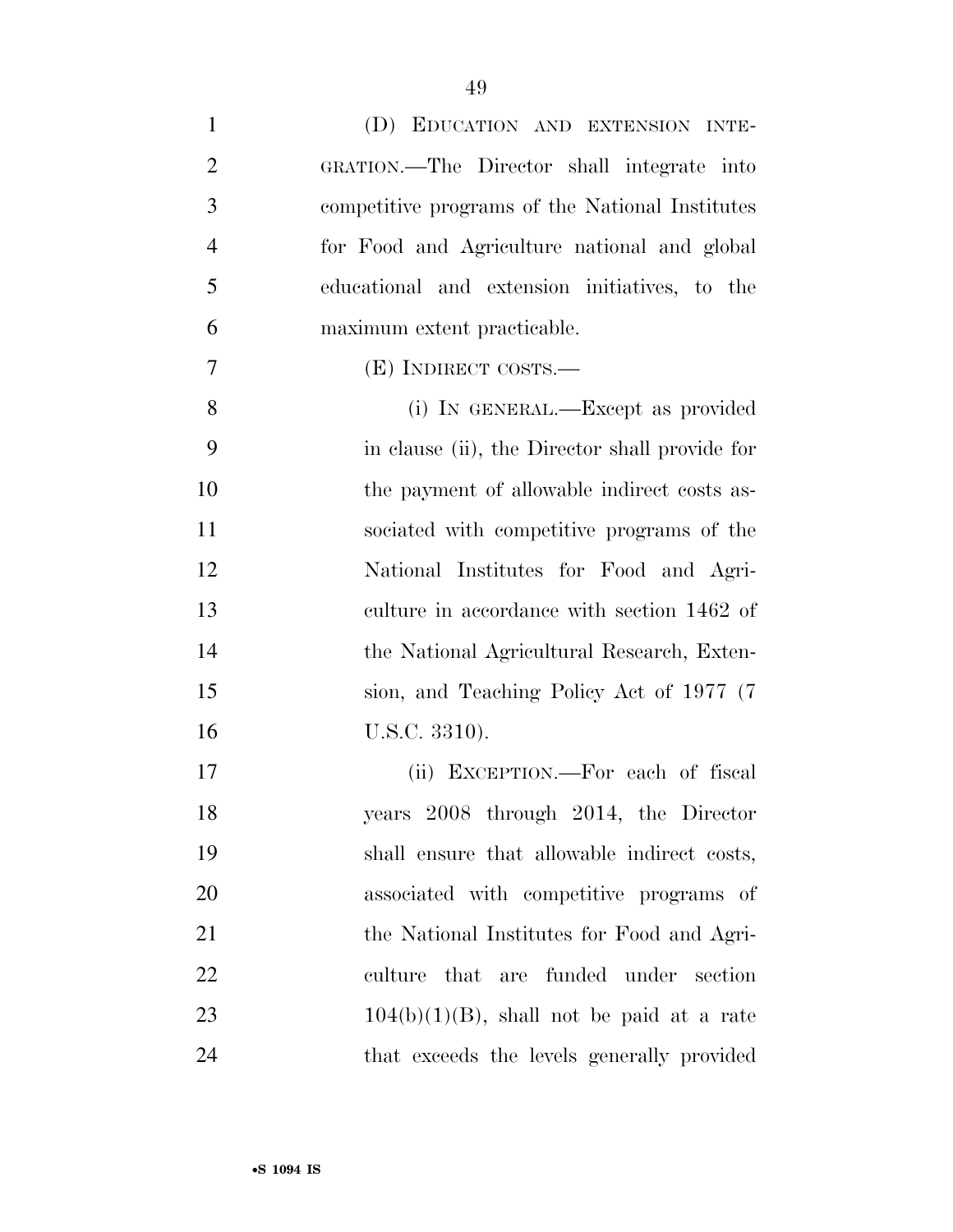| $\overline{2}$ | year 2007.                                            |
|----------------|-------------------------------------------------------|
| 3              | (3)<br>ENHANCED CAPACITY PROGRAM<br>FUND-             |
| $\overline{4}$ | ING.—The Director shall use 30 percent of amounts     |
| 5              | described in paragraph (1) to carry out capacity pro- |
| 6              | grams, of which—                                      |
| 7              | $(A)$ for each of fiscal years 2008 through           |
| 8              | $2014-$                                               |
| 9              | (i) 77.5 percent shall be allocated to                |
| 10             | capacity programs in accordance with the              |
| 11             | proportion that—                                      |
| 12             | (I) the amount received by the                        |
| 13             | applicable capacity program during                    |
| 14             | fiscal year 2007; bears to                            |
| 15             | (II) the total amount made avail-                     |
| 16             | able for all capacity programs for fis-               |
| 17             | cal year 2007; and                                    |
| 18             | (ii) 17.5 percent shall be allocated to               |
| 19             | 1890 Institutions, 1994 Institutions, Insu-           |
| 20             | lar Area Institutions, Small 1862 Land-               |
| 21             | Grant Institutions, and ASCARR Institu-               |
| 22             | tions for institutional enhancement capac-            |
| 23             | ity programs, of which—                               |
| 24             | $(I)$ 36 percent shall be for 1890                    |
| 25             | Institutions;                                         |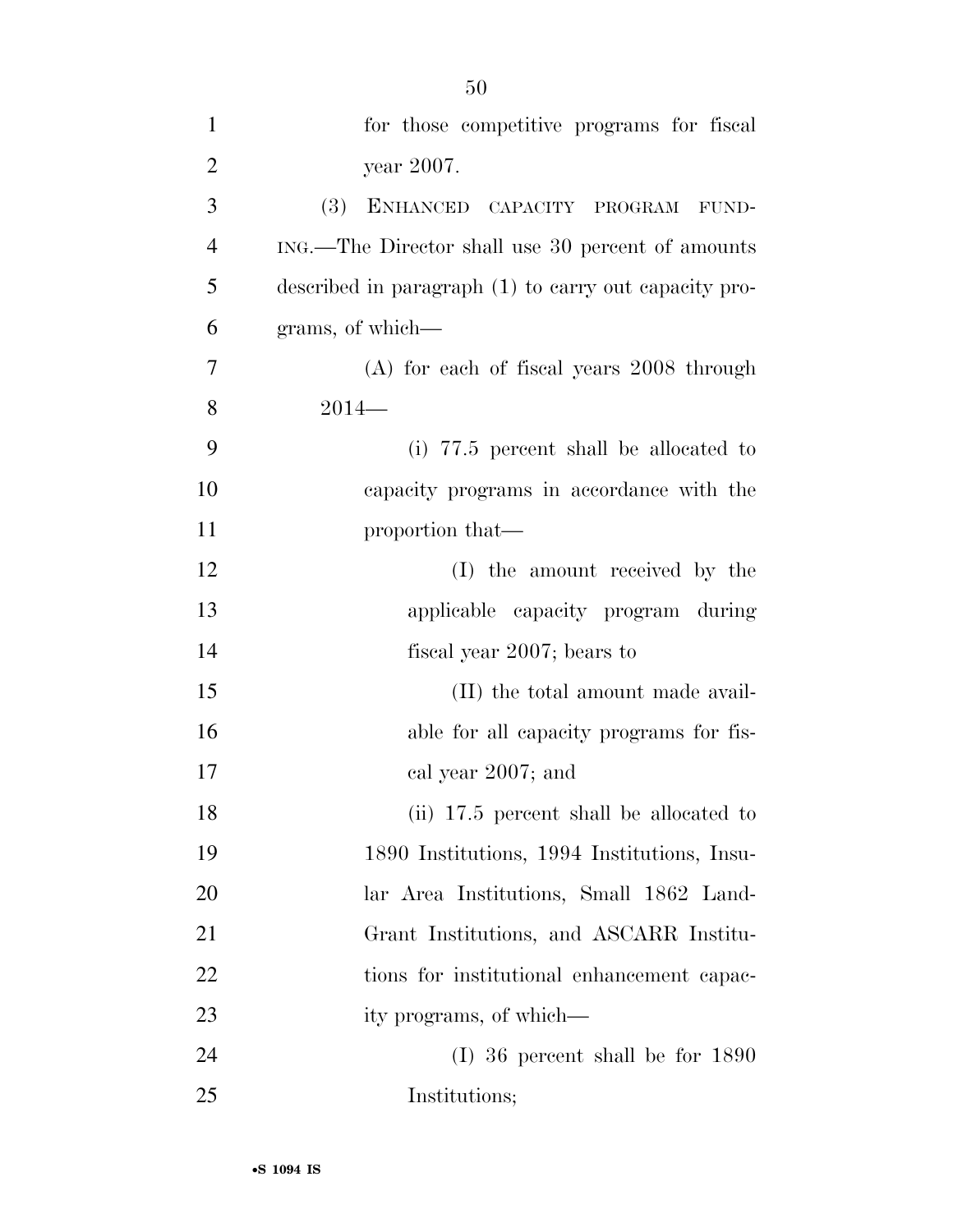| $\mathbf{1}$   | $(II)$ 26 percent shall be for 1994             |
|----------------|-------------------------------------------------|
| $\overline{2}$ | Institutions, except that an amount             |
| 3              | from that 26 percent shall be allo-             |
| $\overline{4}$ | cated to Insular Area Institutions in           |
| 5              | accordance with the proportion that—            |
| 6              | (aa) the amount received by                     |
| 7              | the applicable Institution during               |
| 8              | fiscal year 2007; bears to                      |
| 9              | (bb) the total amount made                      |
| 10             | available for all 1890 Institu-                 |
| 11             | tions, 1994 Institutions, Insular               |
| 12             | Area Institutions, Small 1862                   |
| 13             | Land-Grant Institutions, and                    |
| 14             | ASCARR Institutions for fiscal                  |
| 15             | year $2007$ ;                                   |
| 16             | $(III)$ 26 percent shall be for                 |
| 17             | Small 1862 Land-Grant Institutions;             |
| 18             | and                                             |
| 19             | $(IV)$ 12 percent shall be for                  |
| 20             | ASCARR Institutions; and                        |
| 21             | (B) 5 percent shall be deposited into the       |
| 22             | enhancement fund of the National Institutes for |
| 23             | Food and Agriculture to fund capacity invest-   |
| 24             | ments that are consistent with capacity pro-    |
| 25             | grams of the National Institutes for Food and   |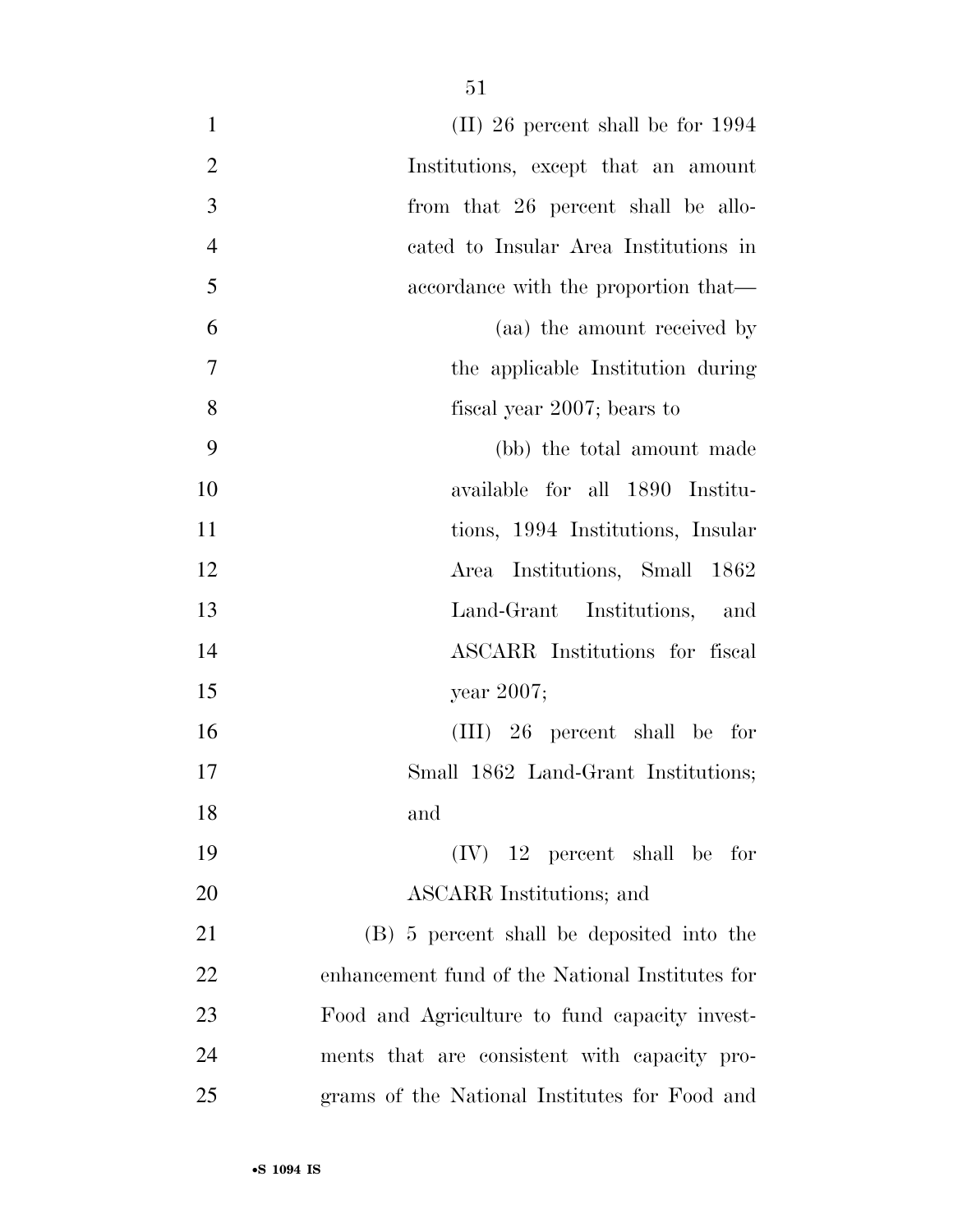Agriculture, as determined by the Director, in consultation with the Secretary and the Coun-cil.

#### **SEC. 106. SINGLE BUDGET SUBMISSION.**

 The President shall submit to Congress, together with the annual budget submission of the President, a sin- gle combined budget line item reflecting the total amount requested by the President for funding for the National Institutes for Food and Agriculture, including funding for capacity programs, competitive programs, and other appli- cable National Institutes for Food and Agriculture pro-grams.

# **SEC. 107. CAPACITY BUILDING GRANTS FOR ASCARR INSTI-TUTIONS.**

(a) GRANT PROGRAM.—

 (1) IN GENERAL.—The Secretary or the Direc- tor, as appropriate, shall make grants to ASCARR Institutions to assist the ASCARR Institutions in maintaining and expanding the capacity of the ASCARR Institutions to conduct education, re-search, and outreach activities relating to—

- (A) agriculture;
- 23 (B) renewable resources; and
- 24 (C) other similar disciplines.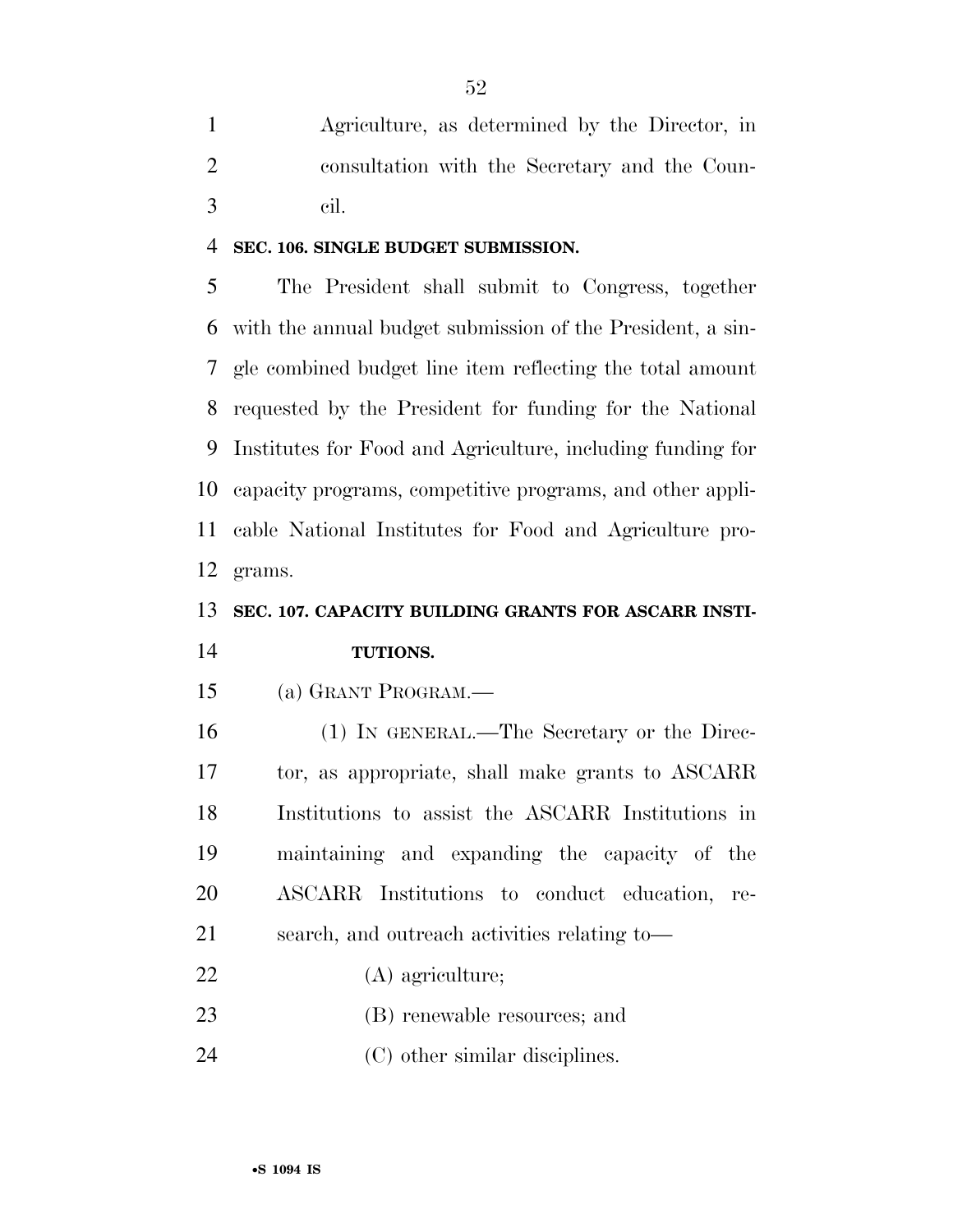(2) REQUIREMENTS.—The Secretary or the Di-

| $\overline{2}$ | rector, as appropriate, shall make grants under this |
|----------------|------------------------------------------------------|
| 3              | section-                                             |
| $\overline{4}$ | $(A)(i)$ through a competitive application           |
| 5              | process under which appropriate officials of         |
| 6              | ASCARR Institutions may submit applications          |
| $\tau$         | in such form and manner as the Secretary or          |
| 8              | the Director, as appropriate, may prescribe; or      |
| 9              | (ii) through a noncompetitive application            |
| 10             | process; and                                         |
| 11             | (B) in such manner as to ensure geo-                 |
| 12             | graphic diversity with respect to the ASCARR         |
| 13             | Institutions that are the subjects of the grants.    |
| 14             | (3) USE OF FUNDS.—An ASCARR Institution              |
| 15             | that receives a grant under subsection $(a)(1)$ may  |
| 16             | use the funds made available through the grant to    |
| 17             | maintain and expand the capacity of the ASCARR       |
| 18             | Institution-                                         |
| 19             | (A) to successfully compete for funds from           |
| 20             | Federal grants and other sources to carry out        |
| 21             | educational, research, and outreach activities       |
| 22             | that address priority concerns of national, re-      |
| 23             | gional, State, and local interest;                   |
| 24             | (B) to disseminate information relating to           |
| 25             | priority concerns to—                                |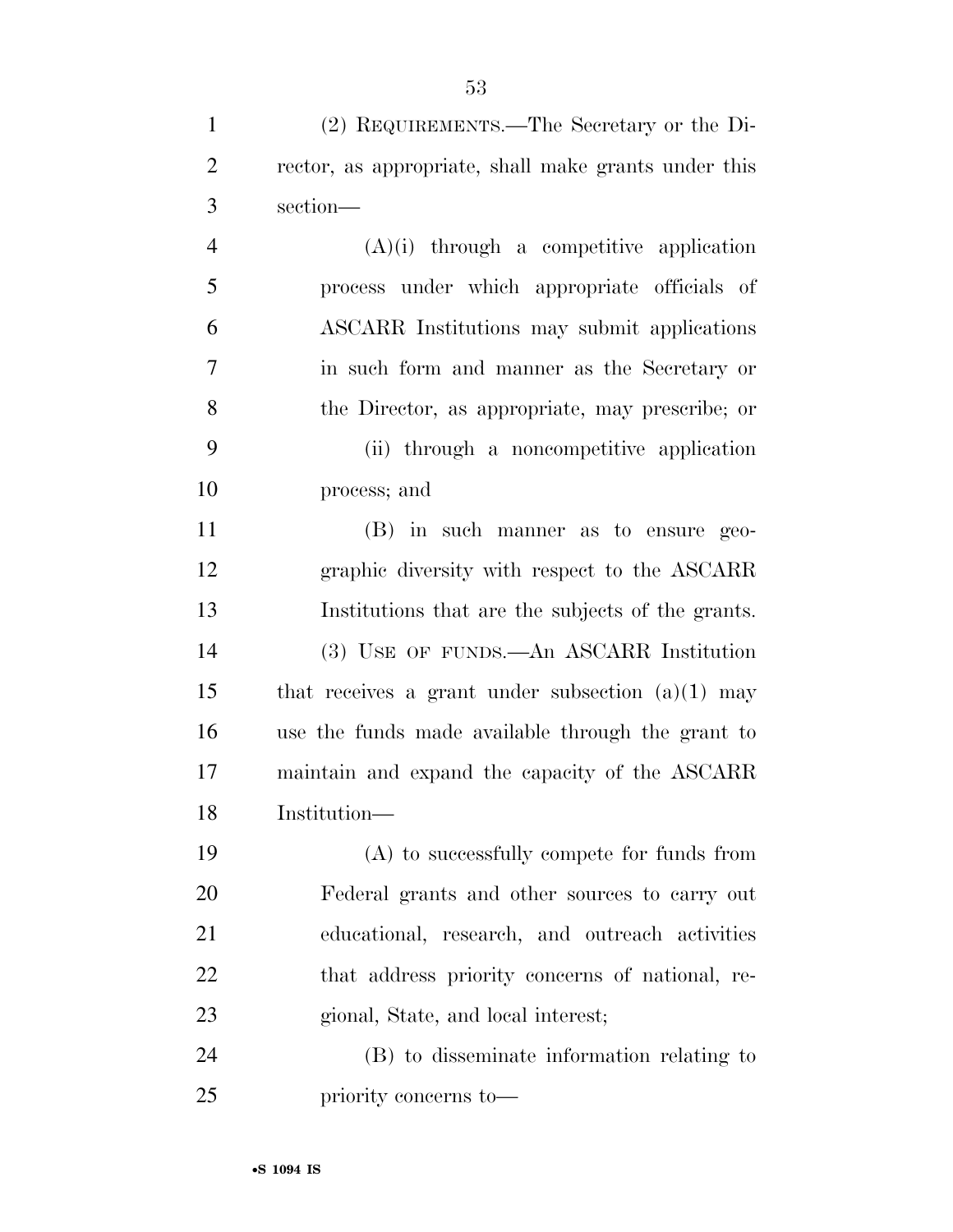| $\mathbf{1}$   | (i) interested members of the agri-              |
|----------------|--------------------------------------------------|
| $\overline{2}$ | culture, renewable resources, and related        |
| 3              | stakeholder communities;                         |
| $\overline{4}$ | (ii) the public; and                             |
| 5              | (iii) any other interested entity;               |
| 6              | (C) to encourage members of the agri-            |
| 7              | culture, renewable resources, and related stake- |
| 8              | holder communities to participate in priority    |
| 9              | education, research, and outreach activities by  |
| 10             | providing matching funding to leverage grant     |
| 11             | funds; and                                       |
| 12             | $(D)$ through—                                   |
| 13             | (i) the purchase or other acquisition            |
| 14             | of equipment and other infrastructure (not       |
| 15             | including the construction of new build-         |
| 16             | ings);                                           |
| 17             | (ii) the renovation of facilities;               |
| 18             | (iii) the professional growth and devel-         |
| 19             | opment of the faculty of the ASCARR In-          |
| 20             | stitution; and                                   |
| 21             | (iv) the development of human capital            |
| 22             | (including through the use of graduate           |
| 23             | assistantships).                                 |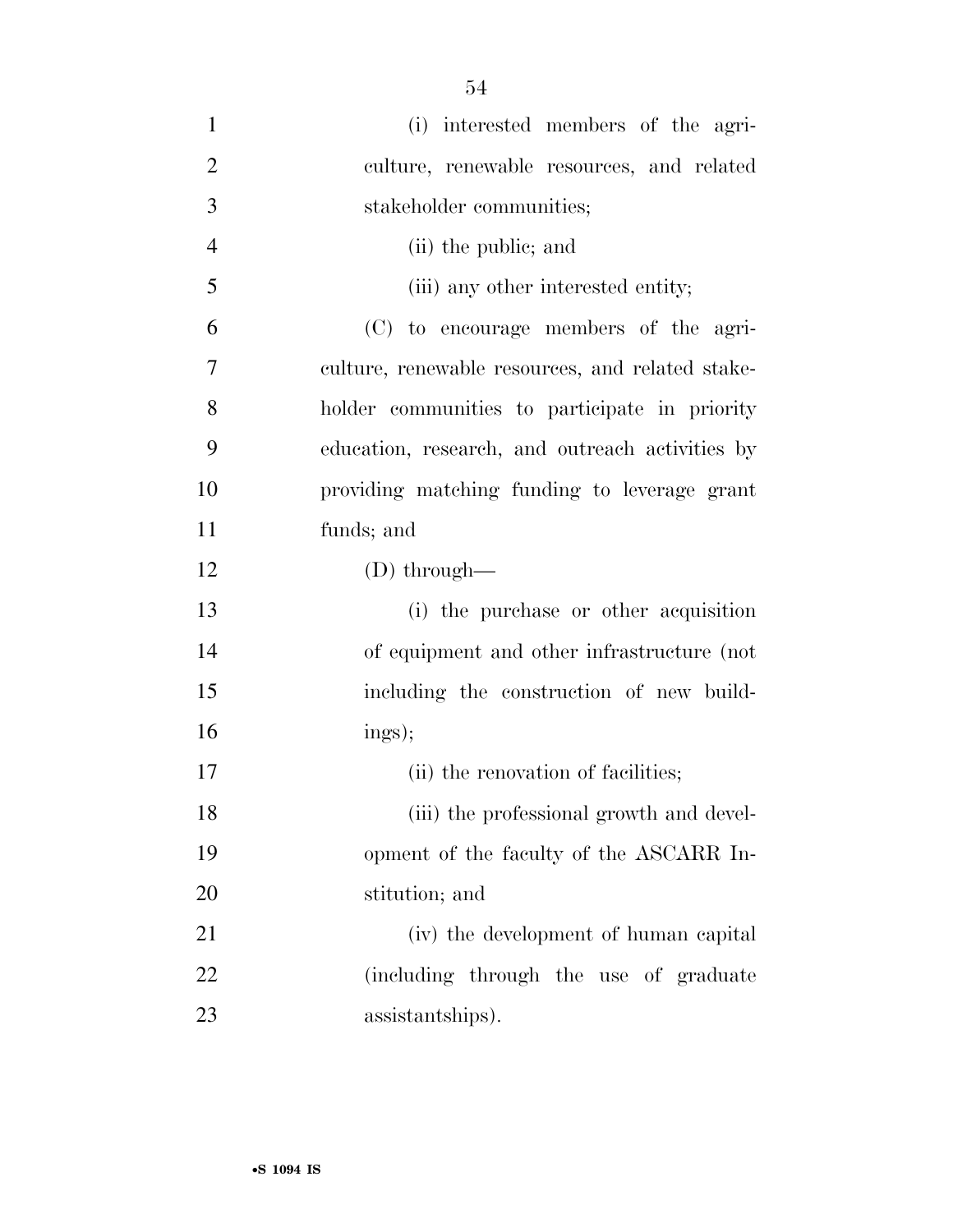(b) AUTHORIZATION OF APPROPRIATIONS.—There are authorized to be appropriated to carry out this sec- tion— (1) \$5,000,000 for fiscal year 2008; (2) \$7,000,000 for fiscal year 2009; (3) \$9,000,000 for fiscal year 2010; (4) \$11,000,000 for fiscal year 2011; (5) \$13,000,000 for fiscal year 2012; (6) \$15,000,000 for fiscal year 2013; (7) \$17,000,000 for fiscal year 2014; and (8) such sums as are necessary for fiscal year 2015 and each fiscal year thereafter. **TITLE II—MODIFICATIONS SEC. 201. REPEAL OF NATIONAL AGRICULTURAL RE- SEARCH, EXTENSION, EDUCATION, AND ECO- NOMICS ADVISORY BOARD.**  (a) REPEAL.—Section 1408 of the National Agricul- tural Research, Extension, and Teaching Policy Act of 1977 (7 U.S.C. 3123) is repealed. 20 (b) CONFORMING AMENDMENTS.— (1) NATIONAL AGRICULTURAL RESEARCH, EX- TENSION, AND TEACHING POLICY ACT OF 1977.— (A) Section 1404 of the National Agricul- tural Research, Extension, and Teaching Policy Act of 1977 (7 U.S.C. 3103) is amended—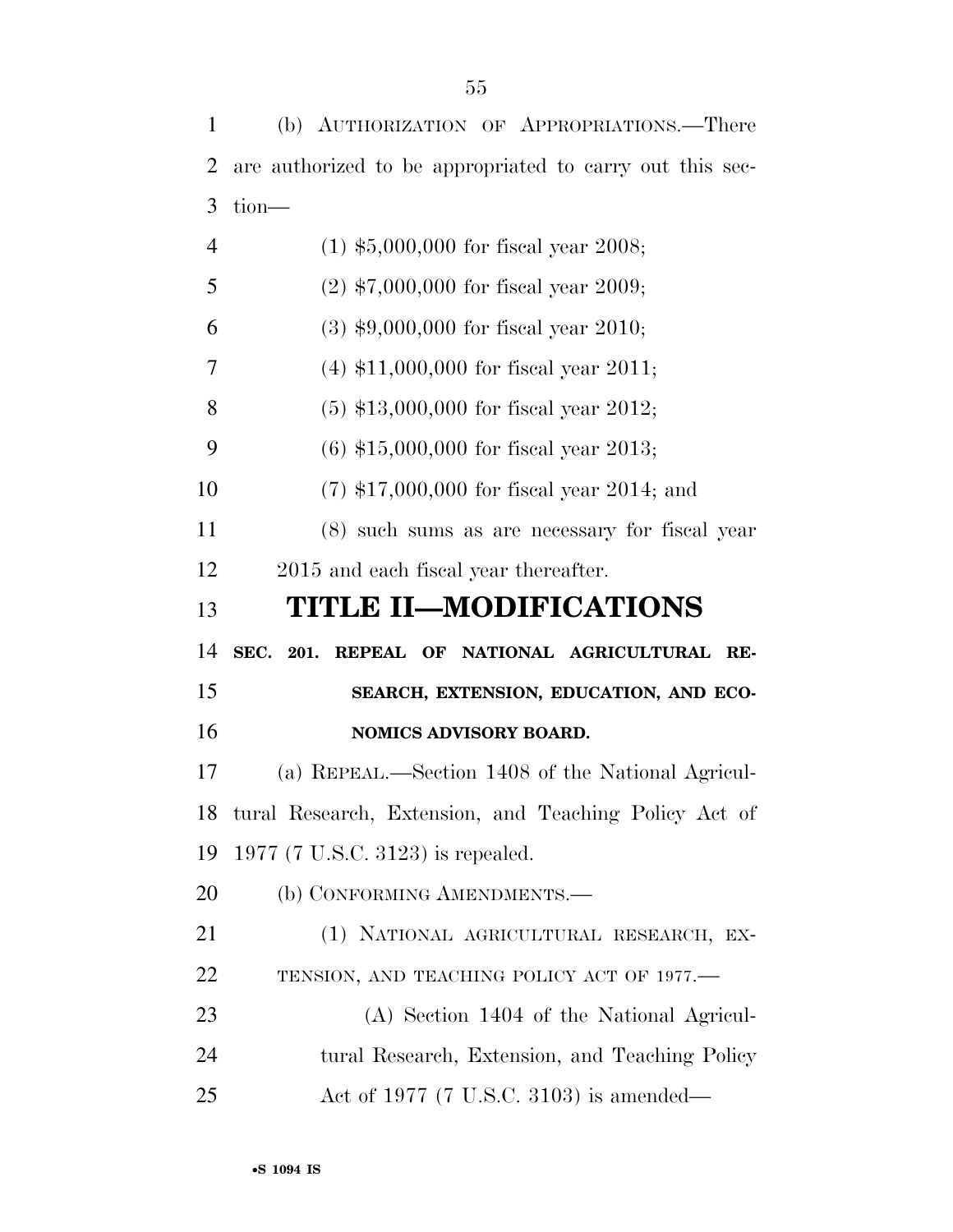| $\mathbf{1}$   | (i) in the matter preceding paragraph                |
|----------------|------------------------------------------------------|
| $\overline{2}$ | $(1)$ , by striking "When used in this title:"       |
| 3              | and inserting "In this title:";                      |
| $\overline{4}$ | (ii) by striking paragraph $(1)$ ; and               |
| 5              | (iii) by redesignating paragraphs (2)                |
| 6              | through $(18)$ as paragraphs $(1)$ through           |
| 7              | $(17)$ , respectively.                               |
| 8              | (B) Section 1405 of the National Agricul-            |
| 9              | tural Research, Extension, and Teaching Policy       |
| 10             | Act of 1977 (7 U.S.C. 3121) is amended—              |
| 11             | (i) in paragraph $(5)$ , by striking "the            |
| 12             | Advisory Board and";                                 |
| 13             | (ii) by striking paragraph $(6)$ ;                   |
| 14             | (iii) by redesignating paragraphs (7)                |
| 15             | through $(12)$ as paragraphs $(6)$ through           |
| 16             | $(11)$ , respectively; and                           |
| 17             | $(iv)$ in paragraph $(10)$ (as redesig-              |
| 18             | nated by clause (iii)) by striking ", the Ad-        |
| 19             | visory Board".                                       |
| 20             | (C) Section 1408A of the National Agricul-           |
| 21             | tural Research, Extension, and Teaching Policy       |
| 22             | Act of 1977 $(7 \text{ U.S.C. } 3123a)$ is repealed. |
| 23             | (D) Section 1410 of the National Agricul-            |
| 24             | tural Research, Extension, and Teaching Policy       |
| 25             | Act of 1977 (7 U.S.C. 3125) is amended—              |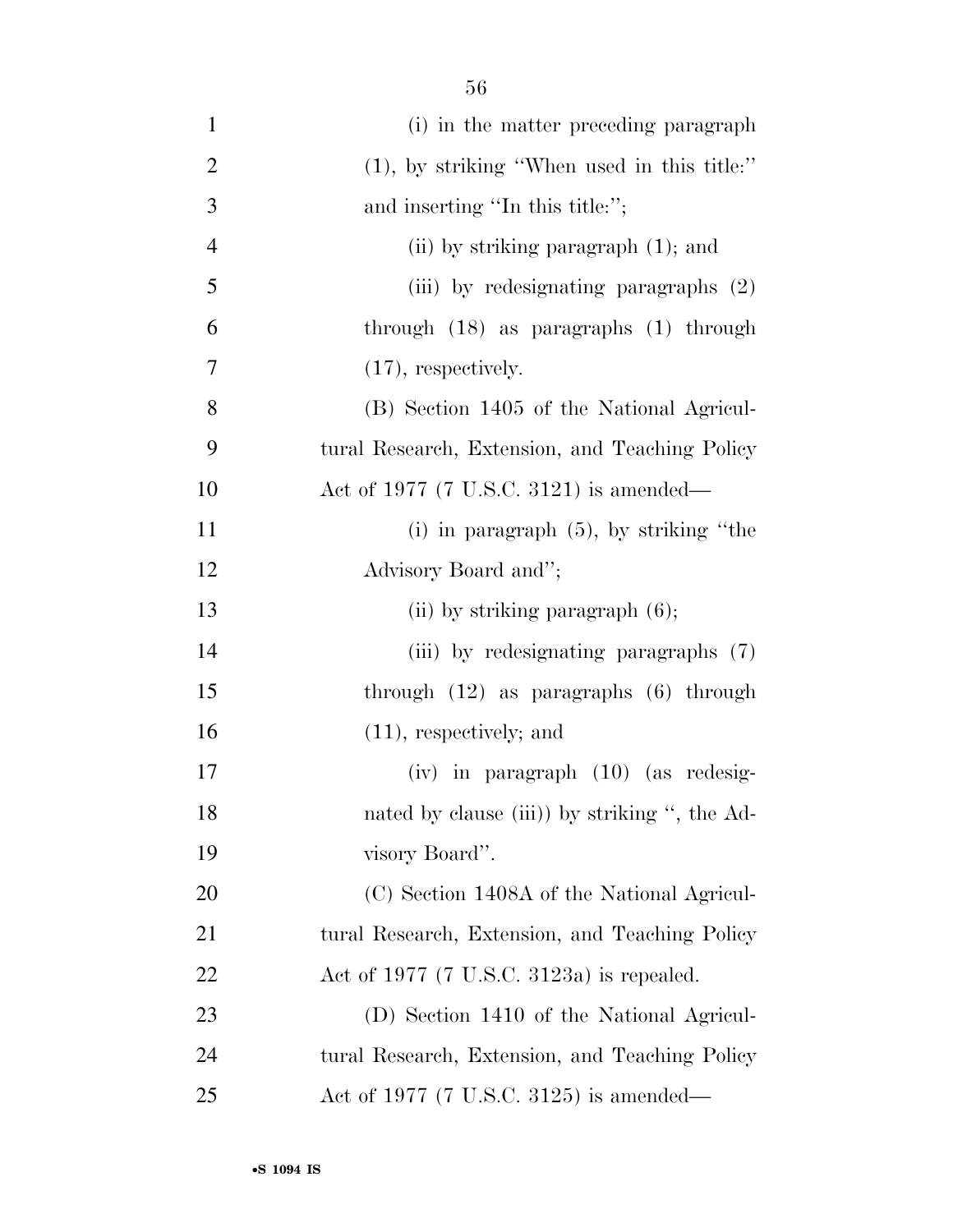| $\mathbf{1}$   | (i) in paragraph $(1)(C)$ , by striking                       |
|----------------|---------------------------------------------------------------|
| $\overline{2}$ | the semicolon and inserting "; and";                          |
| 3              | (ii) by striking paragraph $(2)$ ; and                        |
| $\overline{4}$ | (iii) by redesignating paragraph (3) as                       |
| 5              | paragraph $(2)$ .                                             |
| 6              | $(E)$ Sections 1412 and 1413 of the Na-                       |
| 7              | tional Agricultural Research, Extension, and                  |
| 8              | Teaching Policy Act of 1977 (7 U.S.C. 3127,                   |
| 9              | $3128$ ) is repealed.                                         |
| 10             | $(F)$ Section 1434 $(c)$ of the National Agri-                |
| 11             | cultural Research, Extension, and Teaching                    |
| 12             | Policy Act of 1977 (7 U.S.C. 3196(c)) is                      |
| 13             | amended in the matter preceding paragraph                     |
| 14             | $(1)$ —                                                       |
| 15             | (i) by striking the second sentence;                          |
| 16             | and                                                           |
| 17             | (ii) in the fourth sentence, by striking                      |
| 18             | "and the Advisory Board".                                     |
| 19             | (2) COMPETITIVE, SPECIAL, AND FACILITIES                      |
| 20             | RESEARCH GRANT ACT.—Subsection $(b)(1)$ of the                |
| 21             | Competitive, Special, and Facilities Research Grant           |
| <u>22</u>      | Act $(7 \text{ U.S.C. } 450i(b)(1))$ is amended in the second |
| 23             | sentence by striking "taking into consideration,              |
| 24             | when available, the determinations made by the Na-            |
| 25             | tional Agricultural Research, Extension, Education,           |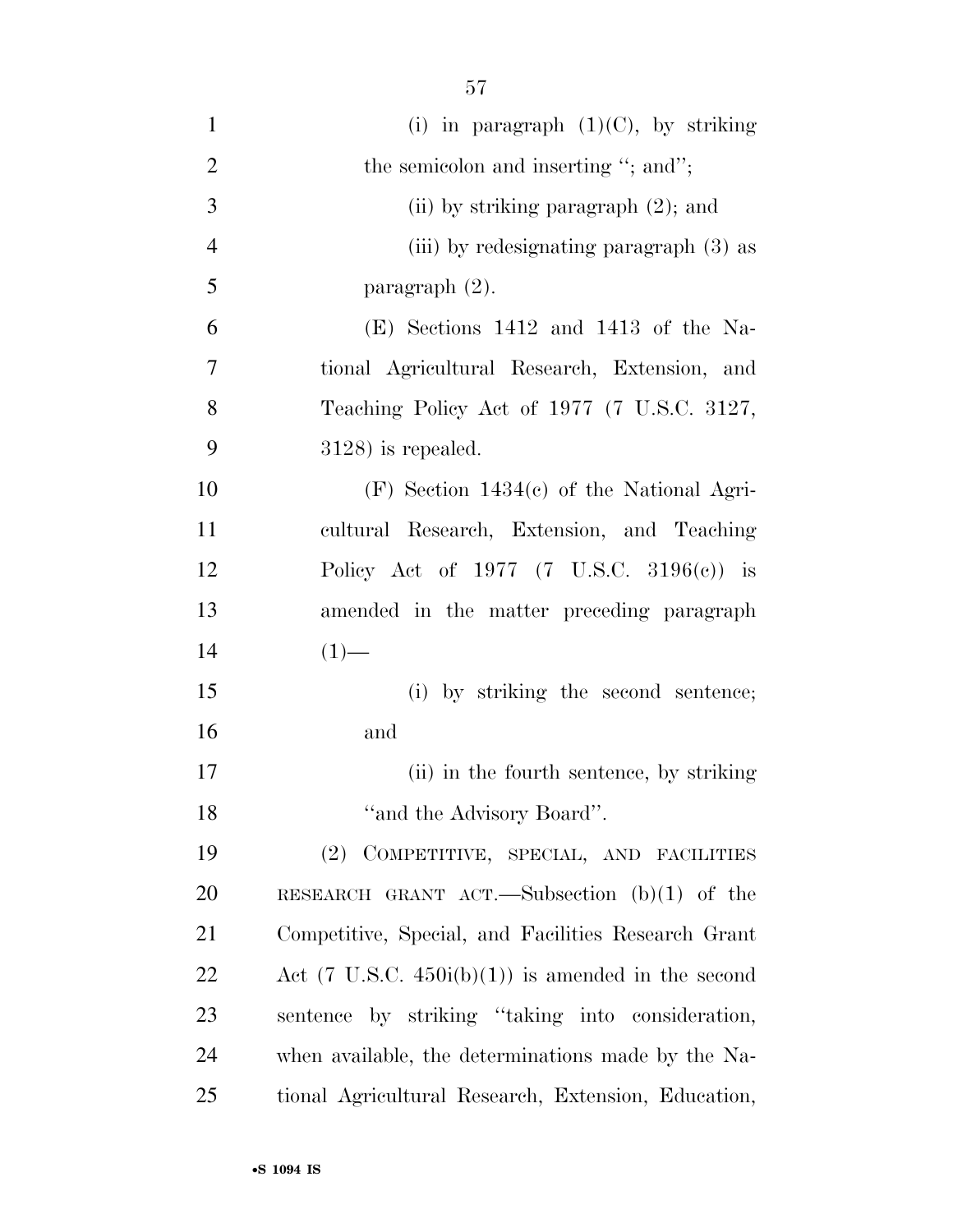| $\mathbf{1}$   | and Economics Advisory Board (as established                  |
|----------------|---------------------------------------------------------------|
| $\overline{2}$ | under section 1408 of the National Agricultural Re-           |
| 3              | search, Extension, and Teaching Policy Act of 1977            |
| $\overline{4}$ | $(7 \text{ U.S.C. } 3123)$ identifying high priority research |
| 5              | areas".                                                       |
| 6              | AGRICULTURAL RESEARCH, EXTENSION,<br>(3)                      |
| 7              | AND EDUCATION REFORM ACT OF 1998.-                            |
| 8              | (A) Section 2 of the Agricultural Research,                   |
| 9              | Extension, and Education Reform Act of 1998                   |
| 10             | $(7 \text{ U.S.C. } 7601)$ is amended—                        |
| 11             | (i) by striking paragraph $(4)$ ; and                         |
| 12             | (ii) by redesignating paragraphs $(5)$                        |
| 13             | and $(6)$ as paragraphs $(4)$ and $(5)$ , respec-             |
| 14             | tively.                                                       |
| 15             | (B) Section 103 of the Agricultural Re-                       |
| 16             | search, Extension, and Education Reform Act                   |
| 17             | of 1998 (7 U.S.C. 7613) is amended—                           |
| 18             | (i) in subsection (a), by striking para-                      |
| 19             | $graph (2)$ and inserting the following:                      |
| 20             | "(2) MERIT REVIEW OF EXTENSION AND EDU-                       |
| 21             | CATION GRANTS.—The Secretary shall establish pro-             |
| 22             | cedures that provide for merit review of each agri-           |
| 23             | cultural extension or education grant administered,           |
| 24             | on a competitive basis, by the National Institutes for        |
| 25             | Food and Agriculture.";                                       |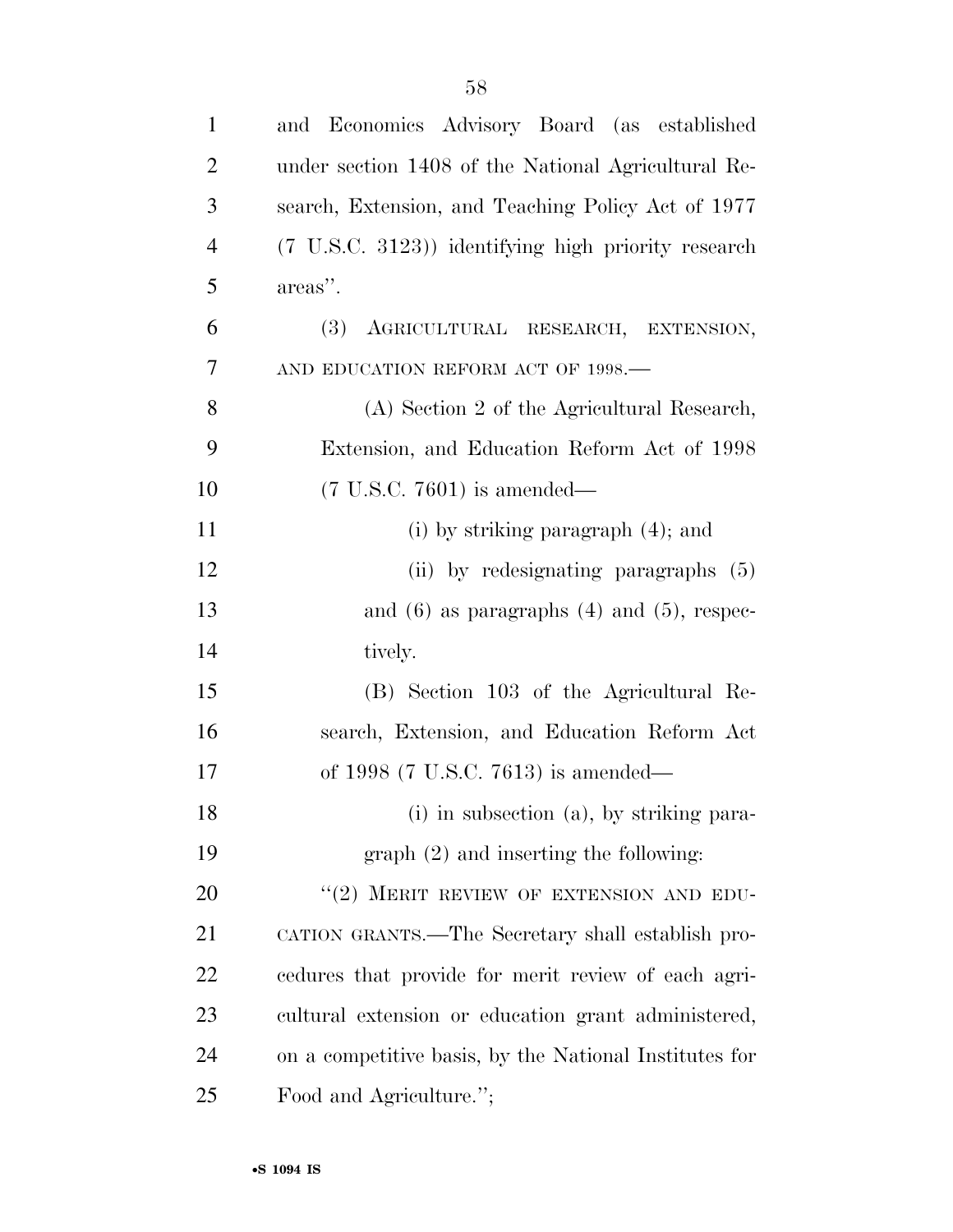| $\mathbf{1}$   | $(ii)$ by striking subsection $(b)$ ;                 |
|----------------|-------------------------------------------------------|
| $\overline{2}$ | (iii) by redesignating subsections (c)                |
| 3              | through $(f)$ as subsections $(b)$ through $(e)$ ,    |
| $\overline{4}$ | respectively;                                         |
| 5              | (iv) in subsection (b) (as redesignated               |
| 6              | by clause (iii)), by striking paragraph $(1)$         |
| 7              | and inserting the following:                          |
| 8              | "(1) REVIEW RESULTS.—The Secretary shall              |
| 9              | formulate each request for a proposal, and evaluate   |
| 10             | each proposal, relating to an agricultural research,  |
| 11             | extension, or education activity funded on a competi- |
| 12             | tive basis by the Department."; and                   |
| 13             | $(v)$ in subsection $(e)$ (as redesignated            |
| 14             | by clause (iii)), by striking paragraph $(5)$ .       |
| 15             | (C) Section $401(e)(2)$ of the Agricultural           |
| 16             | Research, Extension, and Education Reform             |
| 17             | Act of 1998 (7 U.S.C. 7621(c)(2)) is amended          |
| 18             | by striking ", in consultation with the Advisory      |
| 19             | Board,".                                              |
| 20             | (D) Section 403 of the Agricultural Re-               |
| 21             | search, Extension, and Education Reform Act           |
| 22             | of 1998 (7 U.S.C. 7623) is amended—                   |
| 23             | (i) in subsection (b), by striking para-              |
| 24             | graph(3);                                             |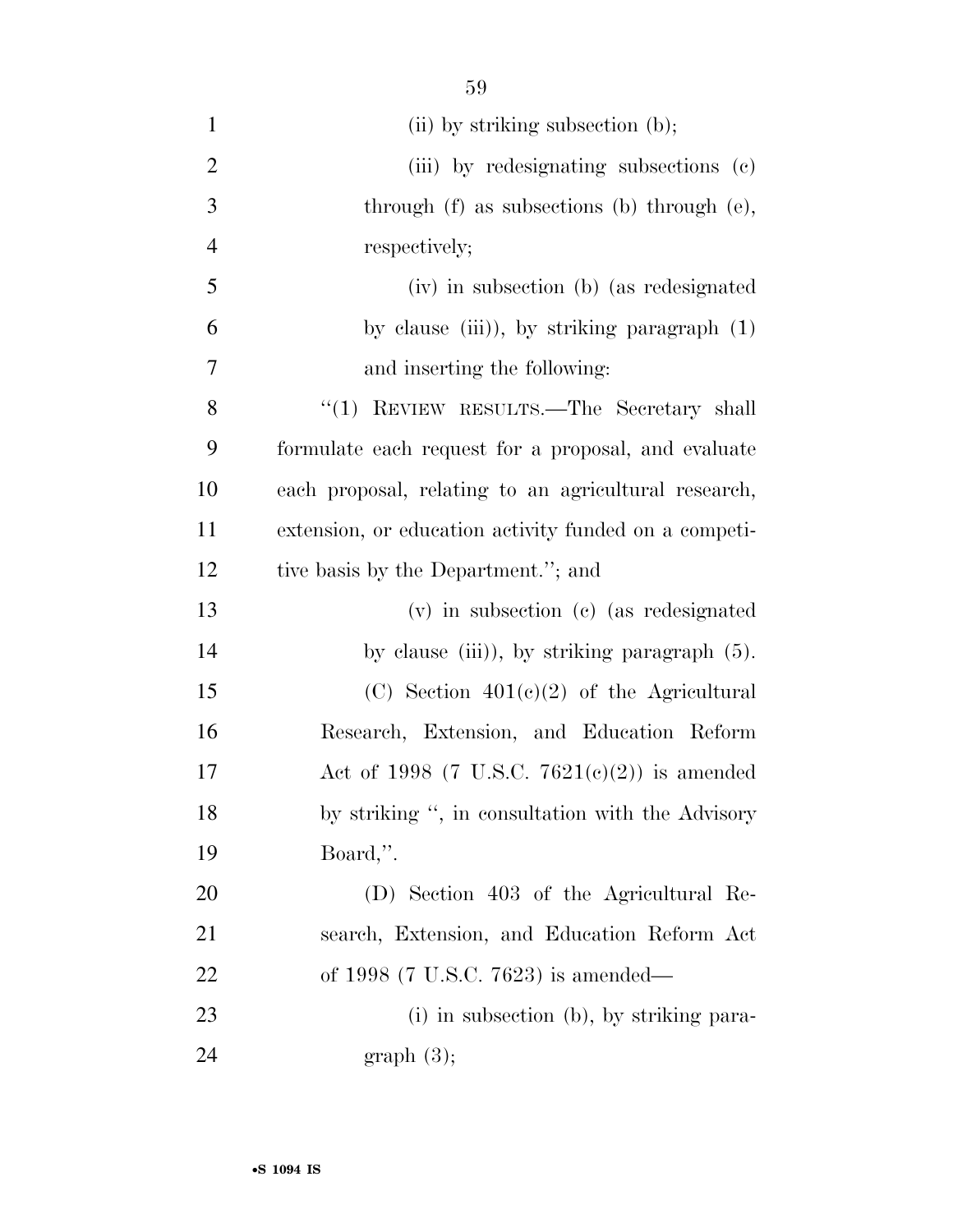| $\mathbf{1}$   | $(ii)$ in subsection $(d)$ , in the matter              |
|----------------|---------------------------------------------------------|
| $\overline{2}$ | preceding paragraph $(1)$ , by striking ", in           |
| 3              | consultation with the Advisory Board,";                 |
| $\overline{4}$ | and                                                     |
| 5              | (iii) in subsection $(g)$ , in the matter               |
| 6              | preceding paragraph $(1)$ , by striking ", in           |
| 7              | consultation with the Advisory Board,".                 |
| 8              | $(E)$ Section 406(c) of the Agricultural Re-            |
| 9              | search, Extension, and Education Reform Act             |
| 10             | of 1998 (7 U.S.C. 7626(c)) is amended by                |
| 11             | striking "in consultation with the Advisory             |
| 12             | Board".                                                 |
| 13             | (F) Section 618 of the Agricultural Re-                 |
| 14             | search, Extension, and Education Reform Act             |
| 15             | of 1998 (7 U.S.C. 7656) is amended—                     |
| 16             | (i) by striking subsection $(c)$ ; and                  |
| 17             | (ii) by redesignating subsection (d) as                 |
| 18             | subsection (c).                                         |
| 19             | (4) RENEWABLE RESOURCES EXTENSION ACT                   |
| 20             | OF 1978.—Section $4(a)$ of the Renewable Resources      |
| 21             | Extension Act of 1978 $(16 \text{ U.S.C. } 1673(a))$ is |
| 22             | amended by striking the fourth sentence.                |
| 23             | SEC. 202. REPEAL PLAN OF WORK REQUIREMENTS.             |
| 24             | (a) EXTENSION AT 1890 LAND-GRANT COLLEGES.—             |
| 25             | Section 1444(d) of the National Agricultural Research,  |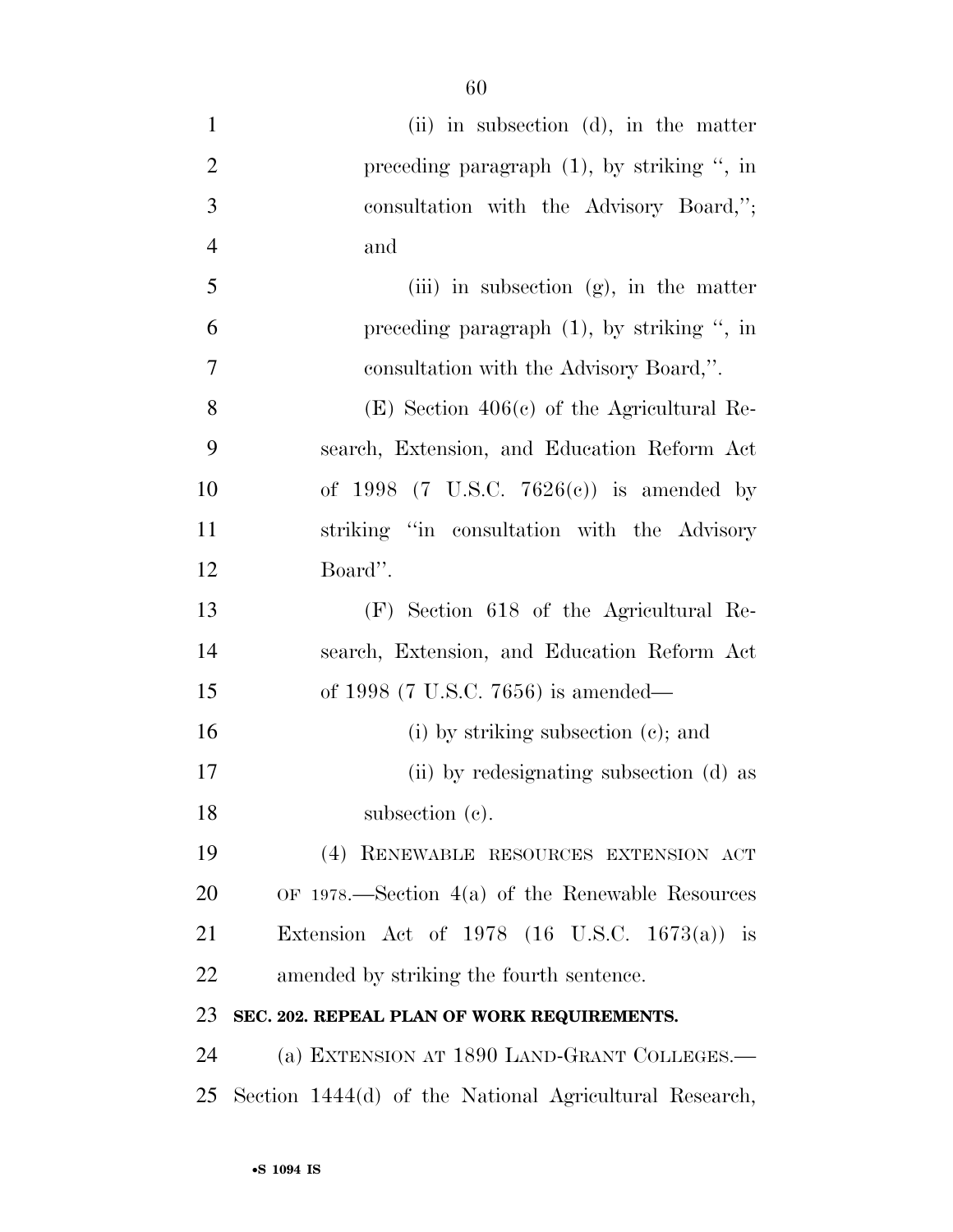Extension, and Teaching Policy Act of 1977 (7 U.S.C. 2  $3221(d)$  is amended—

 (1) in paragraph (1), by striking the second sentence; and

(2) by striking paragraphs (3) through (5).

 (b) RESEARCH AT 1890 LAND-GRANT COLLEGES.— Section 1445 of the National Agricultural Research, Ex- tension, and Teaching Policy Act of 1977 (7 U.S.C. 3222) is amended—

 (1) by striking subsection (a) and inserting the following:

12 "(a) AUTHORIZATION OF APPROPRIATIONS.—There are authorized to be appropriated annually such sums as Congress may determine necessary to support continuing agricultural research at colleges eligible to receive funds under the Act of August 30, 1890 (26 Stat. 417–419, as amended; 7 U.S.C. 321–326 and 328), including Tuskegee University (hereinafter referred to in this section as 'eligi-ble institutions').''; and

 (2) by striking subsection (c) and inserting the following:

 $\cdot$  "(c) PROGRAM.—The director of the State agricul- tural experiment station in each State in which an eligible institution is located, and the research director specified in subsection (d) in each of the eligible institutions in that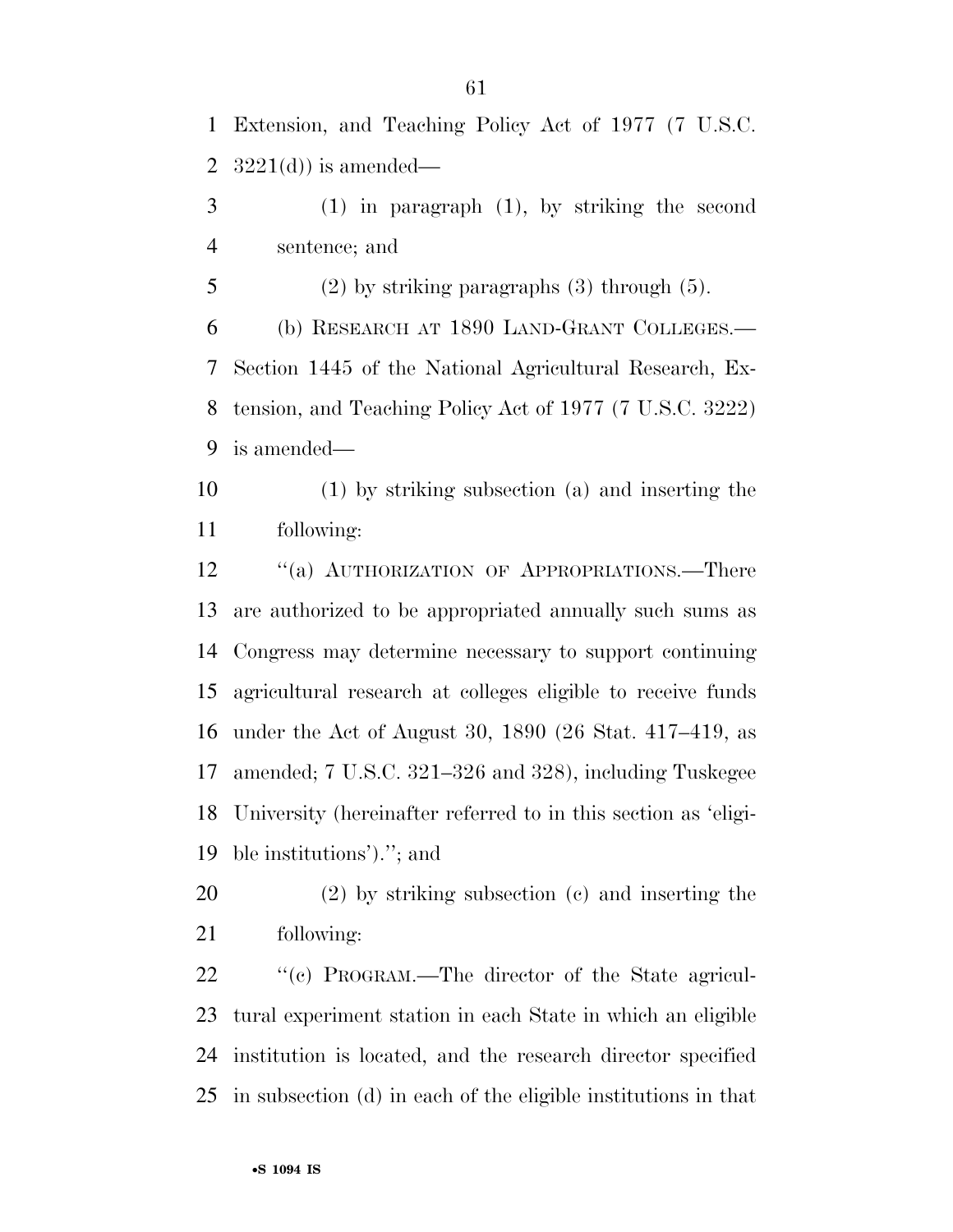| $\mathbf{1}$   | State, shall jointly develop, by mutual agreement, a com-      |
|----------------|----------------------------------------------------------------|
| 2              | prehensive program of agricultural research in the State,      |
| 3              | to be submitted for approval by the Secretary not later        |
| $\overline{4}$ | than 1 year after the date of enactment of this title.".       |
| 5              | (с) НАТСН АСТ ОF 1887.-                                        |
| 6              | (1) CONFORMING AMENDMENTS.—Section 3 of                        |
| 7              | the Hatch Act of 1887 (7 U.S.C. 361c) is amend-                |
| 8              | $ed$ —                                                         |
| 9              | $(A)$ by striking subsection $(h)$ and insert-                 |
| 10             | ing the following:                                             |
| 11             | "(h) PEER REVIEW AND PLAN OF WORK.—Research                    |
| 12             | carried out under subsection $(c)(3)$ shall be subject to sci- |
| 13             | entific peer review. The review of a project conducted         |
| 14             | under this paragraph shall be considered to satisfy the        |
| 15             | merit review requirements of section $103(e)$ of the Agricul-  |
| 16             | tural Research, Extension, and Education Reform Act of         |
| 17             | 1998."; and                                                    |
| 18             | $(B)$ in subsection $(i)(2)$ , by striking sub-                |
| 19             | paragraph $(D)$ .                                              |
| 20             | $(2)$ REPEAL.—Section 7 of the Hatch Act of                    |
| 21             | 1887 (7 U.S.C. 361g) is amended by striking sub-               |
| 22             | sections (d) through $(g)$ .                                   |
| 23             | (d) SMITH-LEVER ACT.—                                          |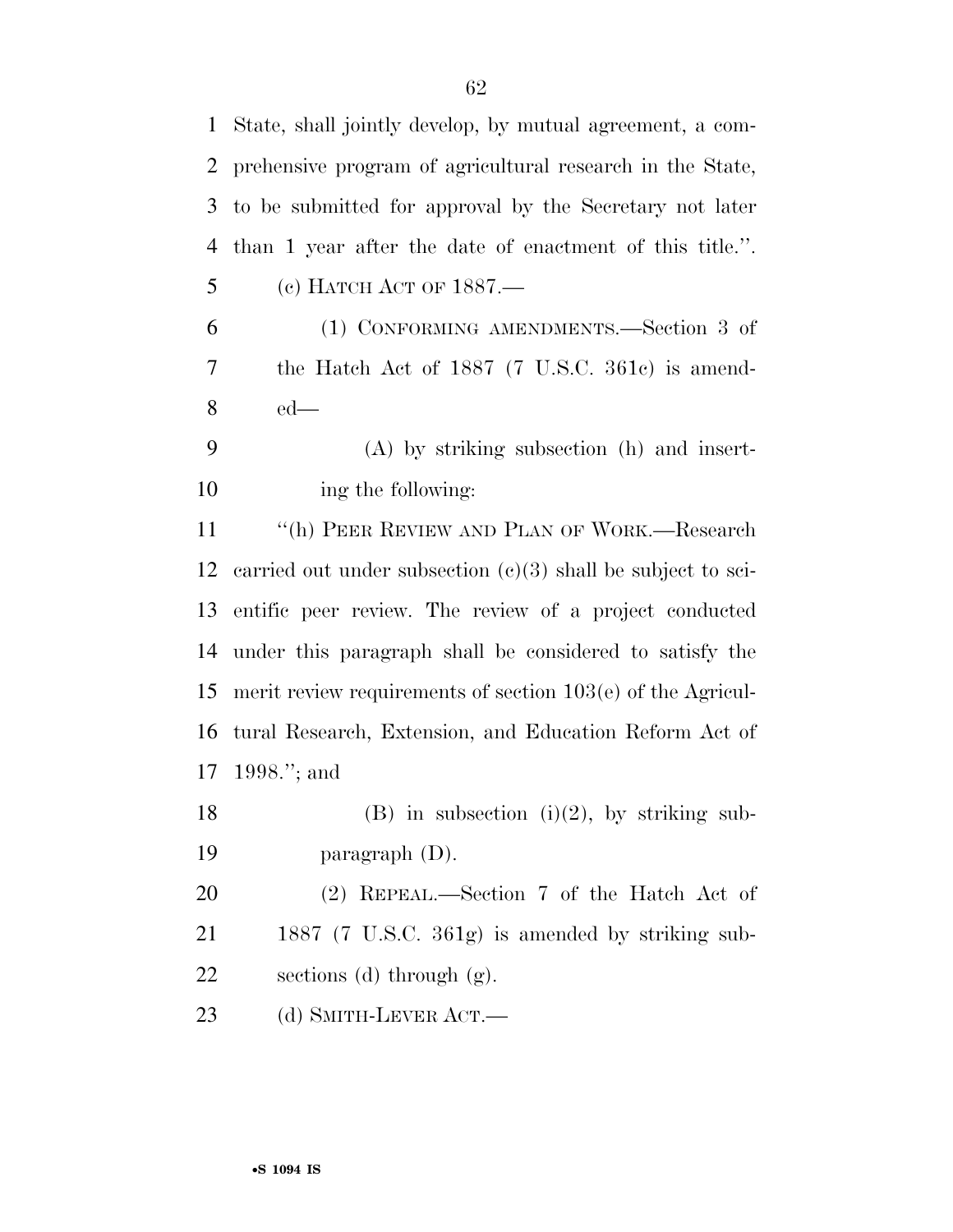(1) CONFORMING AMENDMENT.—Section 2  $3(h)(2)$  of the Smith-Lever Act (7 U.S.C. 343 $(h)(2)$ ) is amended by striking subparagraph (D).

 (2) REPEAL.—Section 4 of the Smith-Lever Act (7 U.S.C. 344) is amended by striking subsections  $6 \quad$  (c) through (e).

### **SEC. 203. INDIRECT COSTS.**

 Section 1462 of the National Agricultural Research, Extension, and Teaching Policy Act of 1977 (7 U.S.C. 3310) is amended by striking subsection (a) and inserting the following:

12 "(a) In GENERAL.—Except as otherwise provided in law, and in accordance with the requirements under sec-14 tion  $105(e)(1)(E)$  of the CREATE-21 Act of 2007, indi- rect costs charged against a competitive agricultural re- search, education, or extension grant awarded under this Act, the CREATE-21 Act of 2007, or any other Act pur- suant to authority delegated to the Director of the Na- tional Institutes for Food and Agriculture shall not exceed the negotiated indirect rate of cost established for an insti- tution by the appropriate Federal audit agency for the in-stitution.''.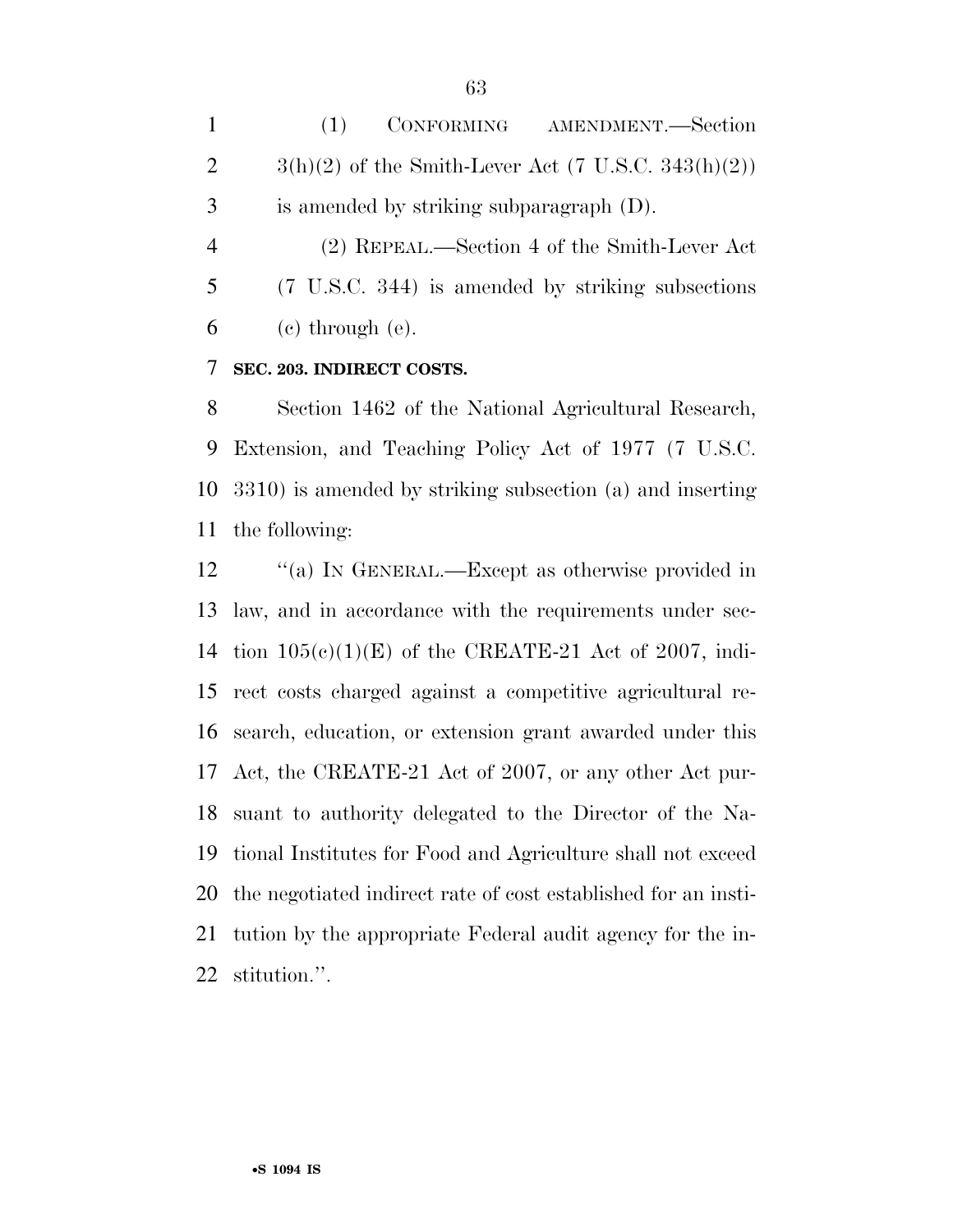**TITLE III—EXTENSIONS Subtitle A—National Agricultural Research, Extension, and Teach- ing Policy Act of 1977 SEC. 301. GRANTS AND FELLOWSHIPS FOR FOOD AND AGRI- CULTURAL SCIENCES EDUCATION.**  Section 1417(*l*) of the National Agricultural Re- search, Extension, and Teaching Policy Act of 1977 (7 U.S.C. 3152(*l*)) is amended by striking ''2007'' and in- serting ''2014''. **SEC. 302. GRANTS FOR RESEARCH ON PRODUCTION AND MARKETING OF ALCOHOLS AND INDUSTRIAL HYDROCARBONS FROM AGRICULTURAL COM- MODITIES AND FOREST PRODUCTS.**  Section 1419(d) of the National Agricultural Re- search, Extension, and Teaching Policy Act of 1977 (7 17 U.S.C.  $3154(d)$  is amended by striking "2007" and in-

serting ''2014''.

### **SEC. 303. POLICY RESEARCH CENTERS.**

 Section 1419A(d) of the National Agricultural Re- search, Extension, and Teaching Policy Act of 1977 (7 U.S.C. 3155(d)) is amended by striking ''2007'' and in-23 serting "2014".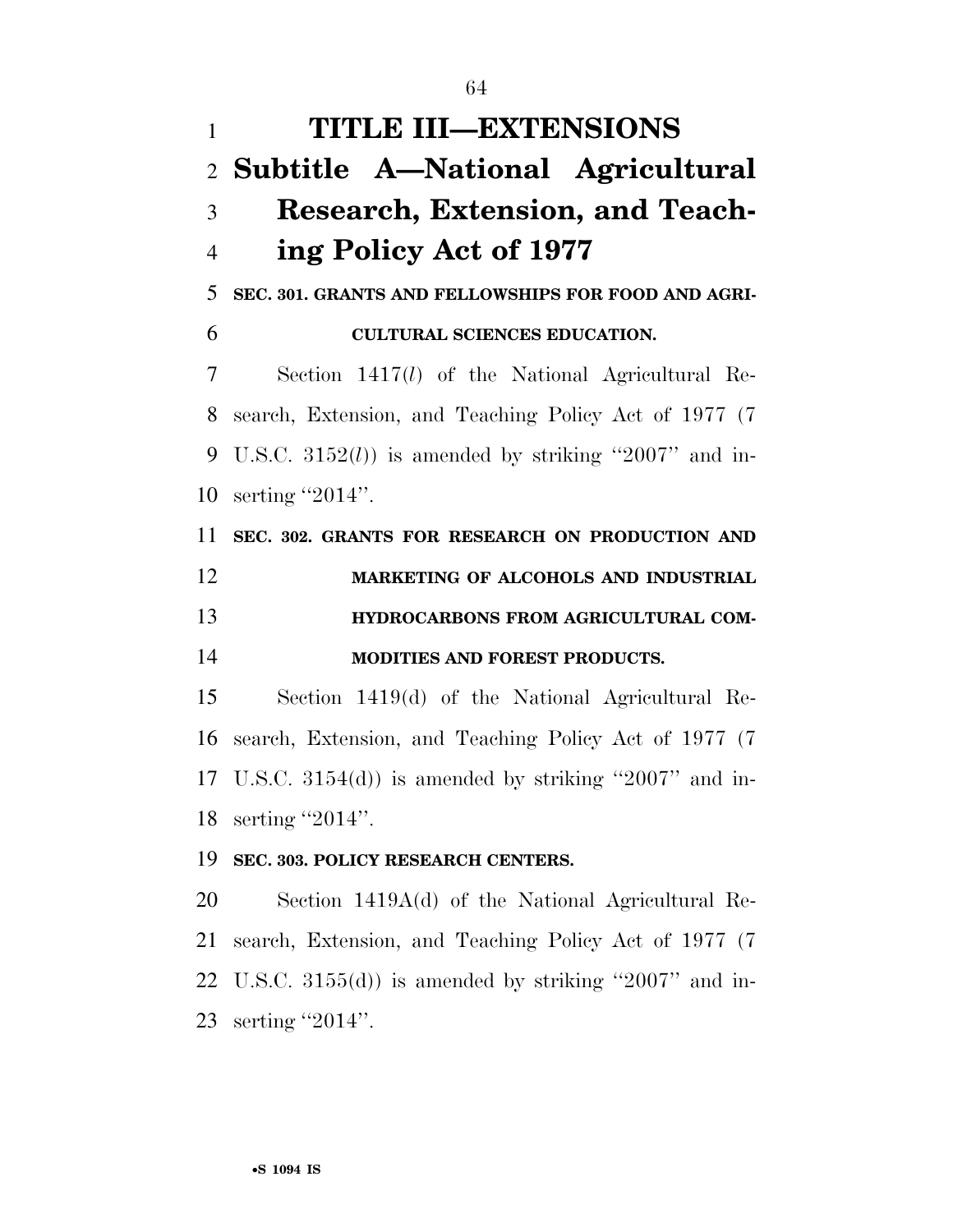# **SEC. 304. HUMAN NUTRITION INTERVENTION AND HEALTH PROMOTION RESEARCH PROGRAM.**

 Section 1424(d) of the National Agricultural Re- search, Extension, and Teaching Policy Act of 1977 (7 U.S.C. 3174(d)) is amended by striking ''2007'' and in-serting ''2014''.

## **SEC. 305. PILOT RESEARCH PROGRAM TO COMBINE MED-ICAL AND AGRICULTURAL RESEARCH.**

 Section 1424A(d) of the National Agricultural Re- search, Extension, and Teaching Policy Act of 1977 (7 U.S.C. 3174a(d)) is amended by striking ''2007'' and in-serting ''2014''.

### **SEC. 306. NUTRITION EDUCATION PROGRAM.**

 Section 1425(c)(3) of the National Agricultural Re- search, Extension, and Teaching Policy Act of 1977 (7 16 U.S.C.  $3175(e)(3)$  is amended by striking "2007" and 17 inserting "2014".

# **SEC. 307. CONTINUING ANIMAL HEALTH AND DISEASE RE-**

### **SEARCH PROGRAMS.**

 Section 1433(a) of the National Agricultural Re- search, Extension, and Teaching Policy Act of 1977 (7 U.S.C. 3195(a)) is amended in the first sentence by strik-ing ''2007'' and inserting ''2014''.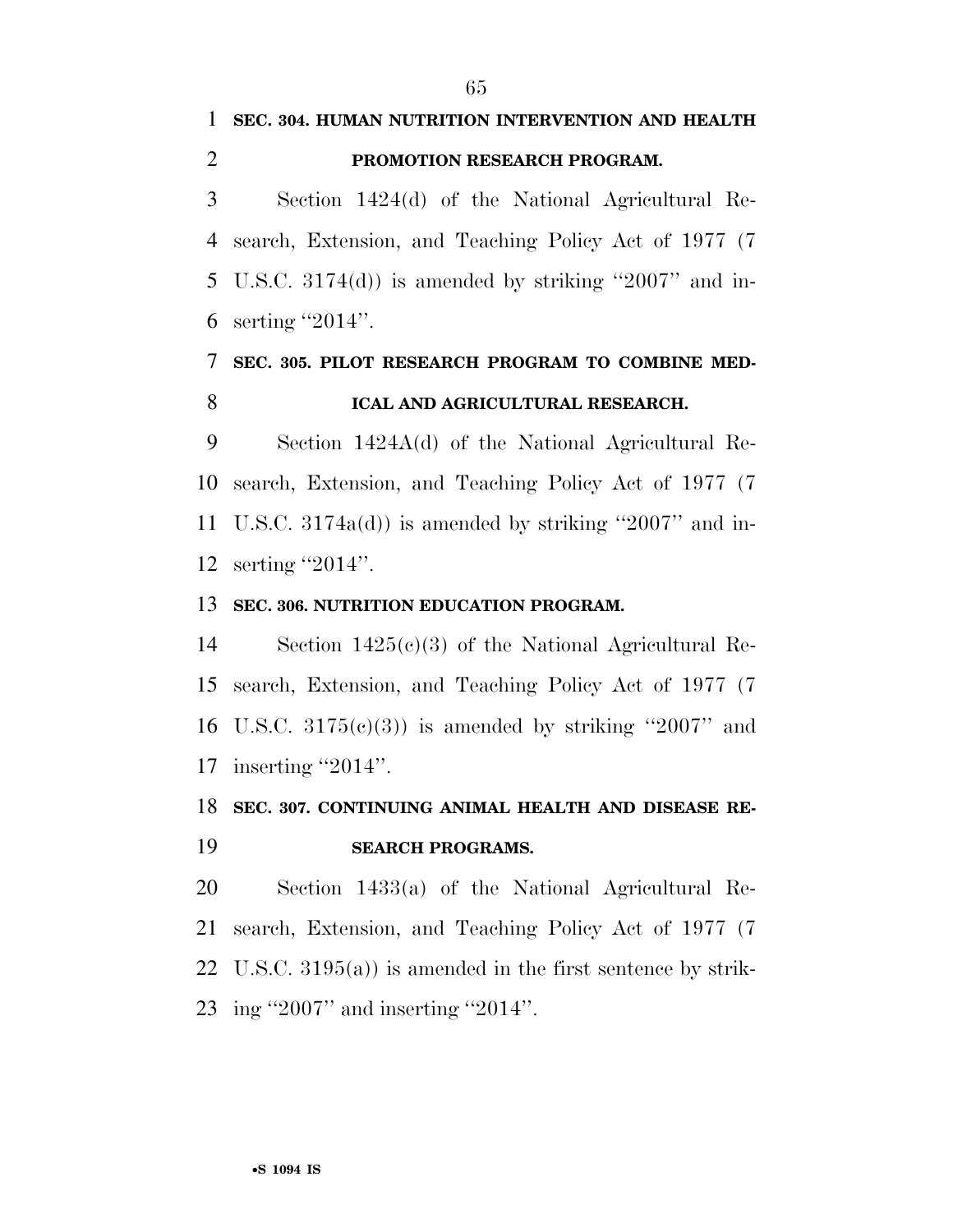**SEC. 308. APPROPRIATIONS FOR RESEARCH ON NATIONAL** 

**OR REGIONAL PROBLEMS.** 

| 3         | Section 1434(a) of the National Agricultural Re-             |
|-----------|--------------------------------------------------------------|
| 4         | search, Extension, and Teaching Policy Act of 1977 (7)       |
| 5         | U.S.C. 3196(a)) is amended by striking "2007" and in-        |
| 6         | serting " $2014$ ".                                          |
| 7         | SEC. 309. GRANTS TO UPGRADE AGRICULTURAL AND FOOD            |
| 8         | SCIENCES FACILITIES AT 1890 LAND-GRANT                       |
| 9         | COLLEGES, INCLUDING TUSKEGEE UNIVER-                         |
| 10        | SITY.                                                        |
| 11        | Section 1447(b) of the National Agricultural Re-             |
| 12        | search, Extension, and Teaching Policy Act of 1977 (7)       |
| 13        | U.S.C. $3222b(b)$ is amended by striking "2007" and in-      |
| 14        | serting " $2014$ ".                                          |
| 15        | SEC. 310. NATIONAL RESEARCH AND TRAINING VIRTUAL             |
| 16        | <b>CENTERS.</b>                                              |
| 17        | Section 1448 of the National Agricultural Research,          |
| 18        | Extension, and Teaching Policy Act of 1977 (7 U.S.C.         |
| 19        | $3222c$ ) is amended by striking "2007" each place it ap-    |
|           | 20 pears in subsections (a)(1) and (f) and inserting "2014". |
| 21        | SEC. 311. MATCHING FUNDS REQUIREMENT FOR RE-                 |
| <u>22</u> | <b>SEARCH AND EXTENSION ACTIVITIES OF 1890</b>               |
| 23        | <b>INSTITUTIONS.</b>                                         |
| 24        | Section $1449(c)$ of the National Agricultural Re-           |
| 25        | search, Extension, and Teaching Policy Act of 1977 (7)       |
|           | •S 1094 IS                                                   |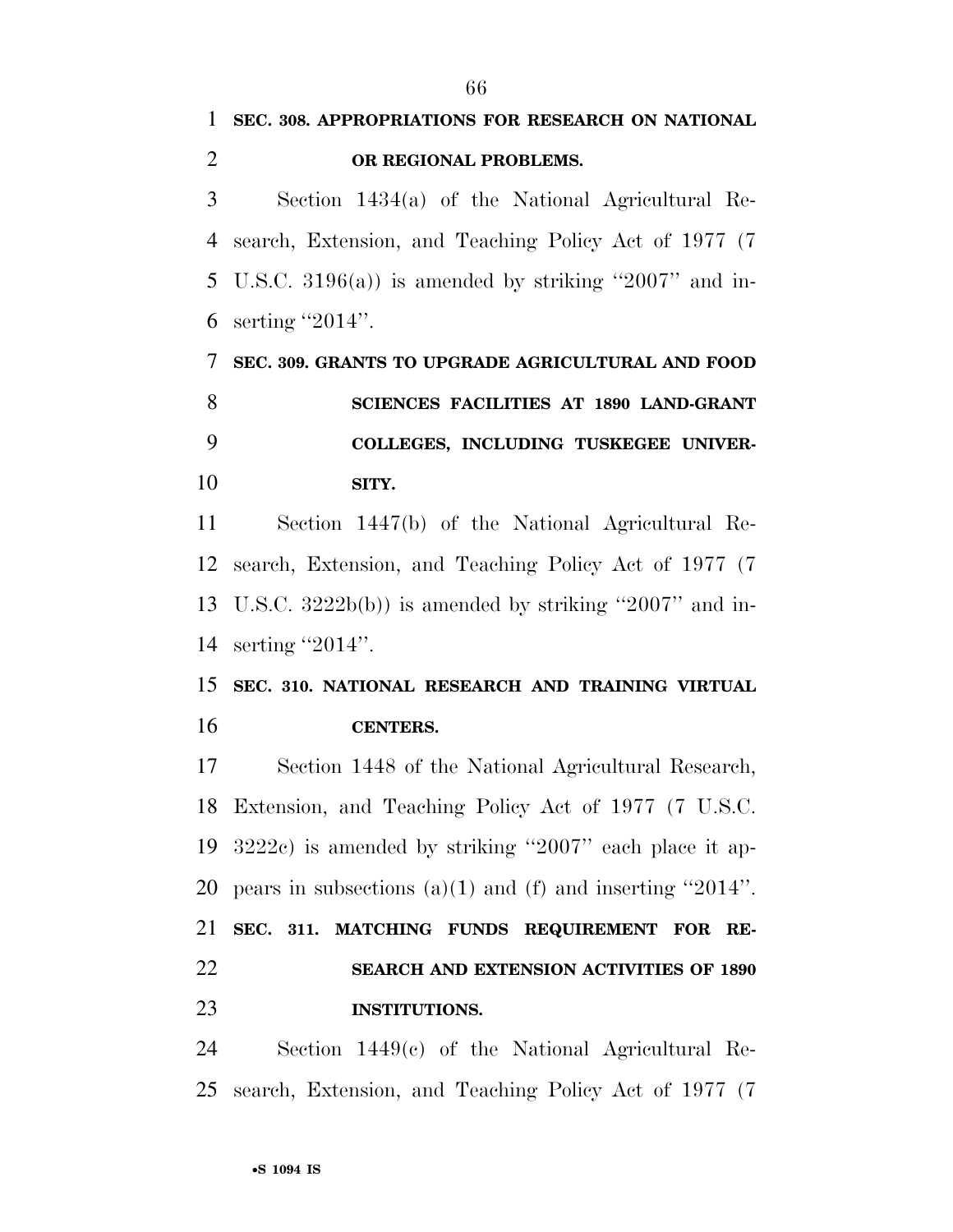U.S.C. 3222d(c)) is amended in the first sentence by strik-

ing ''for each of fiscal years 2003 through 2007,''.

### **SEC. 312. HISPANIC-SERVING INSTITUTIONS.**

 Section 1455(c) of the National Agricultural Re- search, Extension, and Teaching Policy Act of 1977 (7 6 U.S.C.  $3241(e)$  is amended by striking "2007" and in-serting ''2014''.

# **SEC. 313. COMPETITIVE GRANTS FOR INTERNATIONAL AG- RICULTURAL SCIENCE AND EDUCATION PRO-GRAMS.**

 Section 1459A(c) of the National Agricultural Re- search, Extension, and Teaching Policy Act of 1977 (7 13 U.S.C.  $3292b(c)$  is amended by striking "2007" and in-14 serting "2014".

### **SEC. 314. RESEARCH EQUIPMENT GRANTS.**

 Section 1462A(e) of the National Agricultural Re- search, Extension, and Teaching Policy Act of 1977 (7 U.S.C. 3310a(e)) is amended by striking ''2007'' and in-serting ''2014''.

### **SEC. 315. UNIVERSITY RESEARCH.**

 Section 1463 of the National Agricultural Research, Extension, and Teaching Policy Act of 1977 (7 U.S.C. 3311) is amended by striking ''2007'' each place it ap-pears in subsections (a) and (b) and inserting ''2014''.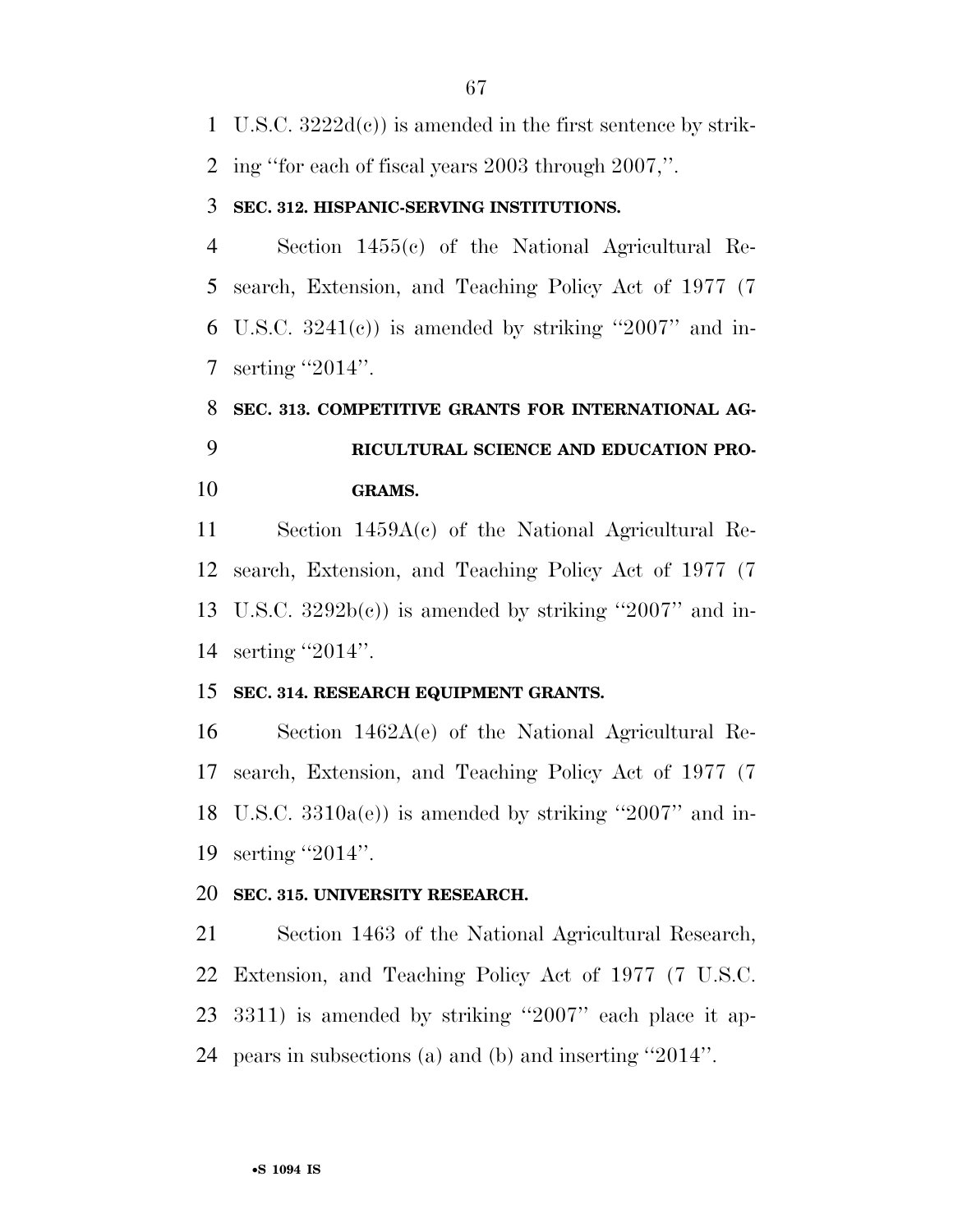### **SEC. 316. EXTENSION SERVICE.**

 Section 1464 of the National Agricultural Research, Extension, and Teaching Policy Act of 1977 (7 U.S.C. 3312) is amended by striking ''2007'' and inserting "2014".

#### **SEC. 317. SUPPLEMENTAL AND ALTERNATIVE CROPS.**

 Section 1473D(a) of the National Agricultural Re- search, Extension, and Teaching Policy Act of 1977 (7 U.S.C. 3319d(a)) is amended by striking ''2007'' and in-serting ''2014''.

### **SEC. 318. AQUACULTURE RESEARCH FACILITIES.**

 Section 1477 of the National Agricultural Research, Extension, and Teaching Policy Act of 1977 (7 U.S.C. 3324) is amended by striking ''2007'' and inserting ''2014''.

### **SEC. 319. RANGELAND RESEARCH.**

 Section 1483(a) of the National Agricultural Re- search, Extension, and Teaching Policy Act of 1977 (7 19 U.S.C.  $3336(a)$  is amended by striking "2007" and in-serting ''2014''.

## **SEC. 320. SPECIAL AUTHORIZATION FOR BIOSECURITY PLANNING AND RESPONSE.**

 Section 1484(a) of the National Agricultural Re- search, Extension, and Teaching Policy Act of 1977 (7 25 U.S.C.  $3351(a)$  is amended by striking "2007" and in-26 serting "2014".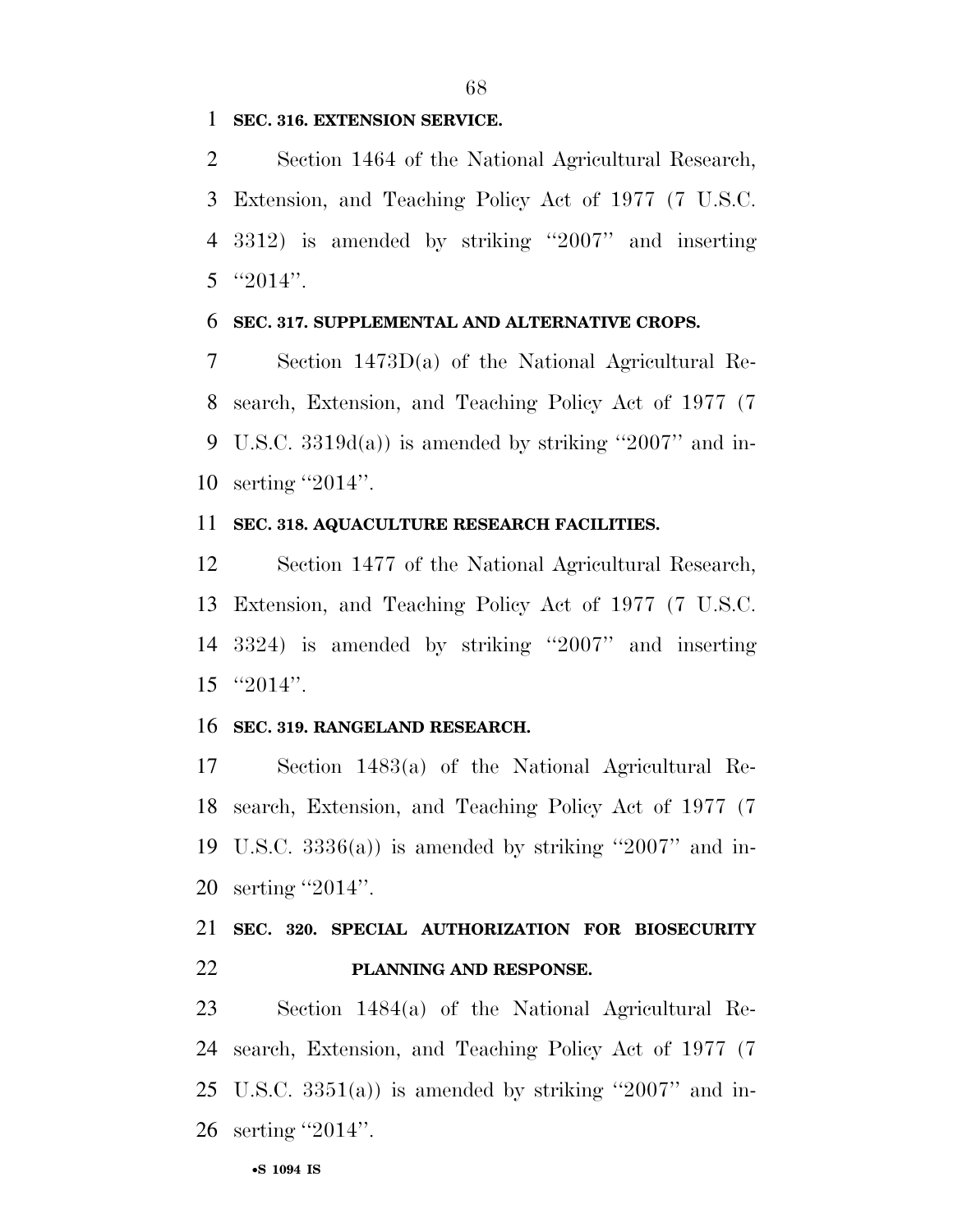| $\mathbf{1}$   | SEC. 321. RESIDENT INSTRUCTION AND DISTANCE EDU-            |
|----------------|-------------------------------------------------------------|
| $\overline{2}$ | CATION GRANTS PROGRAM FOR INSULAR                           |
| 3              | AREA INSTITUTIONS OF HIGHER EDUCATION.                      |
| $\overline{4}$ | (a) DISTANCE EDUCATION GRANTS FOR INSULAR                   |
| 5              | AREAS.—Section 1490(f) of the National Agricultural Re-     |
| 6              | search, Extension, and Teaching Policy Act of 1977 (7)      |
| 7              | U.S.C. $3362(f)$ ) is amended by striking "2007" and in-    |
| 8              | serting "2014".                                             |
| 9              | (b) RESIDENT INSTRUCTION GRANTS FOR INSULAR                 |
| 10             | AREAS.—Section 1491 of the National Agricultural Re-        |
| 11             | search, Extension, and Teaching Policy Act of 1977 (7)      |
| 12             | U.S.C. $3363$ ) is amended—                                 |
| 13             | $(1)$ by redesignating subsection (e) as sub-               |
| 14             | section $(c)$ ; and                                         |
| 15             | $(2)$ in subsection (c) (as so redesignated), by            |
| 16             | striking "2007" and inserting "2014".                       |
|                | 17 Subtitle B—Food, Agriculture, Con-                       |
|                | 18 servation, and Trade Act of 1990                         |
| 19             | SEC. 331. NATIONAL GENETICS RESOURCES PROGRAM.              |
| 20             | Section 1635(b) of the Food, Agriculture, Conserva-         |
| 21             | tion, and Trade Act of 1990 (7 U.S.C. $5844(b)$ ) is amend- |
| 22             | ed by striking "2007" and inserting "2014".                 |
|                |                                                             |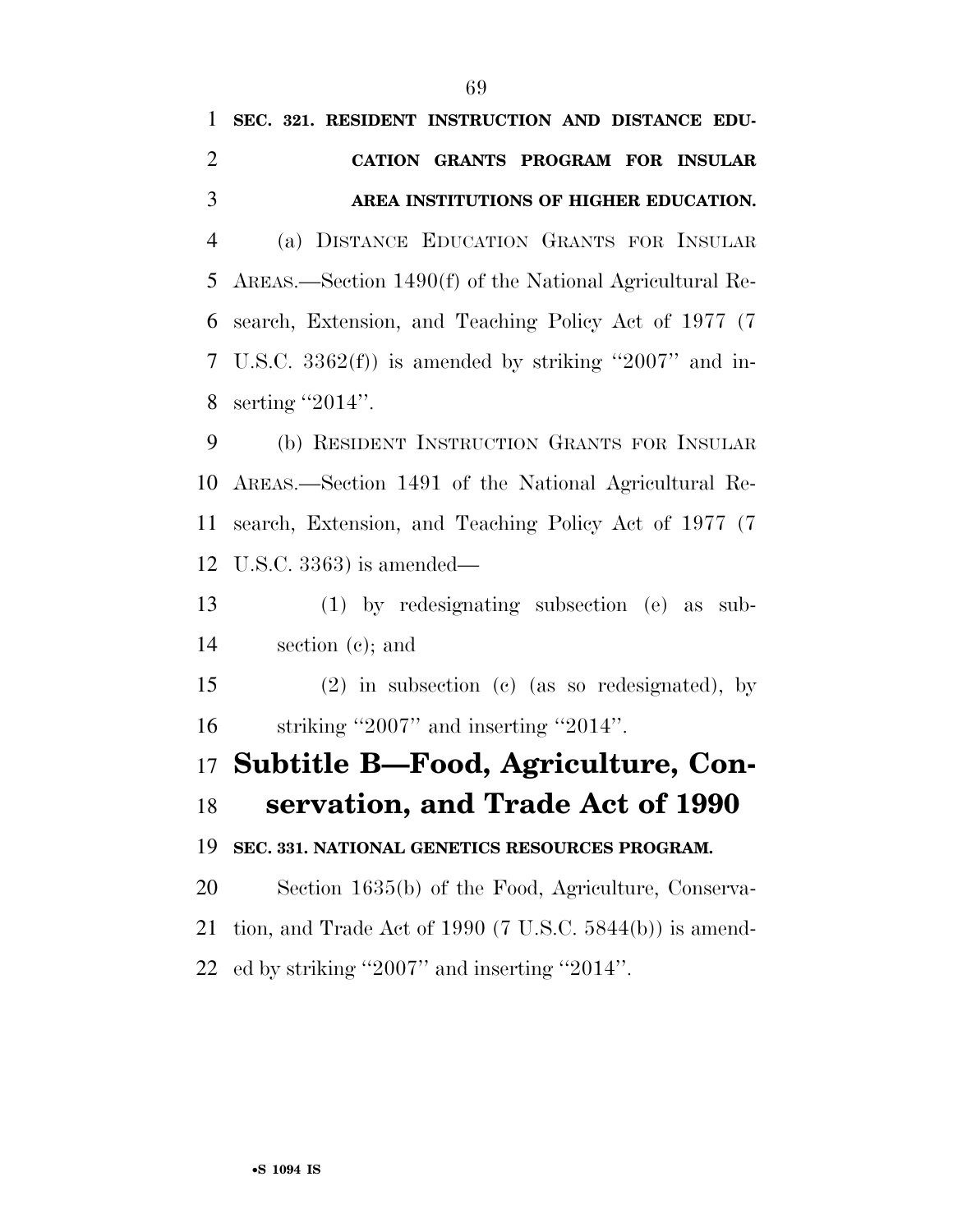**SEC. 332. HIGH-PRIORITY RESEARCH AND EXTENSION INI- TIATIVES.**  Section 1672(h) of the Food, Agriculture, Conserva- tion, and Trade Act of 1990 (7 U.S.C. 5925(h)) is amend- ed by striking ''2007'' and inserting ''2014''. **SEC. 333. NUTRIENT MANAGEMENT RESEARCH AND EXTEN- SION INITIATIVE.**  Section 1672A of the Food, Agriculture, Conserva- tion, and Trade Act of 1990 (7 U.S.C. 5925a) is amend- ed— (1) by redesignating subsection (g) as sub- section (f); and (2) in subsection (f) (as so redesignated), by 14 striking "2007" and inserting "2014". **SEC. 334. ORGANIC AGRICULTURE RESEARCH AND EXTEN- SION INITIATIVE.**  Section 1672B(e) of the Food, Agriculture, Conserva- tion, and Trade Act of 1990 (7 U.S.C. 5925b(e)) is amended by striking ''2007'' and inserting ''2014''. **SEC. 335. AGRICULTURAL TELECOMMUNICATIONS PRO- GRAM.**  Section 1673(h) of the Food, Agriculture, Conserva- tion, and Trade Act of 1990 (7 U.S.C. 5926(h)) is amend-ed by striking ''2007'' and inserting ''2014''.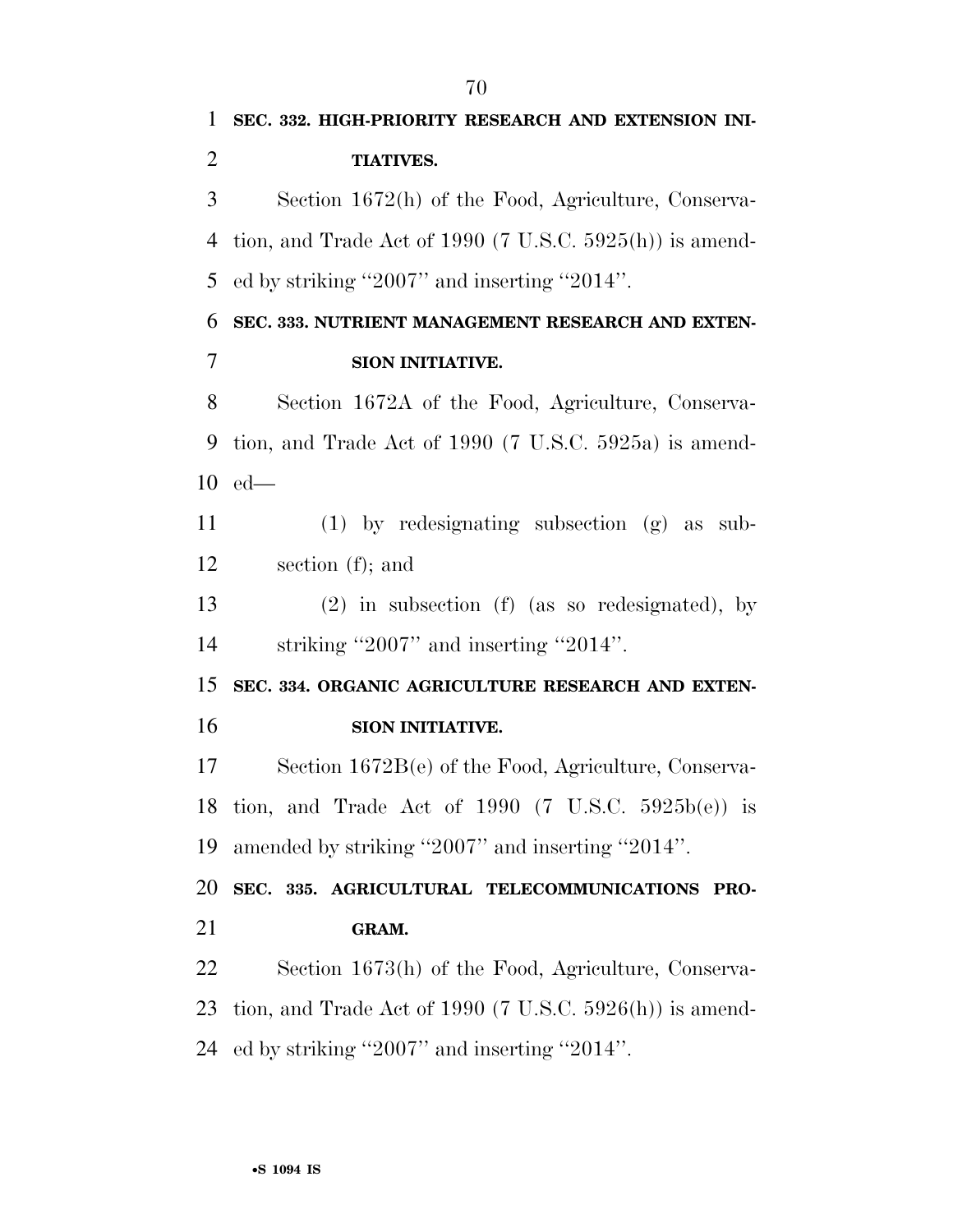| 1              | SEC. 336. ASSISTIVE TECHNOLOGY PROGRAM FOR FARM-              |
|----------------|---------------------------------------------------------------|
| $\overline{2}$ | ERS WITH DISABILITIES.                                        |
| 3              | Section $1680(c)(1)$ of the Food, Agriculture, Con-           |
| 4              | servation, and Trade Act of 1990 (7 U.S.C. $5933(e)(1)$ )     |
| 5              | is amended by striking "2007" and inserting "2014".           |
| 6              | SEC. 337. NATIONAL RURAL INFORMATION CENTER CLEAR-            |
| 7              | <b>INGHOUSE.</b>                                              |
| 8              | Section 2381(e) of the Food, Agriculture, Conserva-           |
| 9              | tion, and Trade Act of 1990 $(7 \text{ U.S.C. } 3125b(e))$ is |
| 10             | amended by striking "2007" and inserting "2014".              |
| 11             | Subtitle C-Agricultural Research,                             |
| 12             | Extension, and Education Re-                                  |
| 13             | form Act of 1998                                              |
| 14             | SEC. 341. PARTNERSHIPS FOR HIGH-VALUE AGRICULTURAL            |
| 15             | PRODUCT QUALITY RESEARCH.                                     |
| 16             | Section $402(g)$ of the Agricultural Research, Exten-         |
| 17             | sion, and Education Reform Act of 1998 (7 U.S.C.              |
| 18             | $7622(g)$ is amended by striking "2007" and inserting         |
| 19             | " $2014$ ".                                                   |
| 20             | SEC. 342. PRECISION AGRICULTURE.                              |
| 21             | Section $403(i)(1)$ of the Agricultural Research, Ex-         |
| 22             | tension, and Education Reform Act of 1998 (7 U.S.C.           |
| 23             | $7623(i)(1)$ is amended by striking "2007" and inserting      |

''2014''.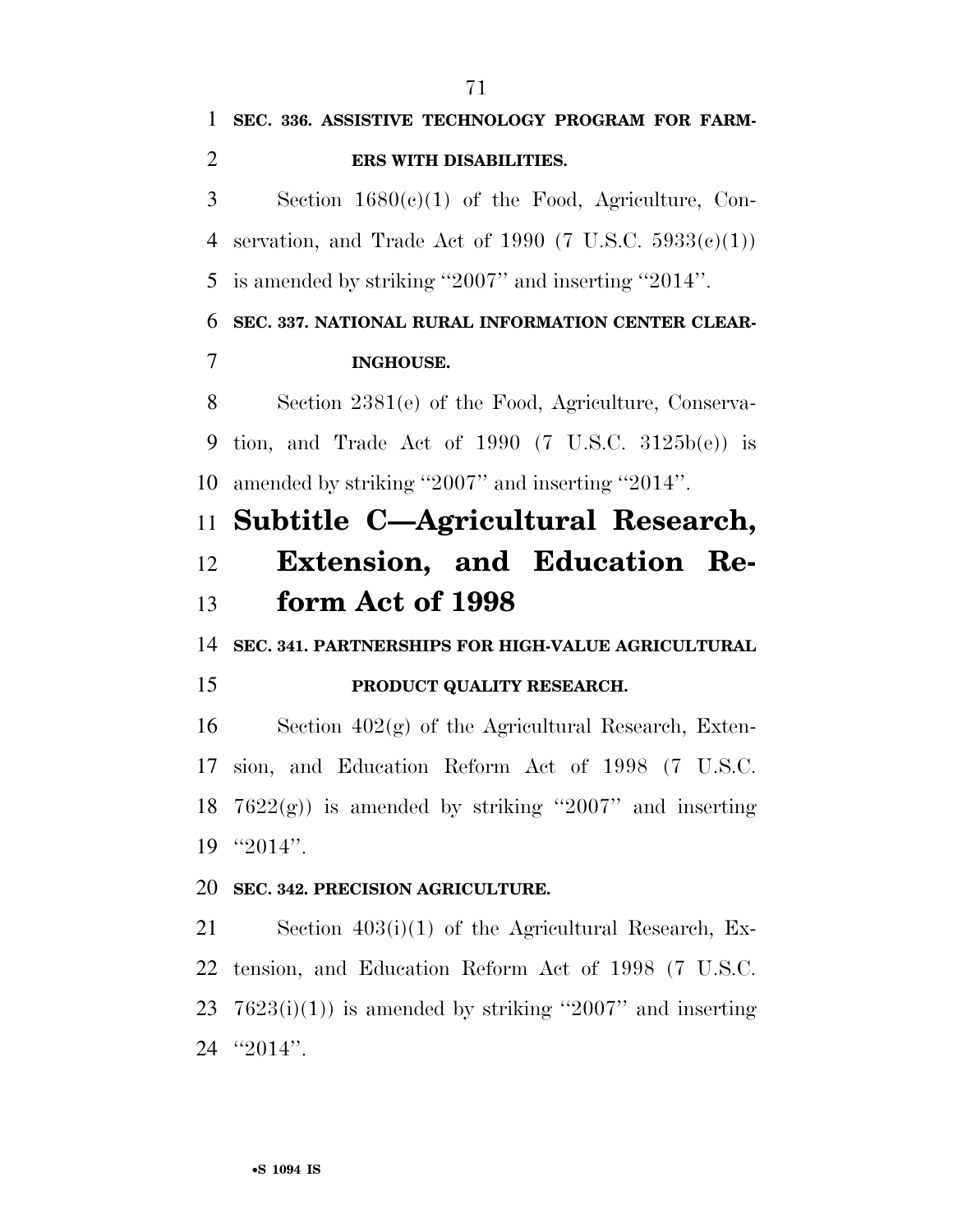**SEC. 343. BIOBASED PRODUCTS.** 

 (a) PILOT PROJECT.—Section 404(e)(2) of the Agri- cultural Research, Extension, and Education Reform Act 4 of 1998 (7 U.S.C.  $7624(e)(2)$ ) is amended by striking 5 "2007" and inserting "2014".

 (b) AUTHORIZATION OF APPROPRIATIONS.—Section 404(h) of the Agricultural Research, Extension, and Edu- cation Reform Act of 1998 (7 U.S.C. 7624(h)) is amended by striking ''2007'' and inserting ''2014''.

# **SEC. 344. THOMAS JEFFERSON INITIATIVE FOR CROP DI-VERSIFICATION.**

 Section 405(h) of the Agricultural Research, Exten- sion, and Education Reform Act of 1998 (7 U.S.C. 7625(h)) is amended by striking ''2007'' and inserting ''2014''.

## **SEC. 345. INTEGRATED RESEARCH, EDUCATION, AND EX-TENSION COMPETITIVE GRANTS PROGRAM.**

 Section 406(f) of the Agricultural Research, Exten- sion, and Education Reform Act of 1998 (7 U.S.C. 7626(f)) is amended by striking ''2007'' and inserting ''2014''.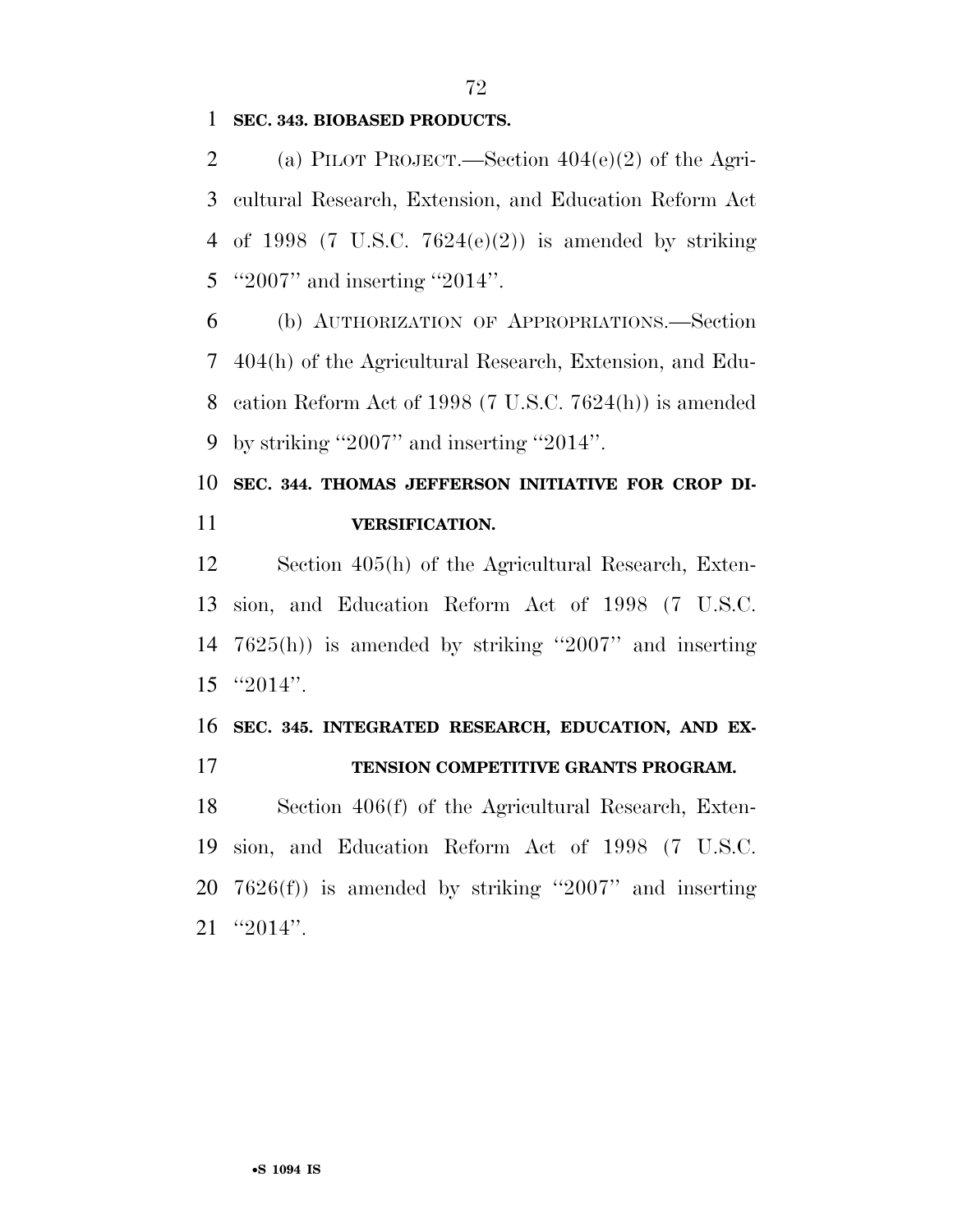|               | 1 SEC. 346. SUPPORT FOR RESEARCH REGARDING DISEASES |
|---------------|-----------------------------------------------------|
|               | OF WHEAT, TRITICALE, AND BARLEY CAUSED              |
| $\mathcal{R}$ | BY FUSARIUM GRAMINEARUM OR BY                       |
|               | TILLETIA INDICA.                                    |

 Section 408(e) of the Agricultural Research, Exten- sion, and Education Reform Act of 1998 (7 U.S.C. 7628(e)) is amended by striking ''2007'' and inserting ''2014''.

### **SEC. 347. BOVINE JOHNE'S DISEASE CONTROL PROGRAM.**

 Section 409(b) of the Agricultural Research, Exten- sion, and Education Reform Act of 1998 (7 U.S.C. 7629(b)) is amended by striking ''2007'' and inserting ''2014''.

#### **SEC. 348. GRANTS FOR YOUTH ORGANIZATIONS.**

 Section 410(c) of the Agricultural Research, Exten- sion, and Education Reform Act of 1998 (7 U.S.C.  $7630(c)$  is amended by striking "2007" and inserting "2014".

 **SEC. 349. AGRICULTURAL BIOTECHNOLOGY RESEARCH AND DEVELOPMENT FOR DEVELOPING COUN-**

**TRIES.** 

 Section 411(c) of the Agricultural Research, Exten- sion, and Education Reform Act of 1998 (7 U.S.C. 7631(c)) is amended by striking ''2007'' and inserting ''2014''.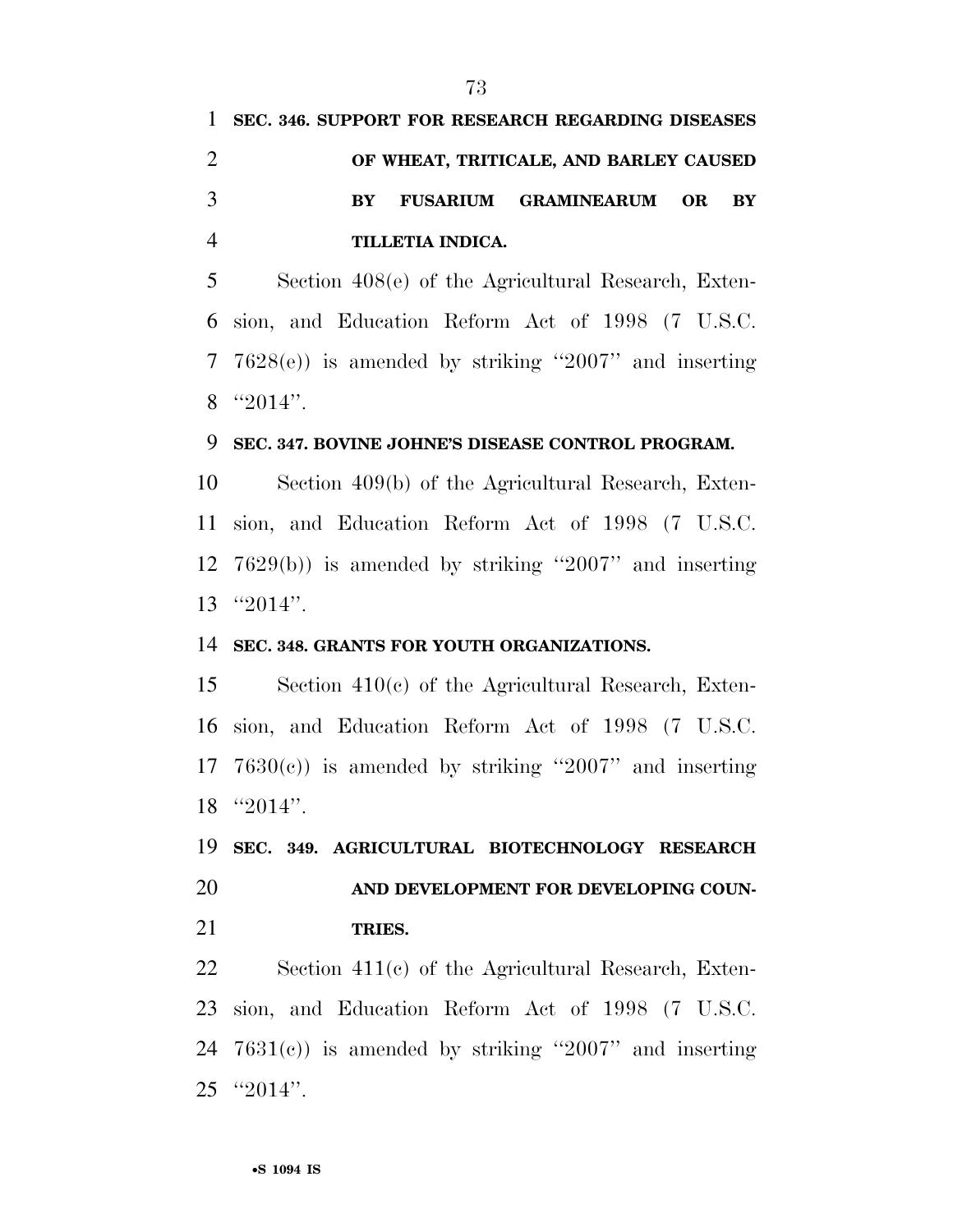#### **SEC. 350. OFFICE OF PEST MANAGEMENT POLICY.**

 Section 614(f) of the Agricultural Research, Exten- sion, and Education Reform Act of 1998 (7 U.S.C. 7653(f)) is amended by striking ''2007'' and inserting "2014".

## **Subtitle D—Other Laws**

### **SEC. 371. CRITICAL AGRICULTURAL MATERIALS ACT.**

 Section 16(a) of the Critical Agricultural Materials 9 Act  $(7 \text{ U.S.C. } 178n(a))$  is amended by striking "2007" and inserting ''2014''.

# **SEC. 372. EQUITY IN EDUCATIONAL LAND-GRANT STATUS ACT OF 1994.**

 (a) ENDOWMENT FOR 1994 INSTITUTIONS.—Section 533(b) of the Equity in Educational Land-Grant Status Act of 1994 (7 U.S.C. 301 note; Public Law 103–382) is amended in the first sentence by striking ''2007'' and 17 inserting "2014".

 (b) INSTITUTIONAL CAPACITY BUILDING GRANTS.— Section 535 of the Equity in Educational Land-Grant Sta- tus Act of 1994 (7 U.S.C. 301 note; Public Law 103– 382) is amended by striking ''2007'' each place it appears and inserting ''2014''.

 (c) RESEARCH GRANTS.—Section 536(c) of the Eq- uity in Educational Land-Grant Status Act of 1994 (7 U.S.C. 301 note; Public Law 103–382) is amended in the first sentence by striking ''2007'' and inserting ''2014''.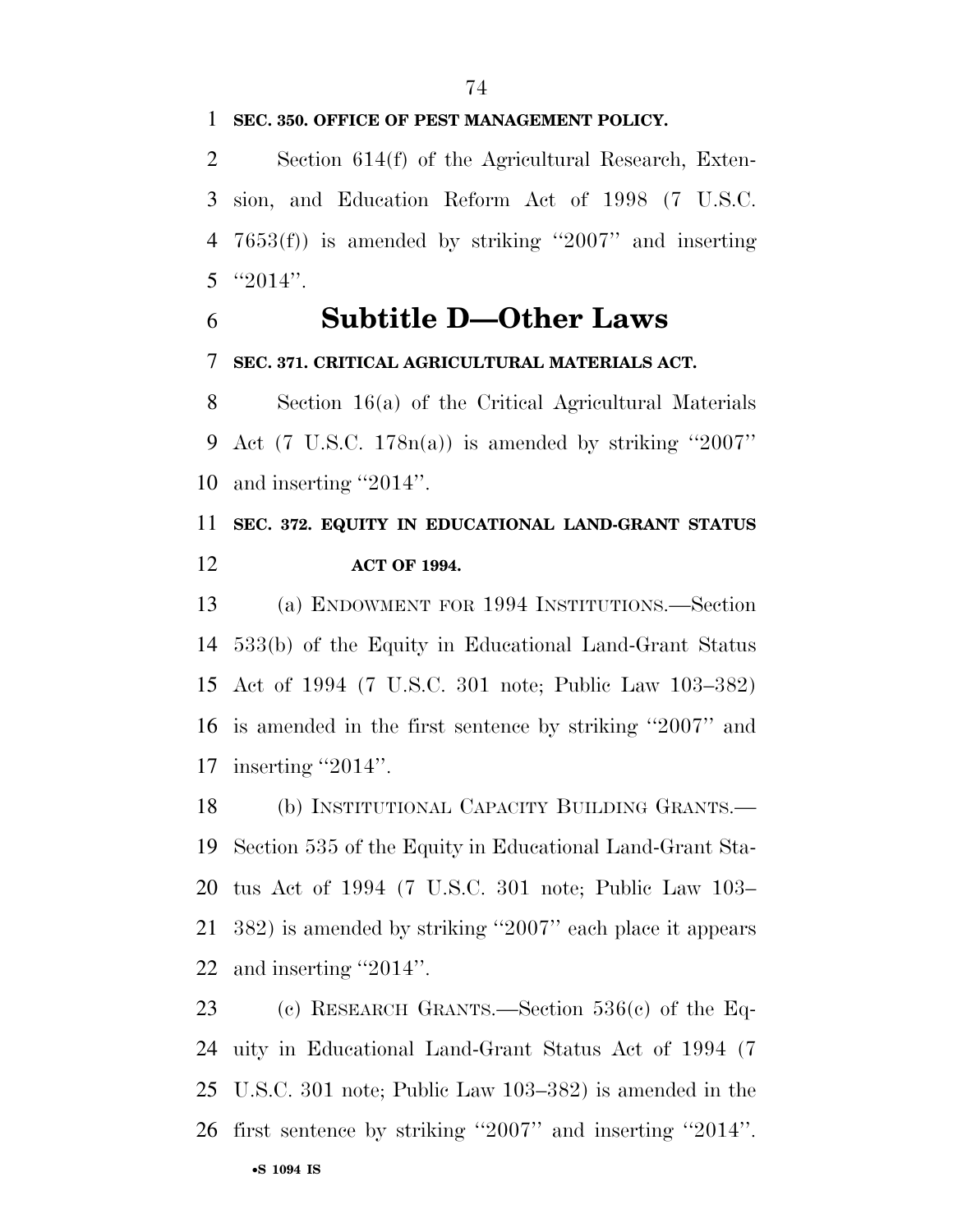**SEC. 373. AGRICULTURAL EXPERIMENT STATION RE- SEARCH FACILITIES ACT.**  Section 6(a) of the Research Facilities Act (7 U.S.C. 4 390 $d(a)$  is amended by striking "2007" and inserting 5  $"2014"$ . **SEC. 374. NATIONAL AGRICULTURAL RESEARCH, EXTEN- SION, AND TEACHING POLICY ACT AMEND- MENTS OF 1985.**  Section 1431 of the National Agricultural Research, Extension, and Teaching Policy Act Amendments of 1985 (Public Law 99–198; 99 Stat. 1556; 116 Stat. 436) is amended by striking ''2007'' and inserting ''2014''. **SEC. 375. COMPETITIVE, SPECIAL, AND FACILITIES RE- SEARCH GRANT ACT (NATIONAL RESEARCH INITIATIVE).**  Section 2(b)(10) of the Competitive, Special, and Fa-17 cilities Research Grant Act  $(7 \text{ U.S.C. } 450i(b)(10))$  is amended by striking ''2007'' and inserting ''2014''. **SEC. 376. BEGINNING FARMER AND RANCHER DEVELOP- MENT PROGRAM.**  Section 7405(h) of the Farm Security and Rural In- vestment Act of 2002 (7 U.S.C. 3319f(h)) is amended by striking ''2007'' and inserting ''2014''.